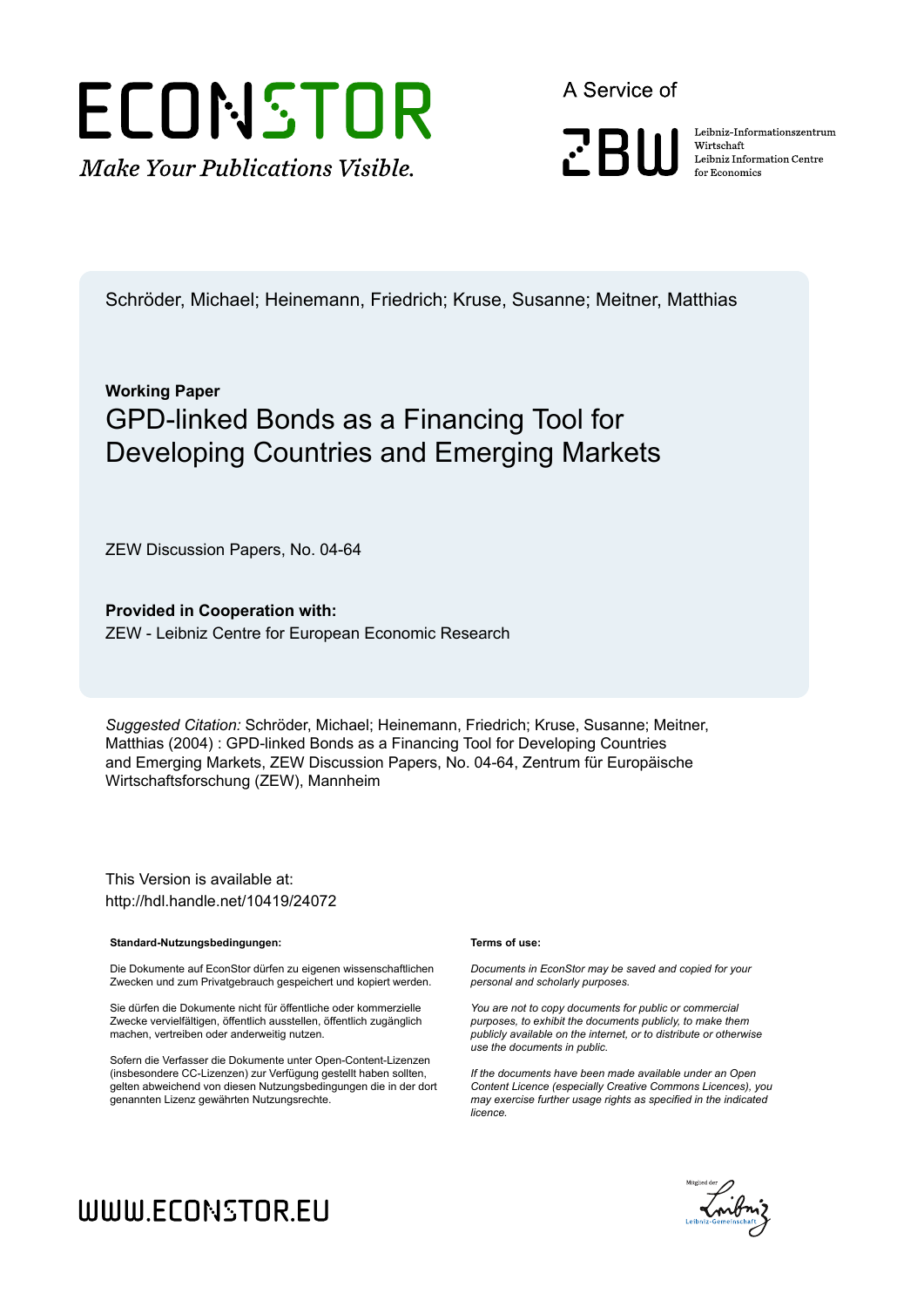Discussion Paper No. 04-64

# **GPD-linked Bonds as a Financing Tool for Developing Countries and Emerging Markets**

Michael Schröder, Friedrich Heinemann, Susanne Kruse, Matthias Meitner

**ZEW** 

Zentrum für Europäische Wirtschaftsforschung GmbH

Centre for European Economic Research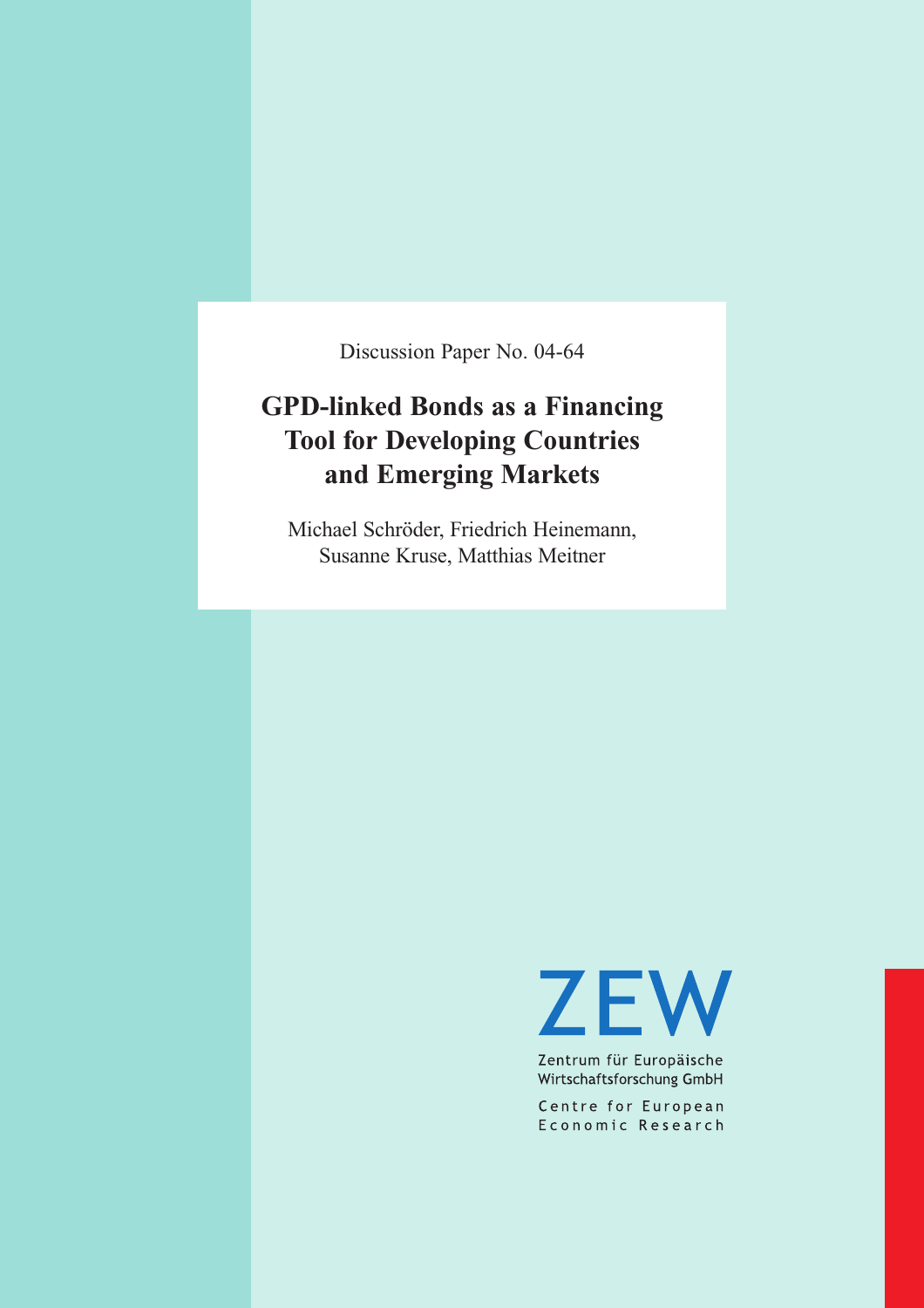Discussion Paper No. 04-64

# **GPD-linked Bonds as a Financing Tool for Developing Countries and Emerging Markets**

Michael Schröder, Friedrich Heinemann, Susanne Kruse, Matthias Meitner

Download this ZEW Discussion Paper from our ftp server: ftp://ftp.zew.de/pub/zew-docs/dp/dp0464.pdf

Die Discussion Papers dienen einer möglichst schnellen Verbreitung von neueren Forschungsarbeiten des ZEW. Die Beiträge liegen in alleiniger Verantwortung der Autoren und stellen nicht notwendigerweise die Meinung des ZEW dar.

Discussion Papers are intended to make results of ZEW research promptly available to other economists in order to encourage discussion and suggestions for revisions. The authors are solely responsible for the contents which do not necessarily represent the opinion of the ZEW.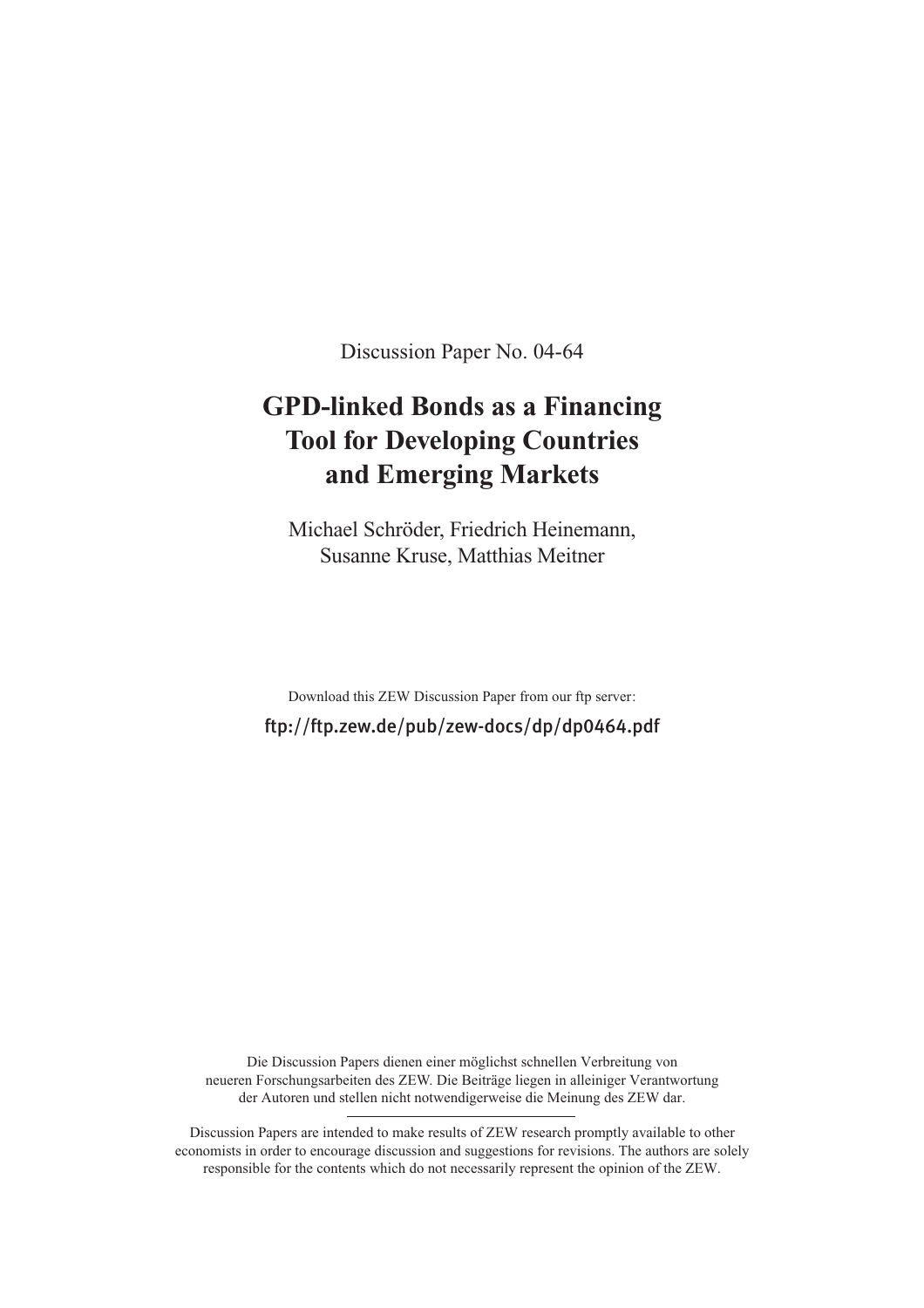# **Non-Technical Summary**

The paper examines the applicability of bonds linked to gross domestic product (GDP) for the financing of developing countries and emerging markets. GDP-linked bonds are bonds of which the coupon and/or the redemption payments are tied to the GDP of the issuing country. The study encompasses four parts: (1) a survey amongst financial experts, (2) the simulation of GDP-linked bond prices, (3) empirical analyses of their pricing and cash flow sensitivities as well as of their behaviour in a portfolio context and (4) an examination of the usefulness of a partial public guarantee of payments.

First, a broad survey amongst potential future investors as well as issuing-side capital market participants is conducted in order to properly assess the prospects of success of this new type of bond. The main result of this survey is that under certain conditions GDP-linked bonds can be successfully issued and traded on international capital markets. They might be an appropriate financing instrument for countries that currently do not have access to capital markets. Typical investors are, above all, different kinds of institutional investors.

The second step is a simulation of prices of GDP-linked bonds. This simulation is conducted based on existing government bonds from potential issuer countries. Depending on the type of bond, prices are computed by combining the straight bond and a forward on GDP (investors fully participate in the development of the GDP) or by combining the straight bond and an option on GDP (investors face a floor on the payments they receive).

In the third part, it is shown that GDP-linked bonds outperform straight bonds if there is a surprising increase in GDP after the date of issuance, and underperform straight bonds if GDP declines unexpectedly. This is due to the changing cash flows of GDP-linked bonds after the shock and the accompanying enhancement/ degradation of the effective yield. Accordingly, a country faces higher total payment duties if GDP rises surprisingly after the date of issuance and faces lower payment duties if GDP falls unexpectedly.

Another result is that the returns for all the types of GDP-linked bonds taken into account correlate highly with the returns on the underlying straight bond. A regression analysis also provides evidence that GDP-linked bonds can in most cases be seen as a close substitute to the underlying straight bond. Finally, using a portfolio optimisation approach in the Markowitz mean-variance framework, it can be shown that international investors will usually not accept high risk premiums when they think about including the GDP-linked bond into an international bond portfolio.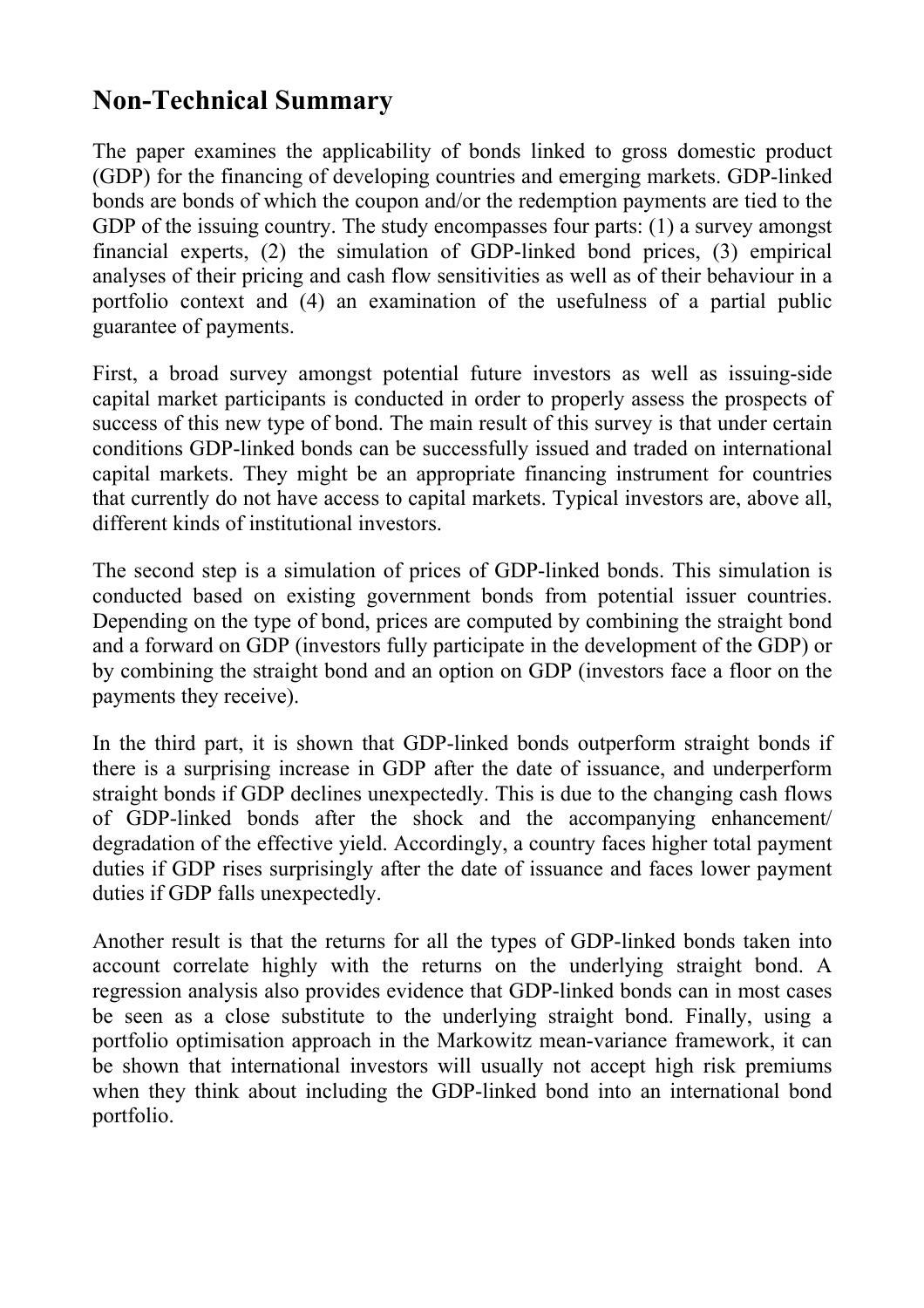An important general conclusion can be drawn from the latter result: GDP-linked bonds might be chosen by investors if the GDP of the issuing country has a negative or low positive correlation with the GDP of the reference region of the investor. If the investor holds an internationally well diversified bond portfolio, the correlations with world GDP are relevant. With respect to this, possible issuer countries could be e.g. Bangladesh, Egypt, India, Pakistan, Syria and Vietnam.

The analyses conducted in part four of this study show that the idea of a GDP-linked bond is in no sense conditional on a public guarantee although partial guarantees might be appealing for certain risk-averse investor groups (such as life insurance companies). It may be worth considering a partial guarantee if a country is within close reach of capital market access. Any guarantee scheme applied in the context of GDP-linked bonds should have a much simpler approach compared to the recent Policy Based Guarantees favouring bonds from Argentina and Colombia.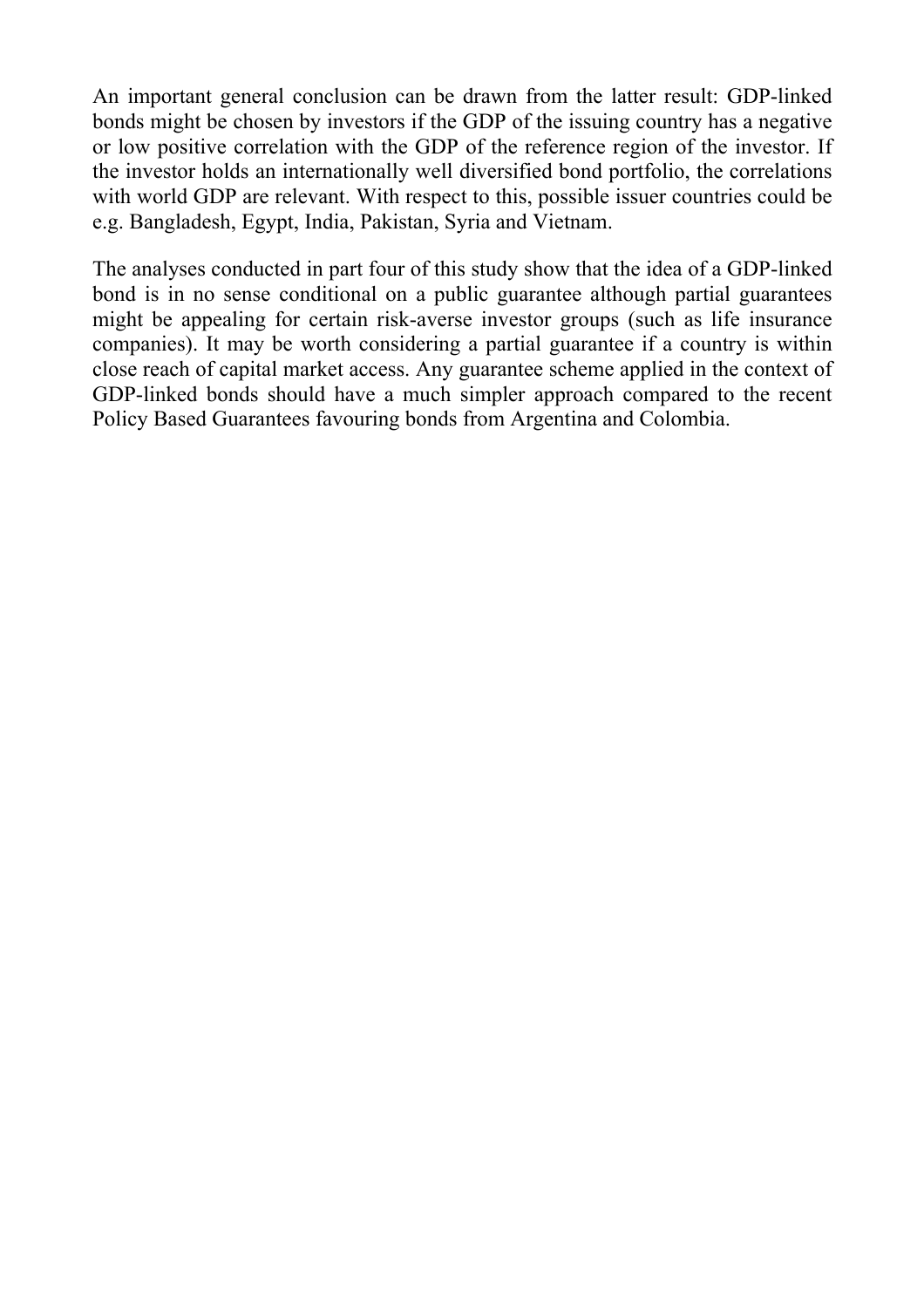# **GDP-linked Bonds as a Financing Tool for Developing Countries and Emerging Markets**

**Michael Schröder<sup>1</sup> , Friedrich Heinemann<sup>1</sup> , Susanne Kruse<sup>2</sup> , Matthias Meitner1**

### **September 2004**

#### **Abstract:**

The paper examines the applicability of GDP-linked bonds for the financing of developing countries and emerging markets. GDP-linked bonds are bonds of which the coupon and/or redemption payments are tied to the GDP of the issuing country. The study encompasses a detailed empirical analysis of their pricing behaviour, the pricing sensitivities to changes in GDP, and of their behaviour in a portfolio context is conducted. A survey amongst potential investors as well as issuing-side capital market participants assesses the prospects of success of this new type of bond. Finally, the usefulness of a partial public guarantee of payments is examined. The paper provides evidence under which circumstances, for which investors and for which countries GDP-linked bonds might be an appropriate investment vehicle.

### **JEL-Classifications:** H81, G18, O19

**Keywords:** GDP-linked bonds, bonds, development finance, public finance

### **Contact:**

Michael Schröder Centre for European Economic Research (ZEW) P.O. Box 103443 D-68034 Mannheim, Germany Email: schroeder@zew.de, Tel.: +49/621/1235-140, Fax: -223

<sup>1</sup> Centre for European Economic Research (ZEW), Mannheim, Germany.

Department "International Finance, Financial Management, and Macroeconomics".

2 Fraunhofer Institut für Techno- und Wirtschaftsmathematik (Institute for Industrial Mathematics), Kaiserslautern, Germany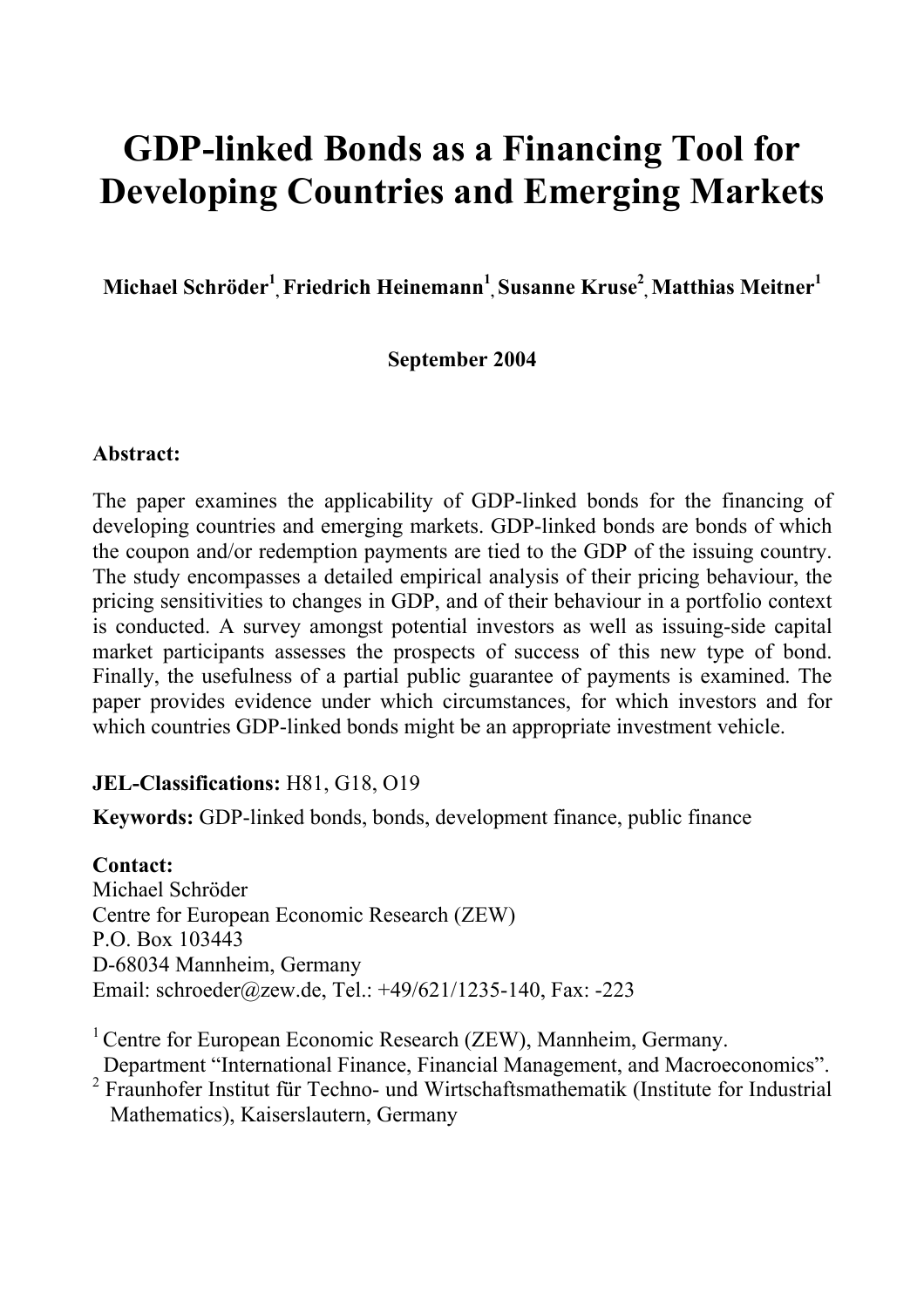# **1 Introduction1**

Developing countries and emerging markets need significant capital inflows from abroad to finance domestic public investments and, in particular, to build-up their public infrastructure. This is an important prerequisite for boosting long-term economic growth.

These countries typically exhibit a relatively high risk of default which is mirrored by low ratings from international rating agencies such as e.g. Moody´s and Standard & Poor´s. Empirical studies have found that this default risk depends significantly on the short- and long-term development of a country's gross domestic product (GDP). This means, that investors in emerging market bonds are affected by default risks which fluctuate in relation to news about future GDP.

A common instrument for financing public debt is the fixed-coupon bond ("straight bond"). The interest and redemption payments on these bonds are fixed in advance and are therefore independent of the state of the economy. As a consequence changes in the business cycle and long-term growth prospects do not translate into changes in a country's debt service.

A recent study by Borensztein and Mauro<sup>2</sup> has renewed interest in so called GDPlinked bonds.<sup>3</sup> In the Borensztein/Mauro definition, these bonds tie the coupon of a bond to the year-on-year changes of GDP: if economic growth is low, the bond coupon decreases; if GDP rises strongly, so does the coupon. Thus, in contrast to straight bonds, GDP-linked bonds take explicit account of GDP development rather than simply doing so implicitly in relation to the expected default risk of market participants.

In contrast to Borensztein/Mauro (2002), our study covers a much wider range of bonds. GDP-linked bonds cannot only be tied to short-term variations in GDP but also to long-term changes: coupon and/or redemption could be linked to the development of GDP during the time to maturity. Thus, GDP-linked bonds are able to consider temporary business cycle effects (as in Borensztein/Mauro), but also the medium- and long-term development of the economic conditions of the issuing country.

 $\overline{a}$ 

<sup>1</sup> The study has been commissioned by the German Ministry of Finance, Berlin.

<sup>2</sup> See Borensztein/Mauro (2004).

<sup>3</sup> Furthermore, Argentina's offer to its investors to issue bonds that are linked to the economic growth eventually has brought some practical relevance to GDP-linked bonds; see Financial Times (2004) for an up-to-date discussion of the Argentine case and the need for GDP-linked bonds in public finance in general.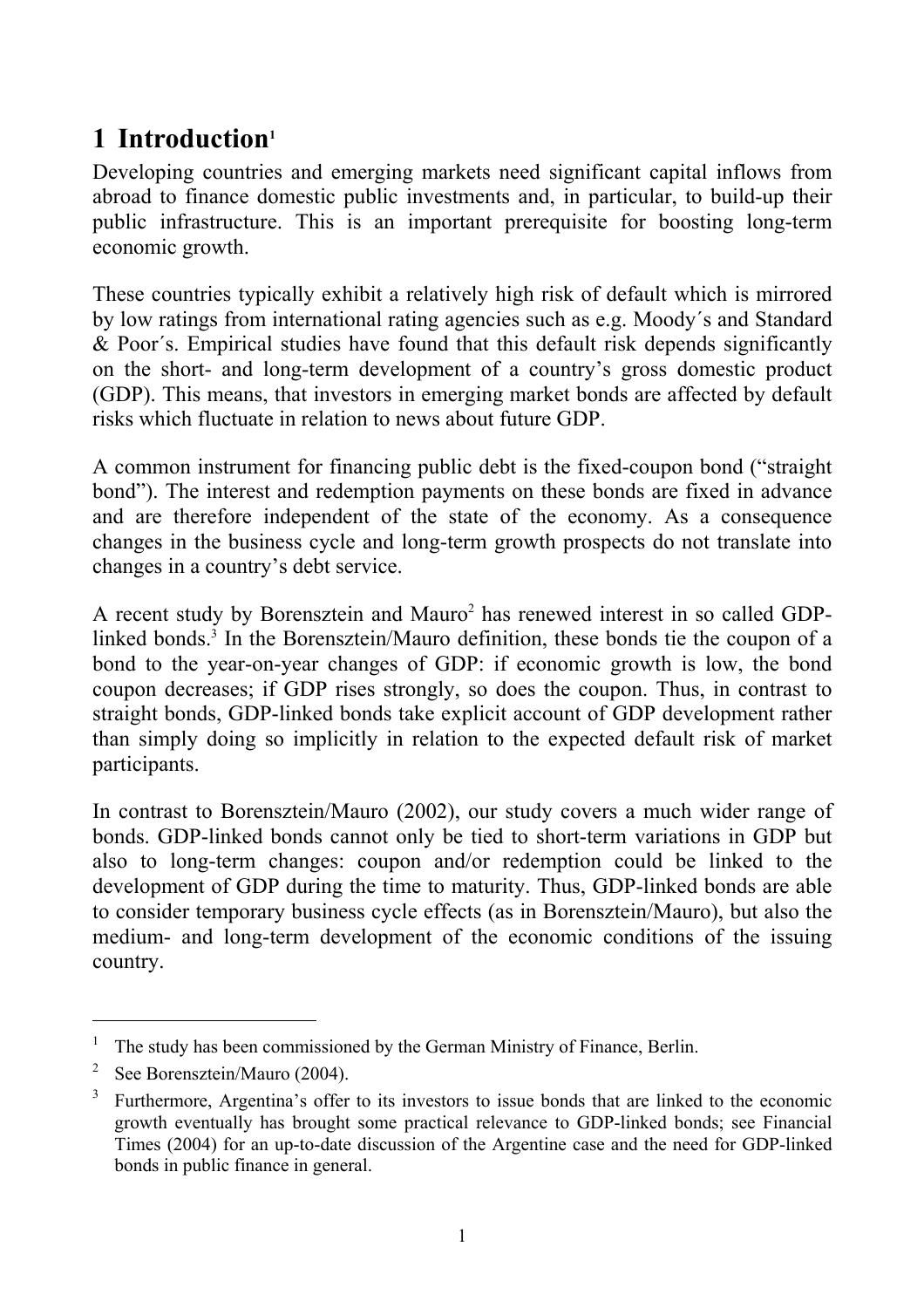Our study also considers the possibility of public guarantees provided by an international organisation such as the World Bank that partly insure the default risk of the bond. Although such public guarantees are not a necessary attribute of GDPlinked bonds, they could help to introduce these bonds on international capital markets.

The remainder of the paper is organised as follows: section 2 deals with the theoretical basics and with the results from a survey among potential investors and other financial experts. Section 3 presents the results of a quantitative analysis of GDP-linked bonds, including their pricing behaviour, the price sensitivities to GDP changes and their behaviour in a portfolio context. Section 4 comprises an assessment of the usefulness of a (partial) public guarantee to accompany a GDPlinked bond issue. Finally, section 5 summarizes the main results.

# **2 Characteristics of GDP-Linked bonds and Investors**

### **2.1 Theoretical Aspects**

Past experience with similar financial instruments

The idea of linking bond payments to macro-economic data is not totally new. This topic has been discussed in the theoretical literature since the early 1980s.<sup>4</sup> In practice, however, only inflation-indexed bonds have become widely accepted. For example, high volumes of such securities have been issued by several developed countries like Great Britain, USA, Australia, Canada and France.<sup>5</sup> Financial instruments linked to economic performance, however, have very little significance in practice: Mexico and Venezuela issued some Brady Bonds linked to the oil price (so called Value Recovery Rights); Only Costa Rica, Bosnia-Herzegovina, and Bulgaria explicitly issued Brady Bonds linked to GDP.

### Classification of GDP-linked bonds within the framework of financial theory

From the perspective of financial theory, GDP-linked bonds can be regarded as a form of mezzanine capital or as hybrid financial instruments. While the basic structure resembles debt capital – capital loaned for a limited time period, periodical coupon payments, redemption at maturity, no ownership rights associated with these securities – they exhibit certain equity characteristics as well. The dependence of the amount of payments on the performance of the country – central characteristic of GDP-linked bonds – is in fact typical of the profit participation function of equity.

 $\overline{a}$ 

<sup>&</sup>lt;sup>4</sup> See Bailey (1983), Shiller (1993), Price (1997), Brynjolfsson/Fabozzi (1999), Haldane (1999), Drèze (2000), Caballero (2001), Borensztein/Mauro (2004).

<sup>&</sup>lt;sup>5</sup> See Brynjolfsson/Fabozzi (1999), pp. 183-237.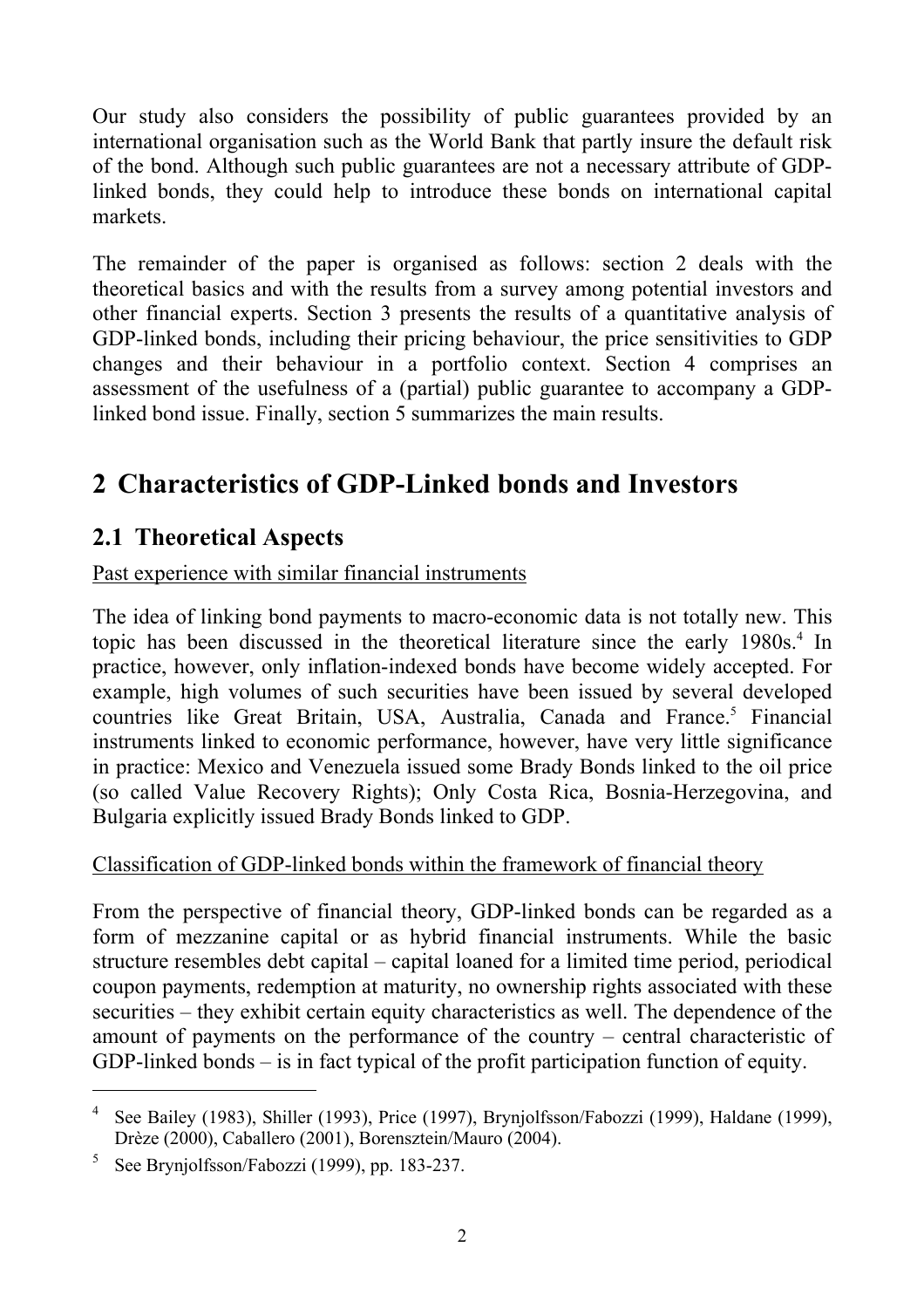To better understand how GDP-linked bonds work, it is helpful to replicate this new financing instrument along the lines of conventional financial instruments. In this context it can be shown that GDP-linked bonds can be synthetically created by combining conventional government bonds and financial derivatives. At its simplest, the financial derivative used is a forward on the development of the country's GDP. In modelling, it should be noted that a separate forward must be created for each individual payment to be indexed. Depending on the structure of the GDP-linked bonds, a call option for the investor can be used instead of the forward, which creates a floor on the coupon payment and/or the capital repayment.

There are two typical consequences of this possibility of a synthetic creation of GDP-linked bonds. First, investors can basically rebuild these bonds by using a government bond and an appropriate forward contract. Second, existing GDP-linked bonds can principally be separated into the two components straight bond and forward, which can then be traded independently from each other. The prerequisite for both scenarios is, however, that a developed market for economic derivatives – these are financial derivatives of which the underlying is an economic variable such as the GDP – exists. The Deutsche Bank and Goldman Sachs currently try to establish such a market  $^6$ 

### **2.2 Results of the Interviews with Financial Experts**

In addition to theoretical considerations it is important to ask market participants and – in particular – potential future investors in GDP-linked bonds in order to get a proper assessment of the prospects of success of this new type of bond. 21 interviews which were therefore carried out in which the interview partners (from private and public banks, investment companies, insurance companies, rating agencies, and tax advisors) provided detailed information about what they considered to be desirable GDP-linked bonds characteristics.

The major result of these 21 interviews – conducted either face-to-face or by phone – is that under certain conditions GDP-linked bonds can be successfully issued and traded on international capital markets.7

### **Potential investors**

 $\overline{a}$ 

GDP-linked bonds are a suitable investment vehicle particularly for institutional investors such as insurance companies, pension funds, several bond funds and hedge funds. These types of investor are able to understand the relatively complex product characteristics and to price bonds correctly. Nevertheless, GDP-linked bonds will not get much weight in the portfolios of these institutional investors but will rather

<sup>6</sup>  $^6$  See <u>www.economicderivatives.com</u><br><sup>7</sup> The datailed results of these interview

The detailed results of these interviews are available upon request from the authors.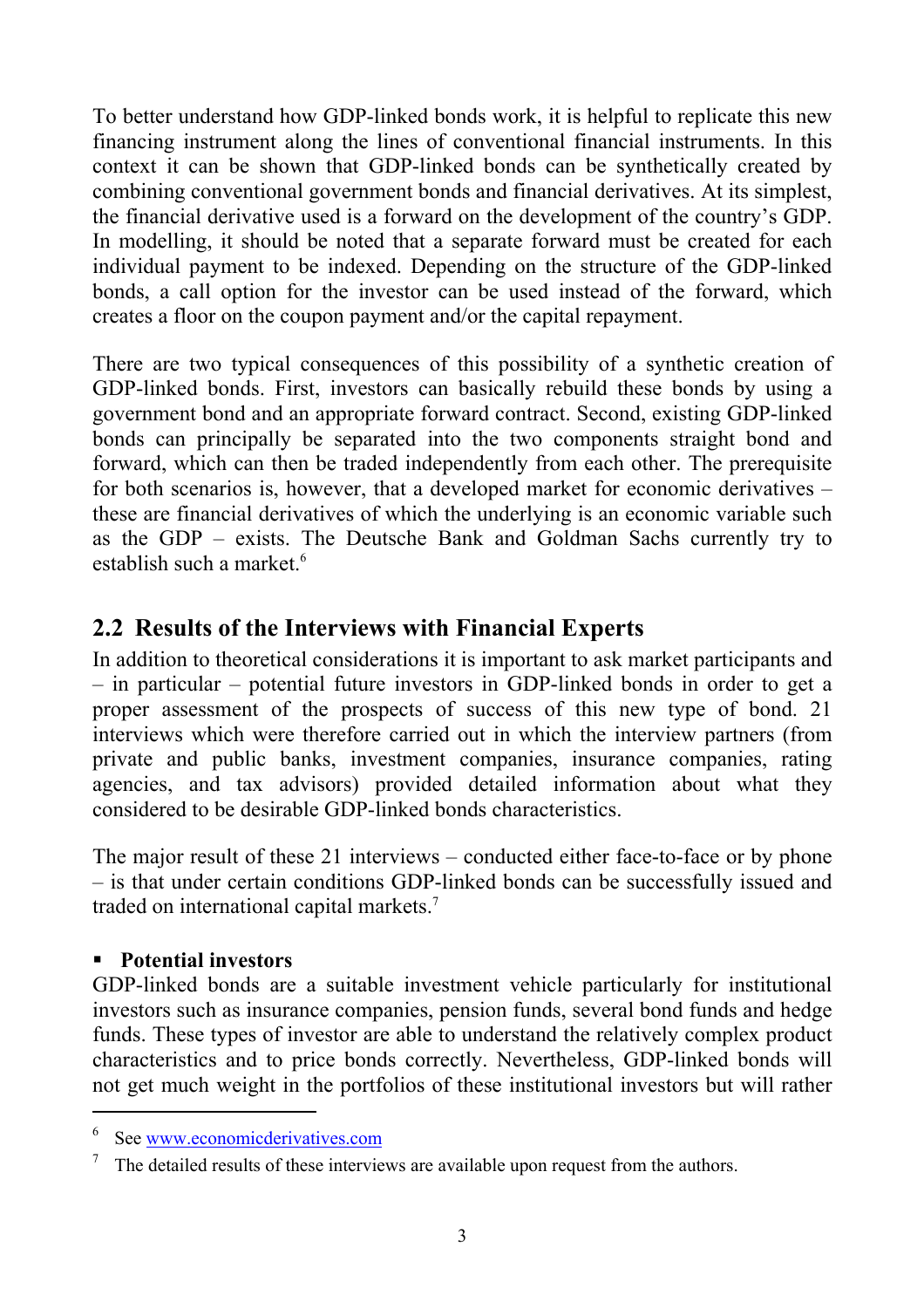be used for diversification. The existence of a third-party (partial) payment guarantee crucially determines the circle of potential investors. To put it more precisely, especially insurance companies, pension funds and bond funds specialised on industrial countries favour a guarantee attached due to their general preference for investment-grade bonds.

Hedge funds and emerging market bond funds could become the typical investors for this product as far as no legal or contractual restrictions exist. Dependent on the characteristics of the issuer country, the investment objectives and constraints of the funds, they could possibly be interested in building long-term strategic positions in these countries via GDP-linked bonds. Both types of investors do not call for a thirdparty guarantee of payments.

Due to their typically long investment horizons life-insurance companies and pension funds might be interested in investing in GDP-linked bonds since long-term buy-and-hold strategies could help to reduce the risk of business cycle volatility. Moreover, GDP-linked bonds can be an appropriate investment for these companies in order to participate in the development of strongly growing countries.

However, it has to be noticed that there are some minimum standards that GDPlinked bonds have to fulfil to meet the investment criteria of some groups of institutional investors. For example, German life-insurance companies and pension funds would only invest in GDP-linked bonds if they were not rated below investment grade-level (e.g. at least BBB- in terms of Standard&Poor´s). It is also appreciated that these bonds are denominated in euro since most of their liabilities have to be repaid in euro. Additionally, some legal restrictions are imposed for these companies by the "Regulations governing Investments of Regulated Assets of Insurance Companies and Pension Funds":<sup>8</sup> Such restrictions are e.g. the nonnegativity of the coupon payments and the redemption at par value.<sup>9</sup> It has to be assumed that international life-insurance companies and pension funds face similar restrictions.

Private investors will probably not hold GDP-linked bonds directly given that their pricing is more complex than that of straight bonds. In some countries, e.g. in Germany, private investors would also suffer from a tax disadvantage as GDPlinked bonds are regarded as so called financial innovations. This means that the capital gains as well as the coupon are taxed which is in contrast to fiscal treatment of straight bonds where only coupon payments are taxable.10 In fact, in other

l

<sup>8</sup> See Bafin (2001).

<sup>&</sup>lt;sup>9</sup> These restrictions do not apply for 5 percent of the assets under management, which can be freely invested due to a saving clause.

<sup>&</sup>lt;sup>10</sup> Assumption: investors hold the bonds for a period longer than 12 months.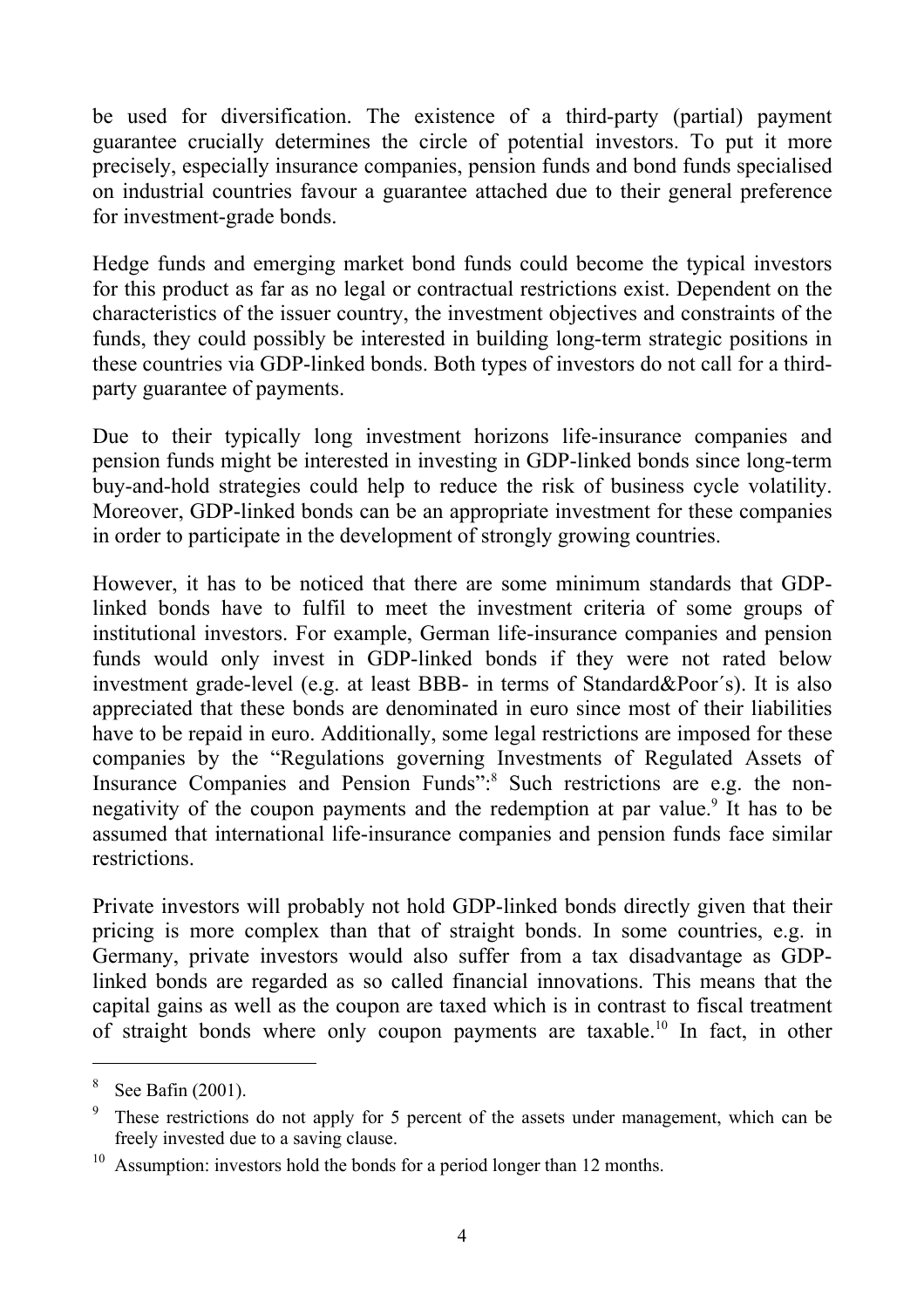companies, such as France, Great Britain and the USA both capital gains and coupons are taxes, too. However, private investors are not fiscally disadvantaged because these two payment components are also taxed when holding straight bonds.

Nevertheless, the interviews also revealed that private investors can be potential investors when holding GDP-linked bonds indirectly via mutual funds, even though the potential tax disadvantages do not disappear.

GDP-linked bonds could be potential investment vehicles in Islamic countries. Islam prohibits Riba, which is an interest on money-lending. This gives rise to the fact that most straight bonds are not an appropriate investment and financing tool. GDPlinked bonds, however, might possibly overcome this problem since the payments are linked to some form of operating activity (which is generally allowed in Islamic finance). Nevertheless, whether different forms of GDP-linked bonds actually comply with Islamic finance has to be examined by Islamic scholars case-by-case.

The interviews furthermore revealed that, in general, investors living in the issuing country (both private and institutional) represent a huge demand potential for these bonds.

GDP-linked bonds are not an appropriate investment vehicle for the proprietary trading department of commercial banks due to the expected limited liquidity of that product. These securities are also not interesting for the loan department of banks since they prefer a payment linkage to a specific project performance rather than a country performance.

#### **Features of the bond**

The central aim of this section of the questionnaire was to figure out a certain design of GDP-linked bonds that leads to the highest possible marketability of these instruments.

### - Simplicity of Construction

GDP-linked bonds should be constructed as simply as possible. The easier they are to understand and price, the higher the demand for these bonds. To put it more precisely, the interviews showed that capital markets would prefer a construction that is quite similar to the construction of inflation-indexed bonds since the markets have already made some experience with these instruments.

### - Economic indicator for Indexing

The aim of these bonds is to link the payments of the issuing country to its economic performance and therefore to its paying ability. In this context, the GDP of a country has to be regarded as the most obvious indicator to fulfil that requirement. However,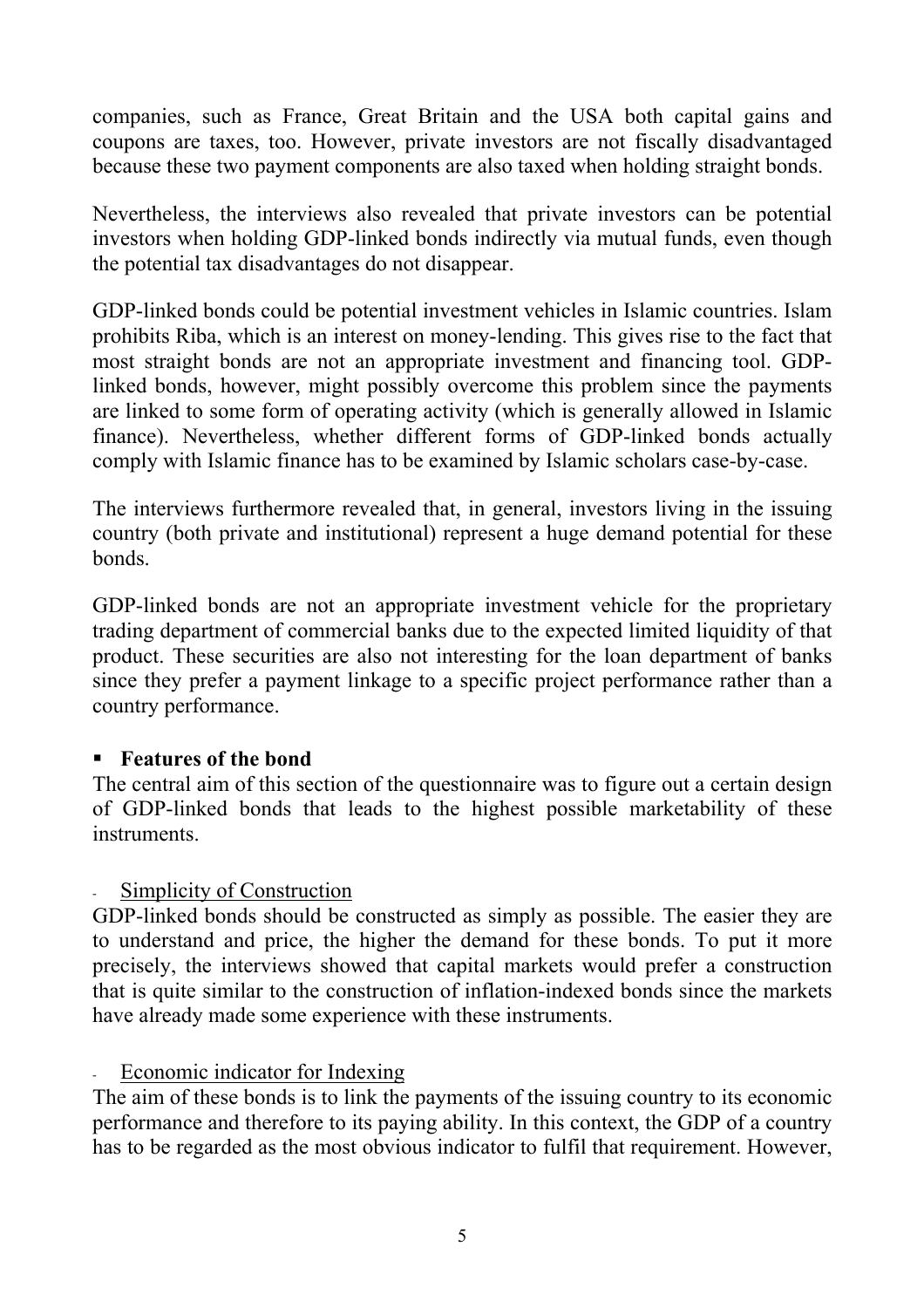there are basically several performance variables other than the GDP that could also serve as an indexing indicator. These are for example the export earnings, tax revenues, and also certain key commodity prices. Moreover, those instruments can be linked to nominal or real GDP. The interviewees clearly preferred a GDPlinkage. They reckoned that, with regard to the aim of these bonds, a linkage to nominal GDP is appropriate if the bonds are denominated in local currency. However, a linkage to real GDP is more suitable if the bonds are denominated in hard currency (dollar, euro, yen), in order to prevent the issuing country from the double-charge of balancing the inflation rate and paying for an associated depreciation of the local currency.

#### Indexing method

It is possible to index coupon payments and/or capital repayments. In theory, no preferred method of indexing exists. In practice, the indexing method applied for inflation-indexed bonds is well understood and accepted by capital markets. Thus, this mechanism is also recommendable for GDP-linked bonds.

#### Payment floors and ceilings

In the simples variant of GDP-linked bonds the investor fully participates in both a positive GDP development and a negative GDP development of the issuing country. This variant is best replicated by a combination of a straight bond and a forward contract. However, if it better satisfies the objectives and needs of the issuing country or of the investor, a floor or ceiling may also be applied to coupon and/or capital repayments. In the case of a payment floor (the investor only participates in the GDP development if the GDP exceeds a certain threshold), the construction of the bonds resembles a combination of a straight bond and a long call option on GDP. A cap on the payments (the investor only participates in the GDP development if the GDP falls short of a certain threshold) can be synthetically created by a straight bond and a short put option from the investor's perspective.

A result of the interviews is that a floor is especially interesting for issuing countries if they are in a stage of low growth since they can generate additional income by collecting the option premium. From the position of potential investors, however, a floor is usually not very attractive because of the implicit reduction of the yield of the GDP-linked bonds (typical investors in these securities exhibit rather low degrees of risk aversion). The inclusion of a ceiling has not found any support at all in the interviews. In this context it also has to be considered that every additional characteristic affects the performance of the bond, complicates the pricing of GDPlinked bonds and reduces demand of investors.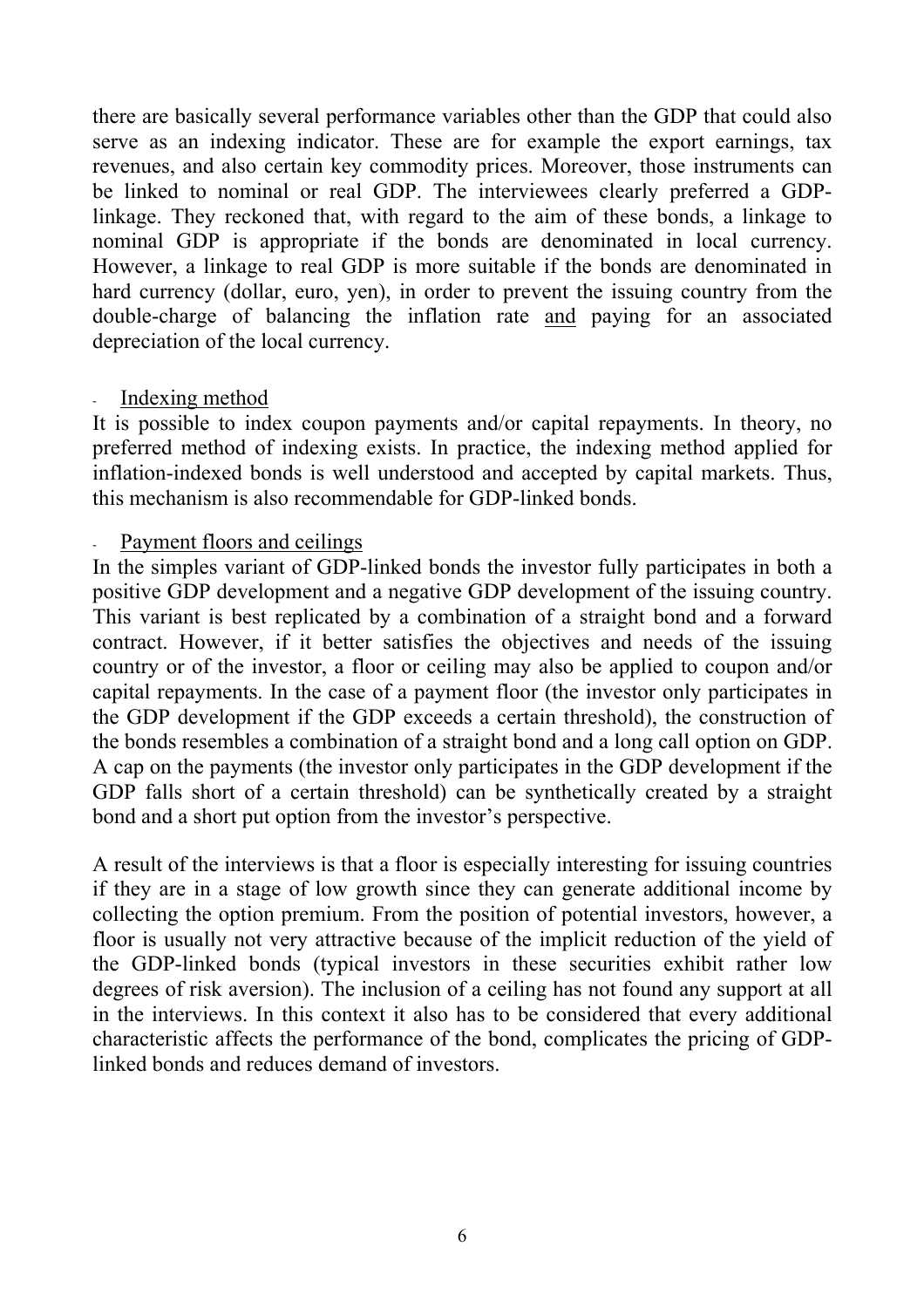#### Time to maturity

A balance must be struck between long times to maturity, which permit the whole economic cycle of a country to be considered, and shorter times to maturity, which result in less default risk for investors. In general, the interviewees did not regard the determination of the time to maturity as a crucial point in constructing the GDPlinked bonds.

#### **Currency**

The bond can be issued in local or hard (dollar, euro, yen) currency. The only point to consider is that the local currency must be hedgeable at international capital markets. However, if the bond is denominated in local currency, foreign investors will bear an additional currency risk or additional hedging costs. A hard currency is preferable if the bond mainly focuses on international investors while the local currency is more appropriate if it mostly focuses on domestic investors.

#### Public guarantee of payments

While a partial public guarantee of coupon payments and/or redemption by e.g. an international organisation such as the World Bank reduces the default risk borne by investors, it also decreases the expected returns. Thus, a public guarantee might be preferable for some investors (e.g. insurance companies) as the guarantee increases the rating of the bond. Other investors, such as emerging market bond funds, will prefer to bear a higher default risk and earn a correspondingly higher risk premium. Regarding the country's perspective, a public guarantee is an appropriate feature for those issuers that have little or no capital market history. In such cases, countries can build up reputation with the guarantee, which, in turn, gives rise to an increasing probability of a successful bond placement. A more detailed description of the public guarantee issue can be found in section 4.

Principally, it is also conceivable that a private bond insurance takes the place of that public guarantee. An example of a company that offers such bond insurance is the Asian Securitization and Infrastructure Insurance Ltd. (ASIA Ltd.), which is partially owned by the Asian Development Bank. A problem with such a bond insurance is that the factual country risks might not be thoroughly known yet. This might cause the bond insurance companies to initially charge high premiums for that service or even to refuse to offer that service.

### **Bond issue and the secondary market**

### Target countries

All developing countries, all emerging market countries and, as a matter of course, all low-income transition countries are potential issuers of GDP-linked bonds. However, some countries may not be suited as issuers due to their inability to access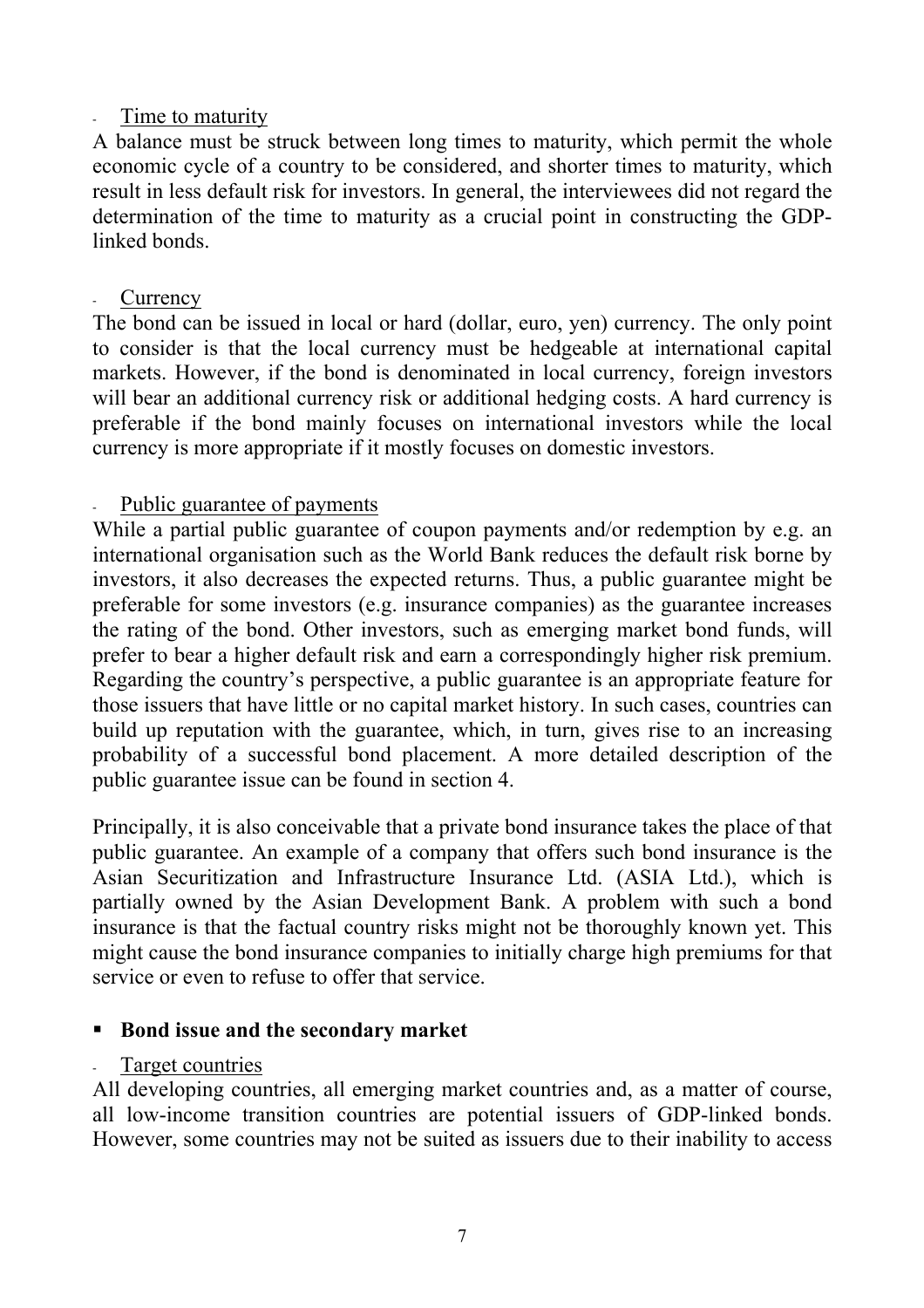the capital market as a result of inadequate administrative infrastructure or social instability (these characteristics mainly describe what is referred to as the political risk in a sovereign rating process). Irrespective of the use of GDP-linked bonds for development financing, as examined in this project, it should be noted that, in principle, high-rated industrial nations are also potential issuers. However, these countries are not expected to be interested in bearing the relatively high costs associated with the issuance of a new financing instrument (compared to the costs of the issuance of a financing instrument that is already well known at capital markets).

GDP-linked bonds are especially interesting for countries that stand at the threshold of capital market accessibility. For these countries, GDP-linked bonds can open the door to the capital market since it attracts some groups of investors that would not invest in a straight bond of that country. It is worth noting that once capital market reputation is build up, countries principally also have the possibility to issue other forms of financing instruments. In that context, GDP-linked bonds can be seen as a means of cultivating the capital market accessibility of development or emerging countries.

#### Market liquidity

To achieve a high liquidity of a GDP-linked bond issue (which in turn lowers the liquidity premium of that bond) an issuing volume of about  $\epsilon$ 500 million – 1 billion is desirable. Such an issuing volume is usually too high for single target countries. To overcome that problem, a basket-issue might be a conceivable solution (a joint issue of several target countries). However, for some investors a high liquidity (e.g. insurance companies, pension funds) is not so important. If the issue mainly addresses these types of investors, a low-volume private placement is also imaginable.

#### - Monitoring calculation of indicators

In order to enhance the credibility of the bond, an international financial institution (such as the World Bank) could monitor the calculation of real GDP to ensure its accuracy. As a low cost alternative to monitoring, the issuing country could subscribe to the IMF's Special Data Dissemination Standard (SDDS).

### **2.3 Conclusions on the Results from the Interviews**

Table 1 summarises the main results of the interviews and of our own conclusions.

In general, emerging market bond funds and hedge funds may be interested in investing in GDP-linked bonds depending on the GDP-linked bond characteristics in each case.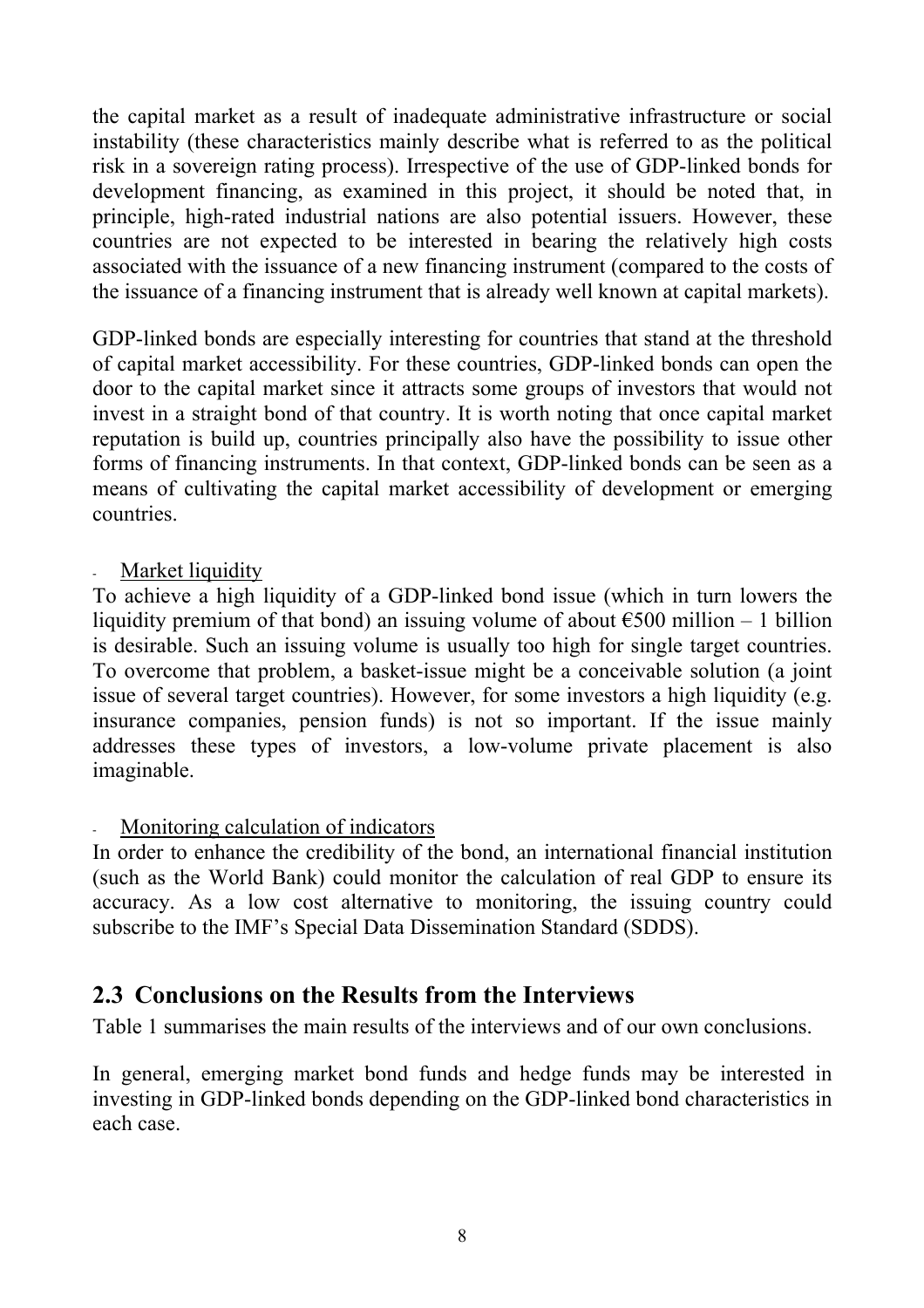As regards product characteristics, the interviewees largely agree that institutional investors would be able to price GDP-linked bonds. Nevertheless, it would be advisable to have a construction which is as simple and transparent as possible in order to facilitate a positive reception by the capital market and above all liquid trading.

|                             | <b>Life Insurers and</b>                                     |                                                                                                       | <b>International Mutual   Banks and Hedge Funds (as</b>                           |  |  |
|-----------------------------|--------------------------------------------------------------|-------------------------------------------------------------------------------------------------------|-----------------------------------------------------------------------------------|--|--|
|                             | <b>Pension Funds</b>                                         | <b>Bond Funds</b>                                                                                     | well as life insurers and                                                         |  |  |
|                             | (restricted assets)                                          |                                                                                                       | pension funds (free assets))                                                      |  |  |
| Rating                      | Investment grade (at                                         |                                                                                                       | Any rating. Many emerging market investors prefer low                             |  |  |
|                             | least BBB-).                                                 |                                                                                                       | ratings in order to increase the expected returns.                                |  |  |
| <b>Liquidity of GDP-</b>    | Not so important.                                            | Very important.                                                                                       | Very important. Exceptions: loan                                                  |  |  |
| linked bonds                | Private placement also                                       |                                                                                                       | exposures of banks, hedge funds,                                                  |  |  |
|                             | possible.                                                    |                                                                                                       | life insurers and pension funds.                                                  |  |  |
| <b>Issuing Volume (to</b>   |                                                              | At least $\epsilon$ 250 million, preferably $\epsilon$ 500 – 1000 million. A basket approach (= joint |                                                                                   |  |  |
| ensure market               |                                                              |                                                                                                       | issuance by two or more countries) might be an alternative in some cases.         |  |  |
| liquidity)                  |                                                              |                                                                                                       |                                                                                   |  |  |
| <b>Securities Exchange</b>  | Necessary.                                                   | Not necessary, but advisable.                                                                         |                                                                                   |  |  |
| <b>Listing</b>              |                                                              |                                                                                                       |                                                                                   |  |  |
| <b>Public Guarantee of</b>  | Needed to achieve an                                         | In principle not important, could even be counter-                                                    |                                                                                   |  |  |
| the Payment Flows           | investment grade                                             | productive, since the guarantee would cause the expected                                              |                                                                                   |  |  |
|                             | rating.                                                      | return to be lower. Useful to ensure marketability in the                                             |                                                                                   |  |  |
|                             |                                                              | case of countries without access to capital markets                                                   |                                                                                   |  |  |
| <b>Type of Indexing</b>     | 100% of nominal                                              |                                                                                                       | Any type. Forward or call on GDP would be suitable.                               |  |  |
|                             | amount must be                                               |                                                                                                       |                                                                                   |  |  |
|                             | repaid.                                                      |                                                                                                       |                                                                                   |  |  |
| <b>Floor of the Coupon</b>  | Coupon must not                                              | Floor may be useful to safeguard investors.                                                           |                                                                                   |  |  |
| Payment                     | become negative.                                             |                                                                                                       |                                                                                   |  |  |
| <b>Ceiling for Coupon</b>   | Not useful.                                                  |                                                                                                       |                                                                                   |  |  |
| Payment                     |                                                              |                                                                                                       |                                                                                   |  |  |
| Currency                    | Domestic currency                                            |                                                                                                       | In principle not important. However, local currency                               |  |  |
|                             | needed.                                                      |                                                                                                       | should be hedgeable. Local currency above all when the                            |  |  |
|                             |                                                              |                                                                                                       | bond is marketed in the country itself, hard currency for                         |  |  |
|                             |                                                              | international issues.                                                                                 |                                                                                   |  |  |
| <b>Option of Shortening</b> |                                                              |                                                                                                       | Not advisable. Needlessly complicates the evaluation of the bond and quite        |  |  |
| / Extending the Time        |                                                              | considerably reduces its usefulness to the investor.                                                  |                                                                                   |  |  |
| to Maturity                 |                                                              |                                                                                                       |                                                                                   |  |  |
| <b>Time to Maturity</b>     |                                                              |                                                                                                       | Not fixed. Should cover at least one business cycle (about 7-10 years). Should be |  |  |
|                             | shorter (up to five years) for a country with a poor rating. |                                                                                                       |                                                                                   |  |  |
| <b>Type of Country</b>      |                                                              |                                                                                                       | Countries which have previously had very little access to the capital market.     |  |  |
| <b>Monitoring of GDP</b>    |                                                              |                                                                                                       | Important as a rule. The measuring of GDP should be monitored by a neutral        |  |  |
| <b>Statistics</b>           |                                                              |                                                                                                       | external organisation. Adoption of Special Data Dissemination Standard (SDDS).    |  |  |

**Table 1: Important characteristics of GDP-linked bond, classified by types of investor** 

A public guarantee of payment flows provided, for example, by the World Bank is necessary only to the extent that this would ensure the marketability of GDP-linked bonds. Insurers and pension funds do however attach importance to an investment grade rating. If GDP-linked bonds are to be targeted at these types of investors, a guarantee is needed which at least ensures a rating of BBB-.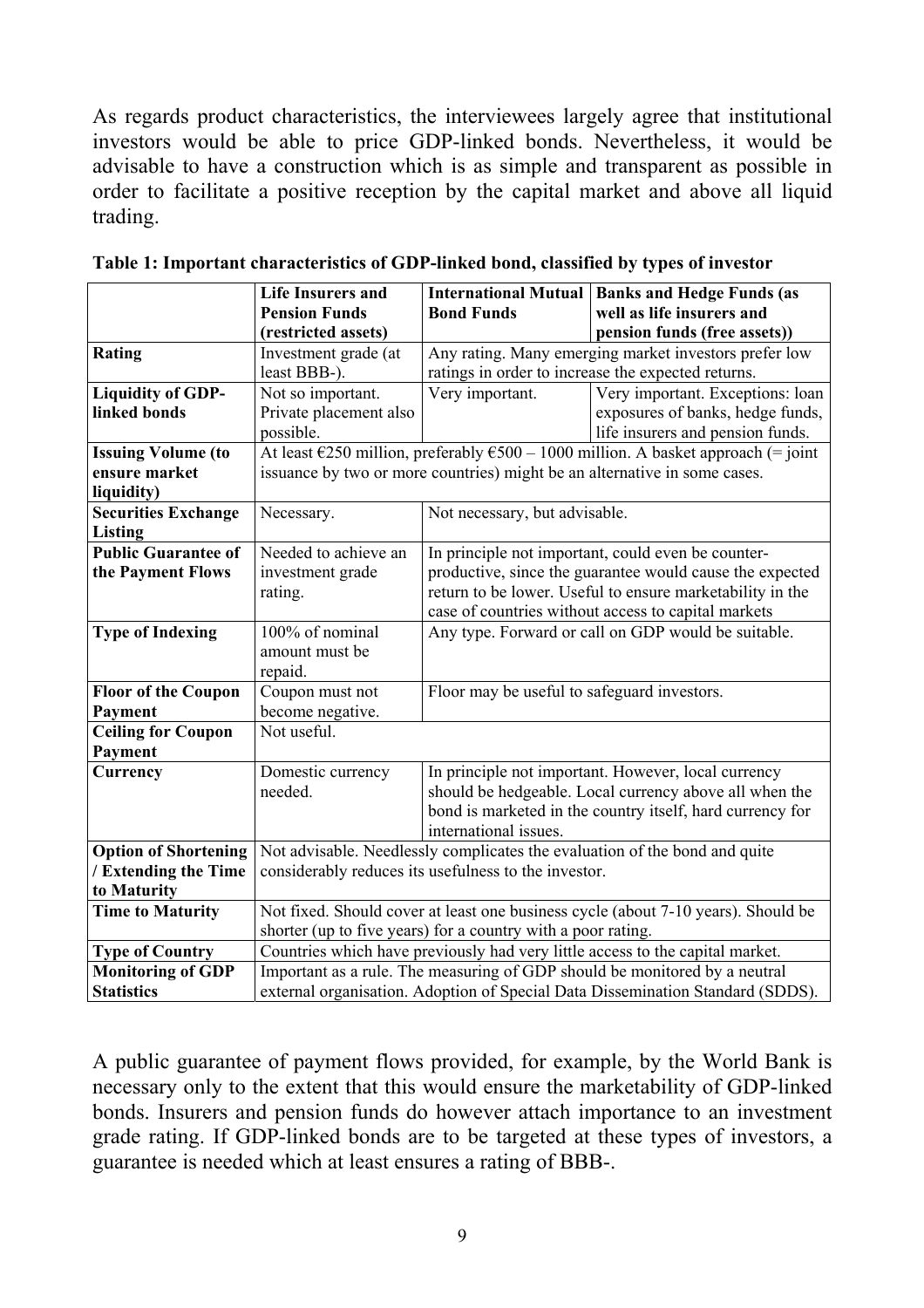Suitable debtor countries are above all countries without access to the capital market. A joint issue by several countries could be helpful in order to ensure a sufficient issue volume. It would also be advisable to choose a hard currency as the issuing currency.

In order to improve marketability it would be particularly important to ensure that national account statistics were monitored by an external, neutral institution such as the IMF or World Bank. This is the only way of ensuring adequate confidence in the reliability of the figures provided by the debtor country. A low cost alternative would be the adoption of the IMF´s Special Data Dissemination Standard (SDDS) by the debtor country.

Extensive marketing activities are also very important if GDP-linked bonds are to be successful on the market. It would be very helpful if international organisations such as the IMF, the World Bank or the UN were to actively support the issue of GDPlinked bonds and seek to persuade the major groups of investors to purchase GDPlinked bonds.

# **3 Quantitative Assessment of GDP-linked Bonds**

### **3.1 Simulation of GDP-linked Bond Prices**

As GDP-linked bonds are a new class of bond, pricing behaviour and performance cannot be investigated directly. Therefore, in this study, prices of different types of GDP-linked bonds are simulated and compared to straight bonds and international bond indices $11$ 

All simulated GDP-linked bonds are connected to real GDP. The calculations are based on quarterly data. The following two types of GDP-linkage of the coupon have been considered:

*Type 1: Coupon(t)* = 
$$
\frac{FixedCoupon(t) * GDP(t)}{GDP(t_0)}
$$

l

*Type 2:*   $Coupon(t) = max [FixedCoupon(t) + GDPgrowth(t) - average GDPgrowth(t_0); 0]$ 

The period *t* refers to the date of the coupon payment whereas  $t_0$  indicates the date of the issuance of the bond.

<sup>&</sup>lt;sup>11</sup> A detailed description of the mathematical proceeding (in German) can be found in Korn/Kruse  $(2004)$ .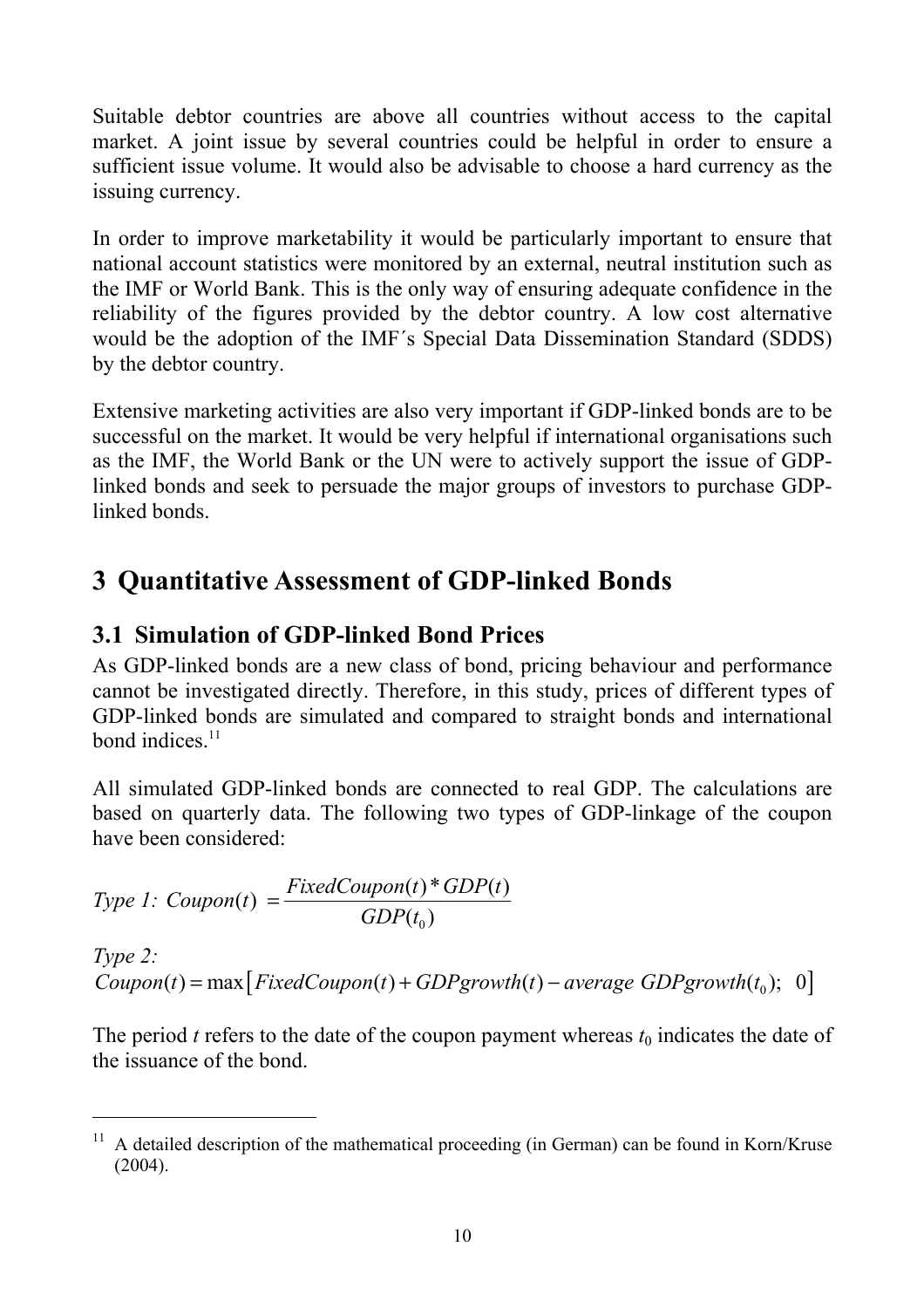With respect to *type 1*, the coupon is equal to a fixed coupon times the GDP in the current period *t*, divided by the GDP-value at the date of the bond issuance. Thus, the coupon payment is linked to the change in economic development during time to maturity. The coupon is always non-negative.

The second type of coupon (*type 2*) links a fixed coupon with quarter-to-quarter changes in GDP (= *GDPgrowth*). The average quarter-to-quarter GDP growth rate at the date on which the bond is issued is calculated for the 10 year period  $(= 40)$ quarters) prior to  $t_0$  and held fixed afterwards. This average figure serves as a correction term for the adjustment of the coupon payments. The *type 2-*coupon payments are either equal to the formula (if the value is positive) or zero.

In contrast to the proposal made by Borensztein and Mauro<sup>12</sup> the *type 2* coupon construction uses quarter-to-quarter changes in GDP, whereas Borensztein/Mauro propose the year-on-year changes. The use of *type 2* has the advantage of a faster reaction of the coupon payments to GDP changes compared to the proposal of Borenstzein/Mauro. But when yearly data are used in the *type 2-*formula (instead of quarterly data) both approaches are identical.

In a new version of their paper<sup>13</sup>, Borensztein and Mauro propose two additional linkage mechanisms which are much more complicated to price. As this would certainly impede the reception of GDP-linked bonds by the capital market, our simulations are only based on the two types of coupon-linkage described above.

In addition, redemption payments could also be linked to economic development. Our simulations consider the following three types of redemption payments:

*1. Redemption at par*. In this case, only the coupon payment is linked to GDP, either to GDP development during time to maturity (*type 1*) or to the quarter-to-quarter change (*type 2*).

*2. Redemption is linked to GDP development during time to maturity*. The redemption payment is therefore symmetrically linked to GDP development and can be above or below par.

*3. As above (no. 2), with the difference that redemption payment is always equal or above par value*. The floor has been constructed by using a call option on GDP development. This variant is particularly useful for a GDP-linked bond with a short time to maturity.

 $\overline{a}$ 

<sup>&</sup>lt;sup>12</sup> See Borensztein/Mauro (2002).

 $13$  See Borensztein/Mauro (2004)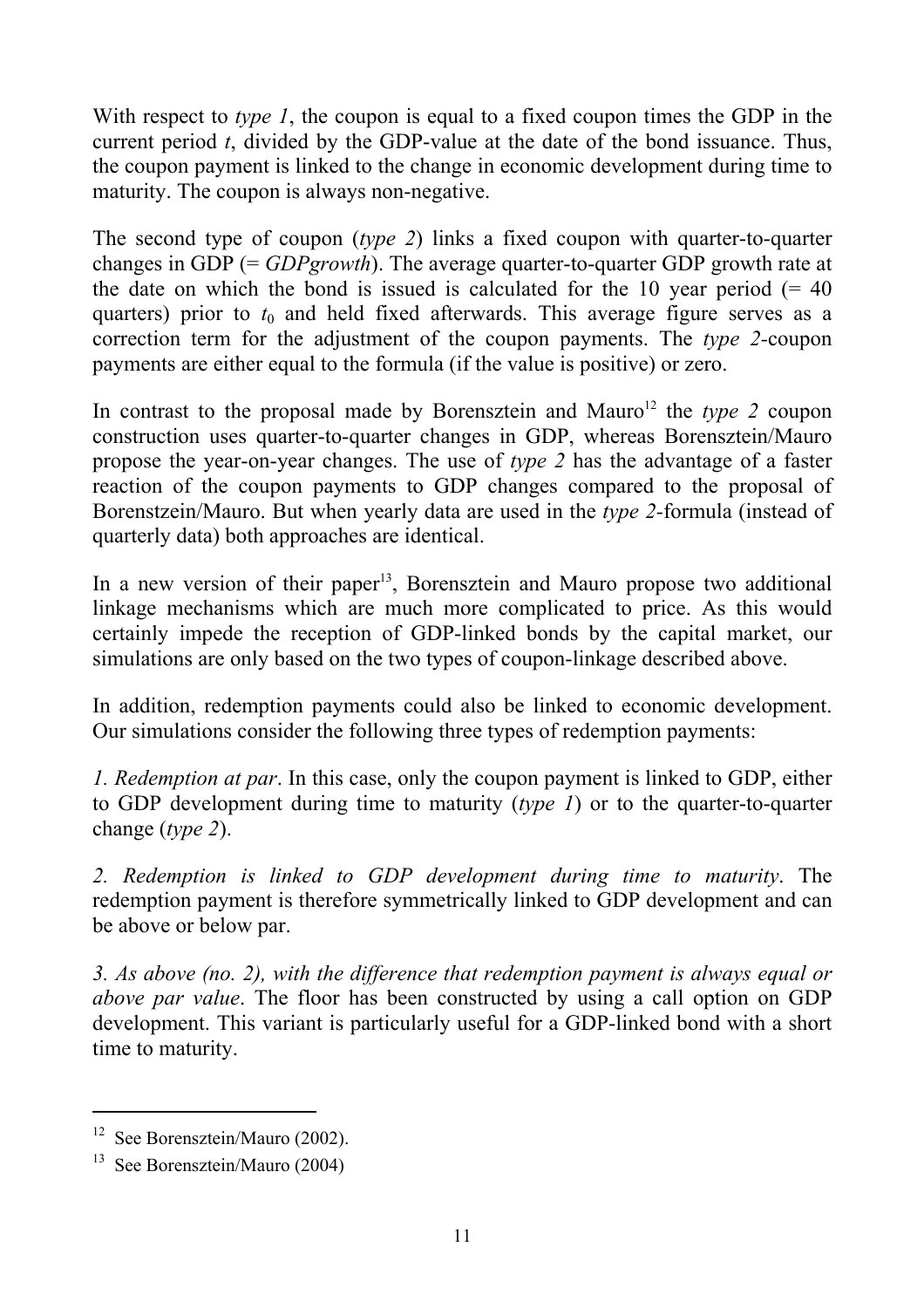In cases 2 and 3, the coupon payment is also linked to GDP during time to maturity (*type 1*).

These different GDP-linked bond variants are simulated either with or without a public guarantee of redemption payments by an international organisation. In the case of a public guarantee, 70% of the redemption value is insured (as an example). Thus, we simulate the prices of 8 different types of GDP-linked bond:

- BOND1: Coupon linked to GDP development (i.e. relative to GDP at date of issuance), redemption at par  $(=100)$ .
- BOND2: Coupon and redemption linked to GDP development (i.e. relative to GDP at date of issuance).
- BOND3: Coupon and redemption linked to GDP development (i.e. relative to GDP at date of issuance). In addition call option to guarantee redemption which is at least at par.
- BOND4: Coupon linked to GDP growth (i.e. quarter-to-quarter change of GDP), redemption at par.
- BOND5 to BOND8: as above BOND1 to BOND4, but combined with a partial public guarantee (70%) of the redemption payment.

### Data

The GDP-linked bond price simulations are based on selected historical government bonds issued by different countries. Using the interest rate and bond database of Professor Bühler from the University of Mannheim, we chose 8 bonds from 5 countries: Brazil, Indonesia, Mexico, Turkey and Venezuela. All bonds are denominated in German mark or euro. Table 2 gives an overview of these bonds.

Criteria for the selection of these government bonds have been:

- potential GDP-linked bond issuer countries,
- different world regions,
- different time periods,
- availability of bond prices in the interest rate and bond data base of Prof. Bühler, University of Mannheim.

To calculate prices of synthetic GDP-linked bonds, the simulations use the prices of these government bonds. Furthermore, quarterly GDP data for the countries provided by the IMF were applied. If these quarterly data were not available we approximated them by interpolation of yearly data. The yearly data are provided by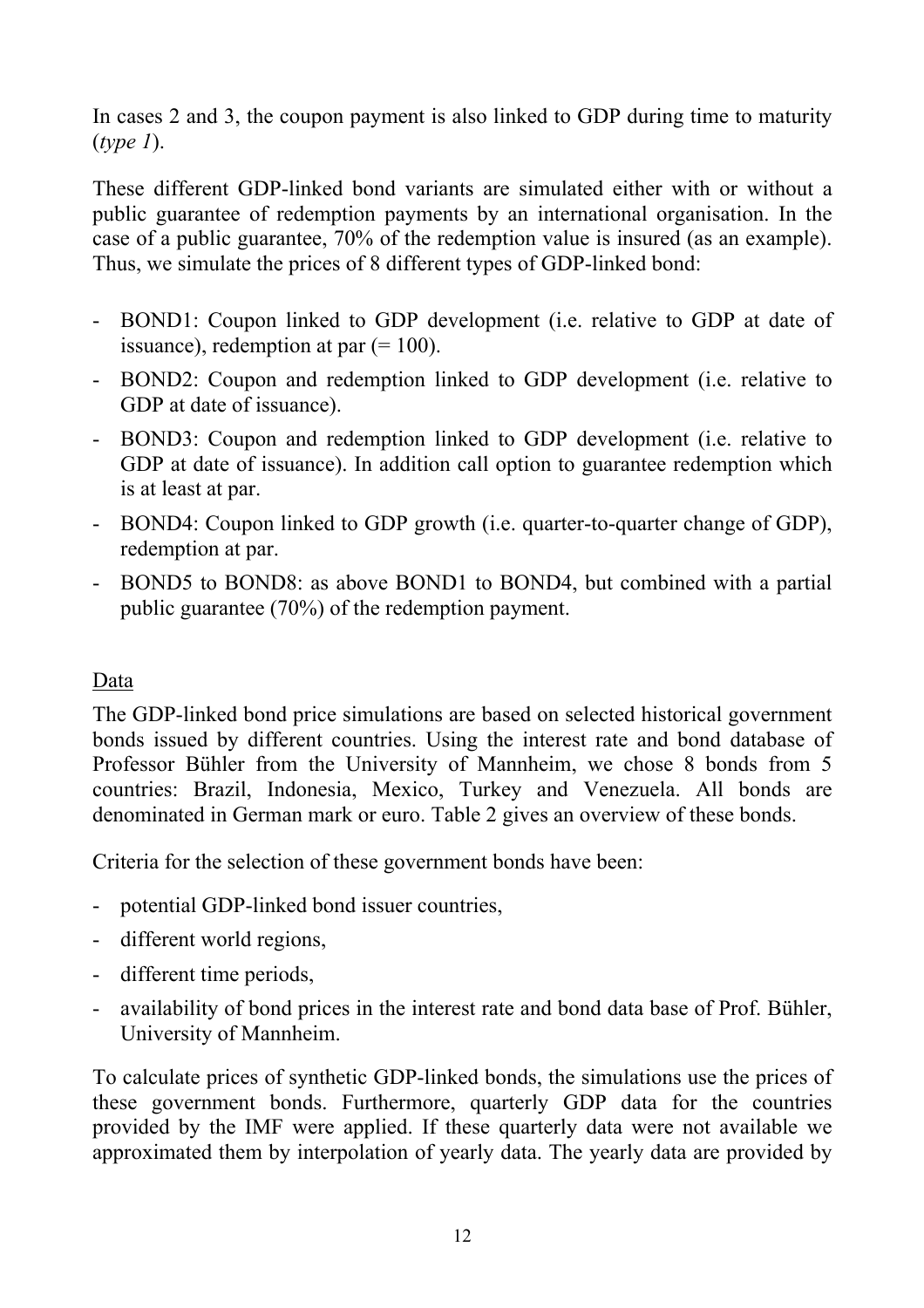the World Bank. Finally, we used an approximated term-structure of interest rates for zero-coupon bonds, determined on the basis of monthly data and provided by the Deutsche Bundesbank, for our calculations.<sup>14</sup>

| Country          | <b>SIN</b> | Date of<br><i><b>Issuance</b></i> | <b>Start of</b><br><b>Time</b><br><b>Series</b> | <b>Maturity</b> | End of<br><b>Time</b><br><b>Series</b> | Coupon<br>(in %) | Current<br><b>Rating</b> |
|------------------|------------|-----------------------------------|-------------------------------------------------|-----------------|----------------------------------------|------------------|--------------------------|
| <b>Brazil</b>    | 614414     | 5.7.00                            | 18.8.00                                         | 5.7.05          | 30.12.02                               | 9,0              | $B+$                     |
|                  | 607749     | 24.1.01                           | 24.1.01                                         | 24.1.11         | 30.12.02                               | 9,5              | $B+$                     |
| <b>Indonesia</b> | 485500     | 27.10.88                          | 29.12.88                                        | 27.10.93        | 11.10.93                               | 6,375            | B                        |
| <b>Mexico</b>    | 402280     | 31.3.91                           | 23.9.92                                         | 13.3.96         | 26.2.96                                | 10,5             | BBB-                     |
|                  | 130890     | 29.1.96                           | 2.4.96                                          | 29.1.03         | 30.12.02                               | 10,375           | BBB-                     |
| <b>Turkey</b>    | 485678     | 8.11.88                           | 7.12.88                                         | 8.11.95         | 23.10.95                               | 6,5              | $B+$                     |
|                  | 129180     | 21.8.95                           | 21.12.95                                        | 21.8.98         | 5.8.98                                 | 8,0              | $B+$                     |
| Venezuela        | 411810     | 15.10.93                          | 20.12.93                                        | 15.10.00        | 29.9.00                                | 8,25             | $B-$                     |

**Table 2: Selected Government Bonds as Basis for GDP-linked Bond Price Simulations** 

### Calculation and simulation of fundamental variables

To match the term structure of interest rates of the Deutsche Bundesbank with the market prices of the existing government bonds, our simulations imply a certain *default probability* that does not depend on the time horizon. This default probability is calculated as follows:

 $default \ probability(t) = 1 - \frac{market \ price \ of \ the \ existing \ bond(t)}{theoretical \ price \ of \ the \ bond(t)}$ 

The theoretical price ("clean price") equals the theoretical dirty price (future payments discounted at the rates from the term structure of interest rates provided by the Deutsche Bundesbank) less accrued interest. That default probability is considered in the following price simulations of GDP-linked bonds, which assures that GDP-linked bonds always exhibit the same default probability as the respective government bond of table 2.

The *GDP for a certain trading* day is calculated by linear interpolation between two disclosure dates:

l

<sup>14</sup> Source: **http://www.bundesbank.de/stat/zeitreihen/index.htm**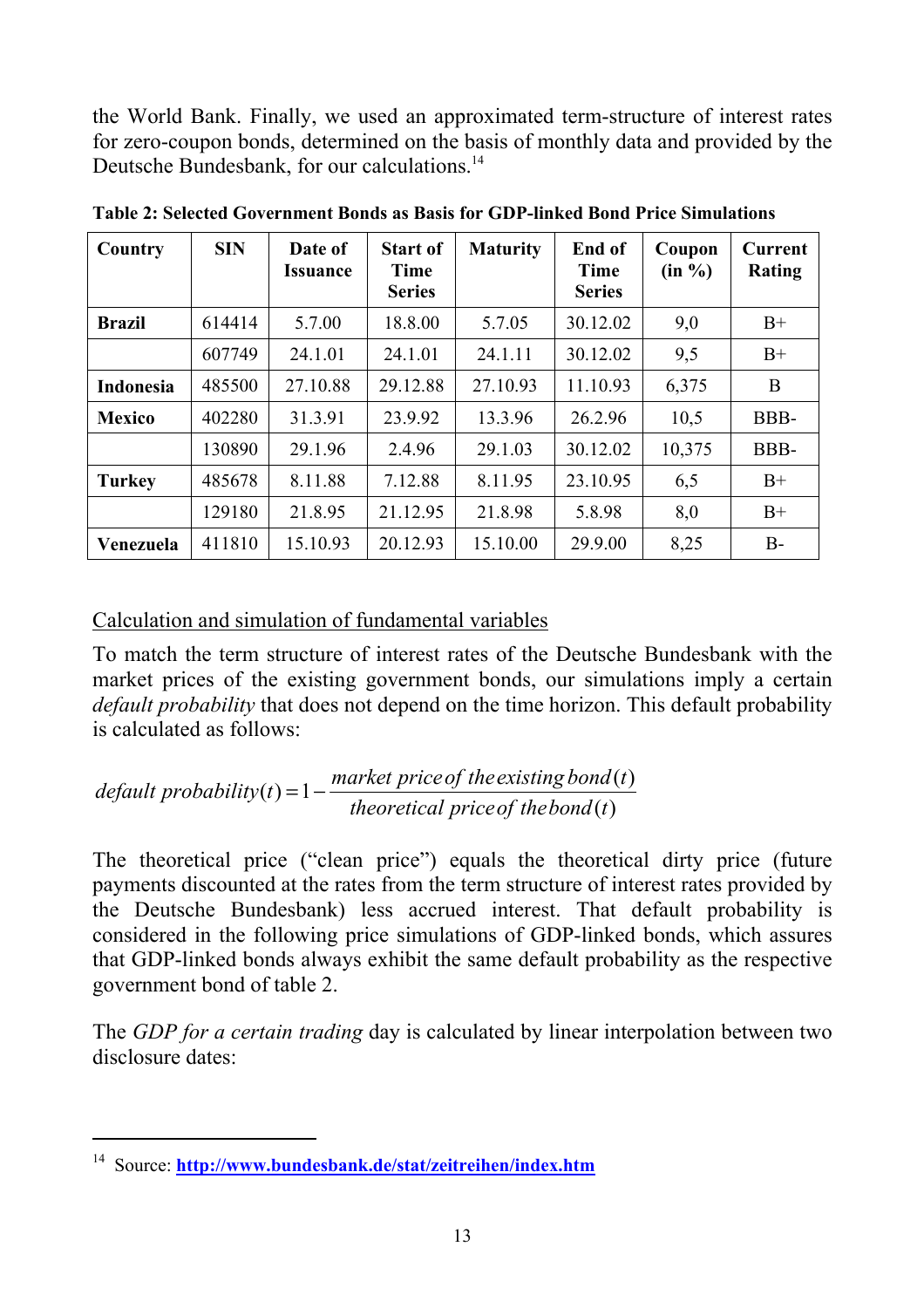```
( )
GDP trading day
= GDP( [m+1] quarters ago)
+ (days after the beginning of the quarter -1) · (GDP([m] quarters ago)
                       daysinthecurrent quarter
```
 $-\frac{\text{GDP}([m+1] \text{ quarters ago}))}{\frac{1}{m}}$ *daysinthecurrent quarter*

It is assumed that the GDP is disclosed with a lag of *m* quarters. For the countries under examination the actual disclosure lags are as follows:

| Country       | Disclosure Lag |
|---------------|----------------|
| <b>Brazil</b> | 1 quarter      |
| Indonesia     | 1 quarter      |
| Mexico        | 3 quarters     |
| <b>Turkey</b> | 3 quarters     |
| Venezuela     | 1 quarters     |

The *quarter-to-quarter change of the GDP* (which is a necessary parameter for the calculation of the 'type 2 coupon linkage' bonds: BOND 4 and BOND 8) is calculated as:

 $(current quarter) - GDP (last quarter)$ ( ) *GDP current quarter GDP last quarter quarter toquarter change GDP last quarter* <sup>−</sup> <sup>=</sup>

A major problem in the price simulations is that no appropriate financial derivatives (with the GDP as underlying) are currently traded at financial markets. That is why our simulations have to rely on *variables that are determined via statistical analysis based on the available GDP time series* rather than on explicit market parameters. Assuming a log-normally distributed GDP, values for the drift component  $\mu$  - the average growth rate of the GDP – and the volatility  $\sigma$  of the GDP were estimated based on a 10-year period backwards in time from every trading day. The distribution assumption implies that the GDP behaves strictly positively. Therefore we can apply an analogon to the Black-Scholes-formula for European style Options in our simulations.

#### Simulation of GDP-linked bond prices

The assumption of a log-normal distribution of the GDP leads to the following expression for the expectation value of the future GDP in dependence of the current GDP:  $E[GDP(t)] = GDP(0)e^{\mu t}$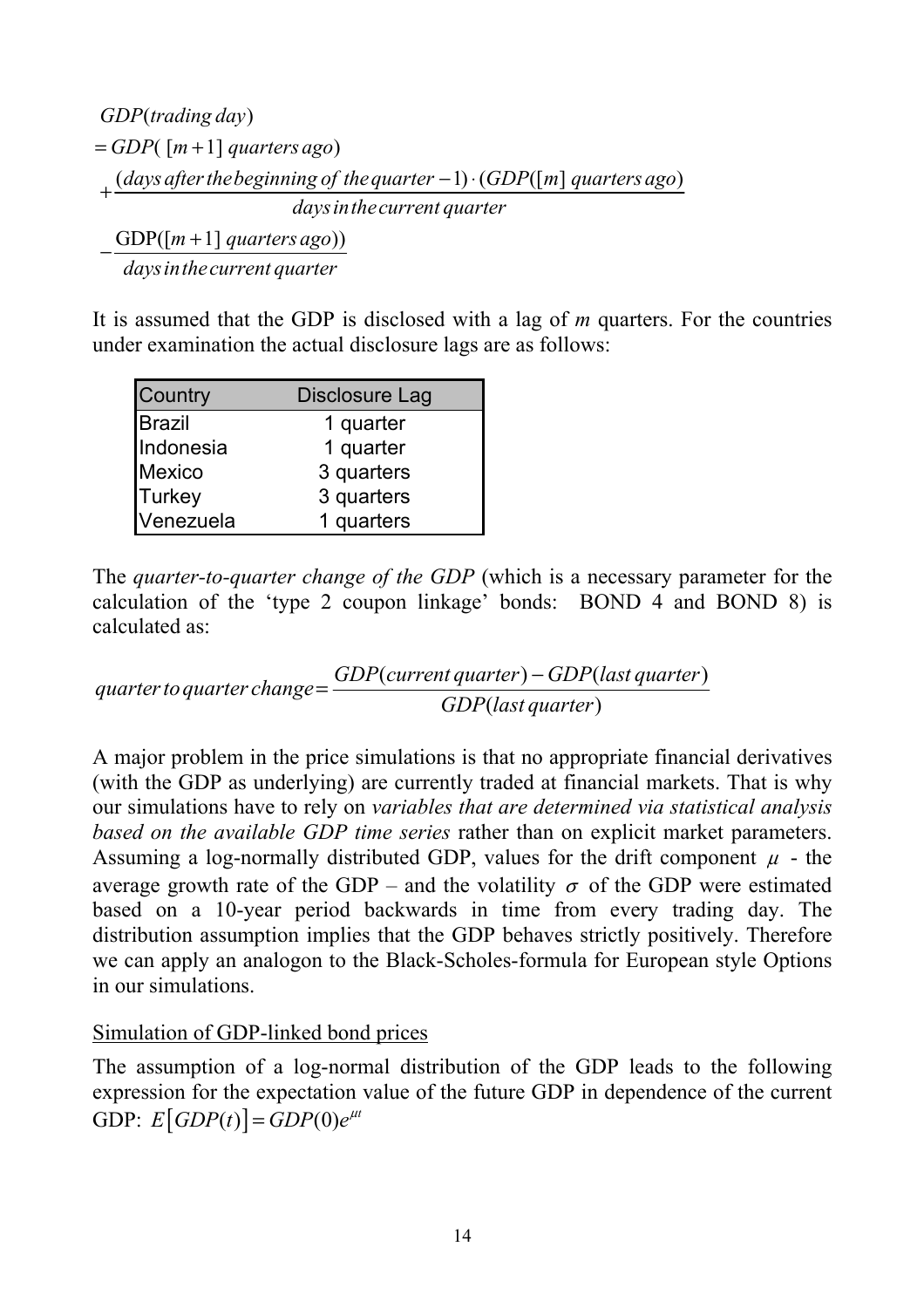Given that the current trading day equals day  $0$ ,  $t_c$  corresponds to the dates of coupon payment before the trading day,  $t_0$  is the date of issuance with  $GDP(t_0)$  as the GDP at that date, *T* denotes the maturity date, *p* is the default probability, *G* the guaranteed repayment and *c* the initial coupon, the dirty prices of the different types of bonds are calculated as follows:

BOND1: 
$$
P_{\text{BOND1}}(0) = (1-p) \left( \sum_{i=1}^{n} c \frac{GDP(0)}{GDP(t_0)} e^{(\mu-r)t_{c_i}} + 100 \cdot e^{-rT} \right)
$$

BOND2: 
$$
P_{BOND2}(0) = (1-p) \left( \sum_{i=1}^{n} c \frac{GDP(0)}{GDP(t_0)} e^{(\mu-r)t_{c_i}} + 100 \times \frac{GDP(0)}{GDP(t_0)} e^{(\mu-r)T} \right)
$$

BOND3:

$$
P_{BOND3}(0) = (1-p) \left( \sum_{i=1}^{n} c \frac{GDP(0)}{GDP(t_0)} e^{(\mu-r)t_{c_i}} + 100 * \left( e^{(\mu-r)T} + C(0; GDP(0); GDP(t_0)) \right) \right)
$$

with  $C( 0; GDP(0); GDP(t_0))$  as a European style call option on the change of GDP since issuance with a strike of *1* and a time to expiration *T*. Using the already estimated values for  $\mu$  and  $\sigma$ , the price of that option is determined as:

$$
C(0;GDP(0);GDP(t_0)) = \frac{GDP(0)}{GDP(t_0)}\Phi(d) - e^{-rT}\Phi(d - \sigma\sqrt{T}) \text{ with } d = \frac{\ln\left(\frac{GDP(0)}{GDP(t_0)}\right) + (\mu + \frac{1}{2}\sigma^2)t}{\sigma\sqrt{T}}
$$

In that formula,  $\Phi(x)$  is the standard normal distribution of x.

$$
\underline{\text{BOND4}}: P_{\text{BOND4}}(0) = (1-p) \bigg( \sum_{i=1}^{n} C_{\text{GDP-Rate}}(0, t_{c_i}) e^{-rt_{c_i}} + 100 \cdot e^{-rT} \bigg)
$$

with  $C_{GDP-Rate} (0, t_{c_i})$  as a forward starting call option that is calculated as:

$$
C(0,t_{c_i}) = e^{-rt_{c_i}} \left( e^{\frac{1}{4}} \Phi(d) - X \Phi(d - \frac{1}{4} \sigma) \right)
$$
 with  $d = \frac{-\ln(X) + \frac{1}{4} (\mu + \frac{1}{2} \sigma^2)}{\frac{1}{2} \sigma}$ 

*X* is the strike of that option and is determined as:

*X* = (*average GDP-growth* + *1* – *initial coupon in percent*)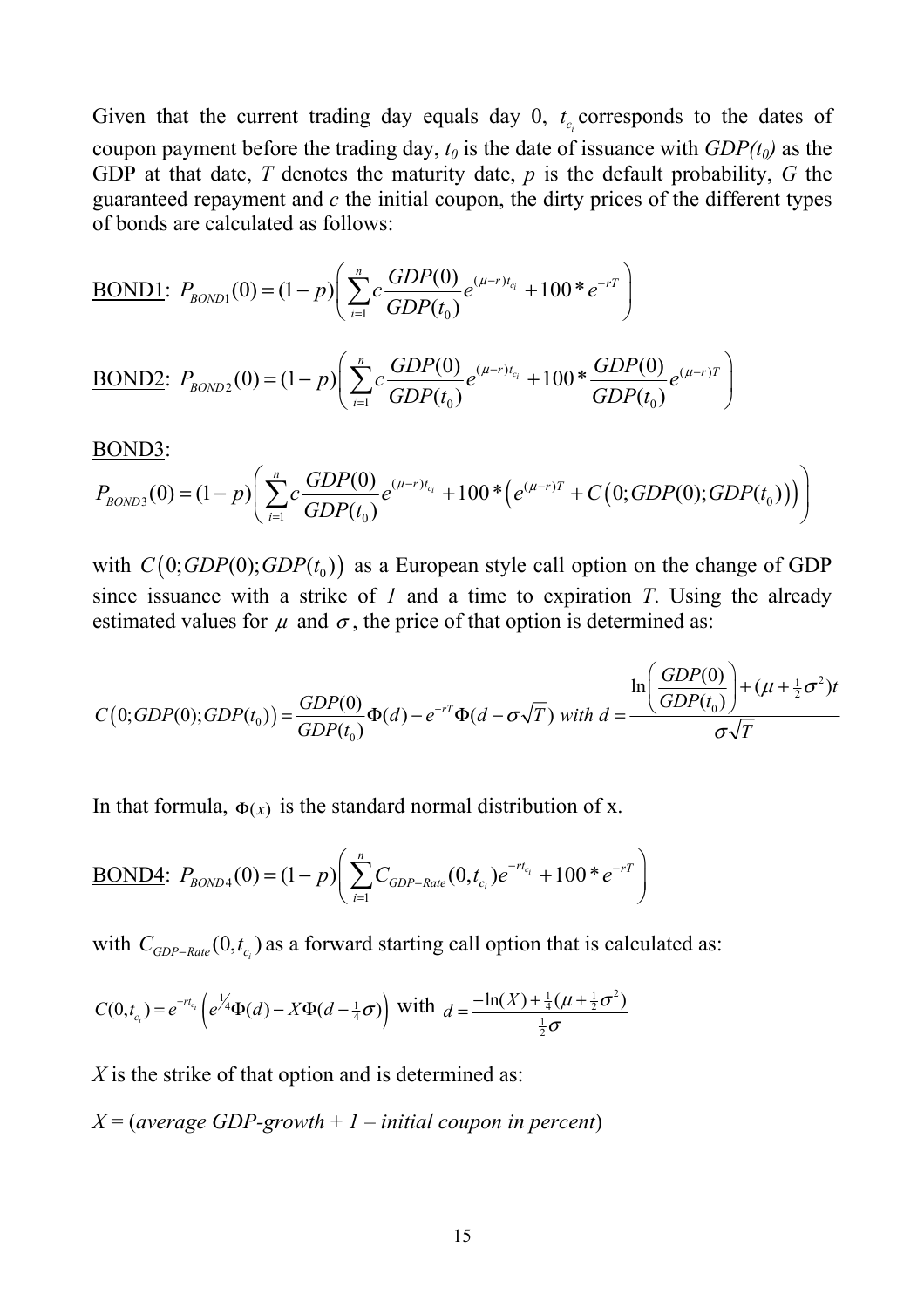**BOND5:**

\n
$$
P_{BOND5}(0) = (1-p) \left( \sum_{i=1}^{n} c \frac{GDP(0)}{GDP(t_0)} e^{(\mu-r)t_{c_i}} + 100 \cdot e^{-rT} \right) + p \cdot G
$$
\n**BOND6:**

\n
$$
P_{BOND6}(0) = (1-p) \left( \sum_{i=1}^{n} c \frac{GDP(0)}{GDP(t_0)} e^{(\mu-r)t_{c_i}} + 100 \cdot \frac{GDP(0)}{GDP(t_0)} e^{(\mu-r)T} \right) + p \cdot G
$$

#### BOND7:

$$
P_{BOND7}(0) = (1-p)\left(\sum_{i=1}^{n} c \frac{GDP(0)}{GDP(t_0)} e^{(\mu-r)t_{c_i}} + 100*(e^{(\mu-r)T} + C(0; GDP(0); GDP(t_0)))\right) + p*G
$$

with the same option as described for BOND3.

BOND8: 
$$
P_{BOND8}(0) = (1-p) \left( \sum_{i=1}^{n} C_{GDP-Rate}(0,t_{c_i}) e^{-rt_{c_i}} + 100 e^{-rT} \right) + p * G
$$

with the same option as described for BOND4.

These calculations become slightly easier if the trading day and the following date of coupon payment are in the same quarter since then the next coupon is not random but fixed. In that case, for the next coupon payment the expected GDP has to be substituted with the known GDP.

The prices of these GDP-linked bonds were simulated such that the issue price equals the issue price of the respective government bond, which was 100 in all cases under examination. That proceeding ensures that both types of bonds have the same (expected) yield to maturity at the date of issuance.

#### Total Return Index

The final step has been the construction of total return indices (TRIs) based on the realized and simulated bond prices. The total return indices include all interest payments and, thus, represent the total return to an investor who invests in a specific bond.

The TRI is calculated as follows: 
$$
TRI(t) = \prod_{t_{c_i} \leq t} \left( 1 + \frac{c(t_{c_i})}{P(t_{c_i})} \right) P(t)
$$

Where *t* is the trading day,  $t_c$  corresponds to the dates of coupon payment before the trading day *t*, and *P(.)* denotes the dirty price of the bond for the respective date. For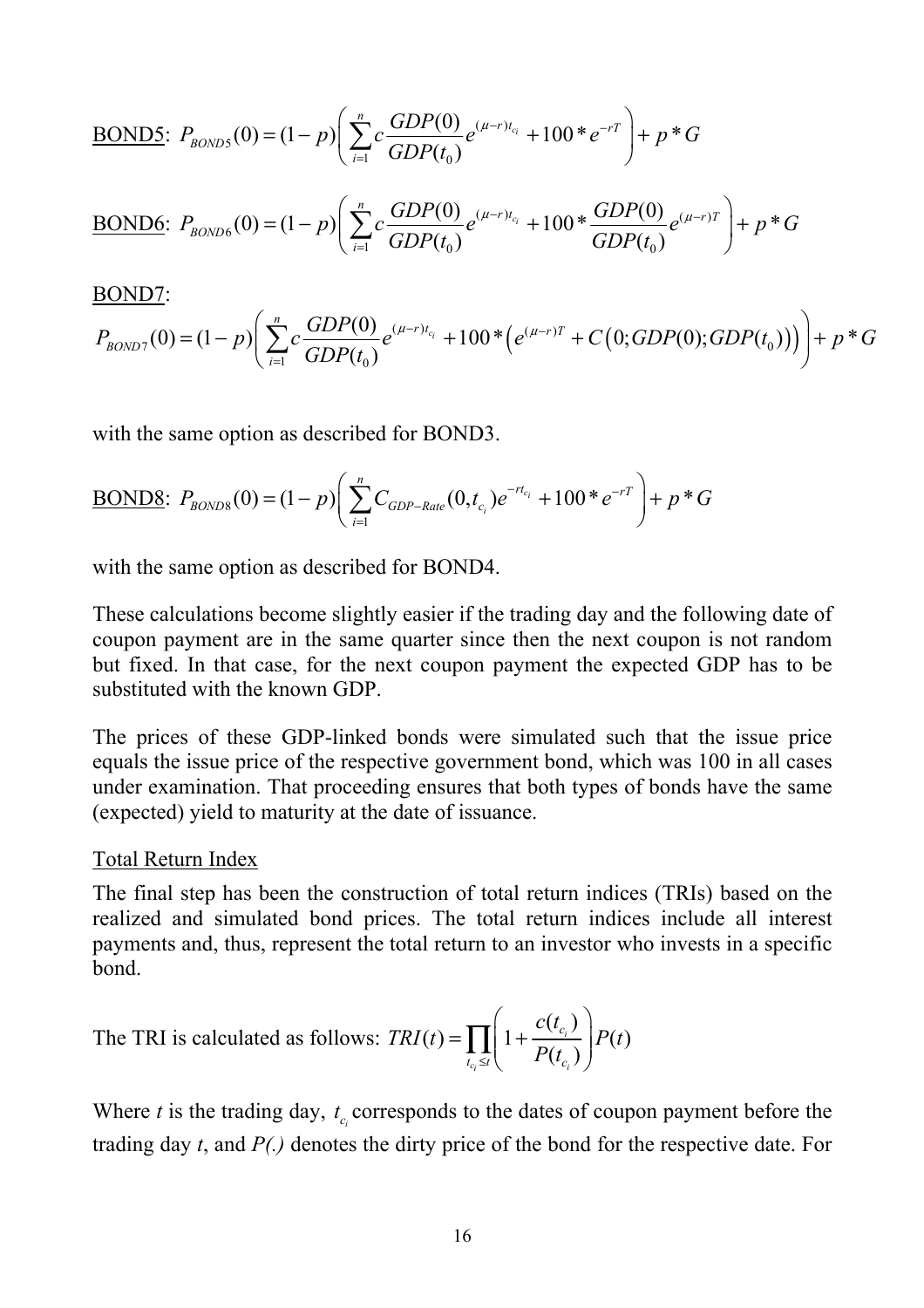the calculation, the simulated prices of GDP-linked bonds as well as the prices of the existing government bonds were used.

### **3.2 Evaluation of Cash Flow- and Performance-Sensitivities to Changes in GDP**

The performance of GDP-linked bonds (as measured by the total return index) is one of the most important investment criteria while the cash flow structure is an important issue for the assessment of the liquidity needs of investors and issuing countries. To shed light on the pricing mechanism and on payment structure for GDP-linked bonds the sensitivities of these bond prices and of the cash flows are investigated using simulations based on different artificially generated GDP developments.

Such a simulation has two advantages. Firstly, the influence of all possible GDPscenarios can be analysed. Secondly, the influence of external factors (such as contagion effects or rumours on capital markets) can be eliminated.

The simulation is constructed as follows. The instrument of reference is a bond with a clean price of 100 and with a zero-default probability. Based on this bond, all kinds of GDP-linked bonds are constructed for typical GDP processes (upward sloping, downward sloping or flat). Finally, surprising GDP changes (shocks) between the date of issuance and maturity are incorporated into the simulation.

#### Analysis of cash flow sensitivities

The major aim of this analysis is to find out under which circumstances a country benefits from issuing a GDP-linked bond (called BONDs in the remainder of this section). This examination is supplemented by an exemplary look at an existing bond.

Three results in particular are worthy of note. Firstly, the value of the initial coupon of the different BONDs crucially depends on long term GDP expectations: if market participants expect GDP to rise, initial coupons are very low (where low means lower than the coupon of a straight bond). This effect is stronger for option-free BONDs (2, 6) and is weak – but still exists – for the BONDs to be redeemed at par (1, 5). This phenomenon can be traced back to the expectations of rising coupons (and of a probable redemption over par) in the future. In this context it is important to remember that the initial coupons are determined in such a manner that the issuing prices of all BONDs equal the issuing price of the straight bond (which equals 100). For the same reasons the initial coupons are very high in the case of falling GDP expectations. If the market expects GDP to remain stable over the time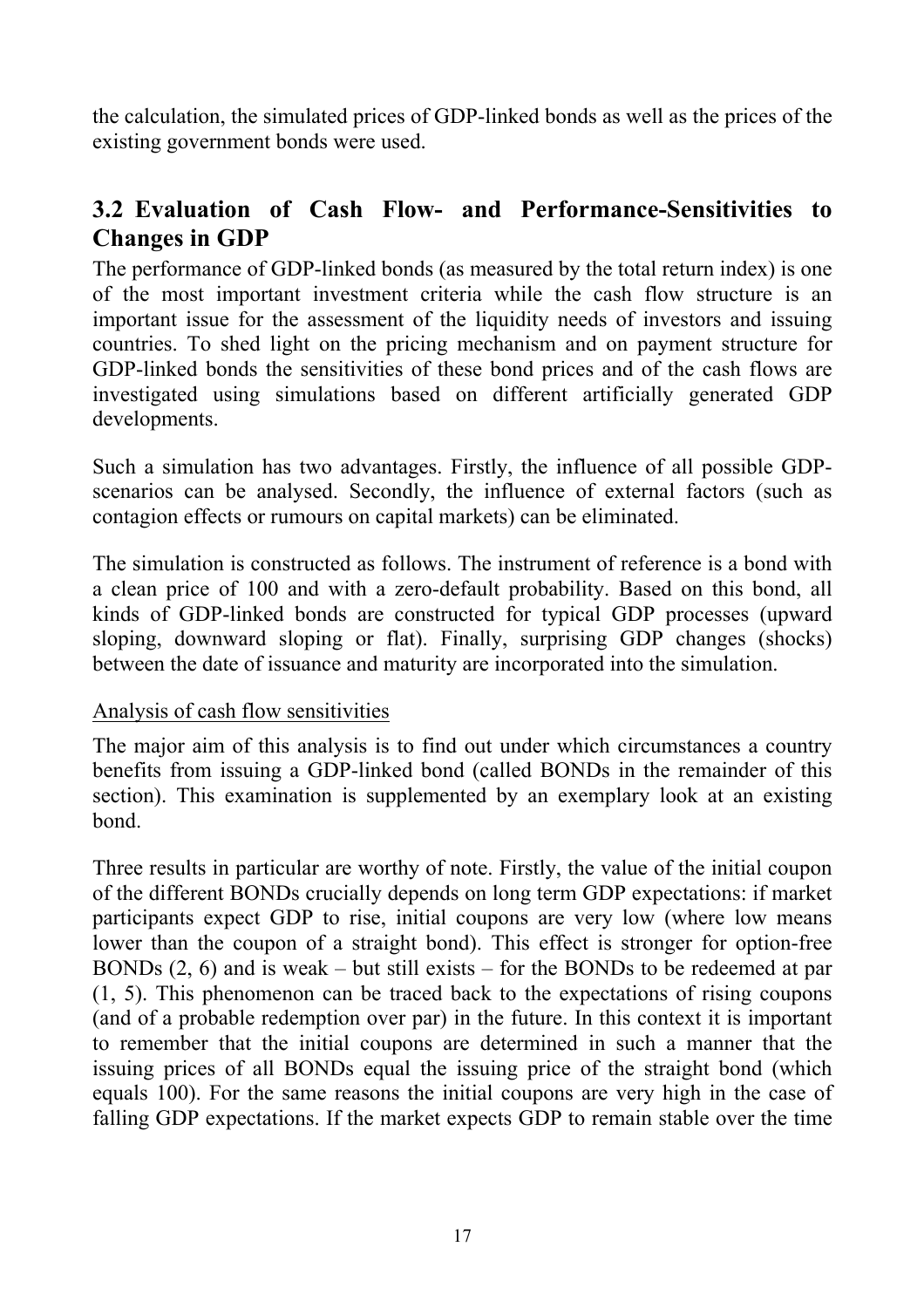period to maturity, initial coupons of BONDs are generally equal to the coupons of straight bonds.

Secondly, in the case of shocks, the payment structure changes as expected: positive shocks lead to an increase in coupons and/or repayment and vice versa. The sensitivity is especially high for those BONDs that are linked to the GDP growth rate (4, 8).

Thirdly, the payments of GDP-linked bonds that are directly linked to the development of GDP do not necessarily conform with the business cycle of the issuing country. This means that, in the case of a downturn, payments are probably still high and vice versa. In contrast, BONDs that are linked to the growth rate of GDP  $(4, 8)$  do not necessarily conform with the paying ability of the issuing country, i.e. payment duties might be high due to a short term GDP upswing while in fact the GDP decreased since the date of issuance. Additionally, due to the high sensitivity of growth rate-linked BONDs, there is a danger of undesirable procyclical effects due to a long publication lag of GDP and, particularly if the determination of payments is based on year-to-year data, this lag might lead to a situation in which payments are still high while in fact the economic circumstances have already deteriorated.

#### *Example: Analysis of a bond issued by Indonesia 88-93 (SIN: 485500)*

The examination of GDP-linked bonds constructed on the basis of an existing bonds issued by Indonesia supports the significance of the conclusions drawn from the simulations. The underlying data for the following verbal description can be found in appendix 7.1.

Investors expect a positive GDP-development at the date of issuance which is signalled by a positive drift component  $\mu$  (0.06). During the time to maturity the actual GDP and the GDP expectations improve further ( $\mu$  is rising from 0.06 to 0.071 between Oct. 1988 and Oct. 1993). Due to the favourable initial GDP expectations the initial coupons (especially of BONDs 2, 3, 6, 7) are very low. The improving GDP-expectations give rise to a more than expected increase of the coupon during the time to maturity. This, in turn, leads to a higher total payment to BOND investors compared to investors of the straight bond.

The relative differences between the payments for the single BOND-variants and the payments for the common Indonesian straight bond are also consistent with the simulations above. While the BONDs that are redeemed at par  $(1, 5)$ have only slightly higher total payments, the total cash flows of the BONDs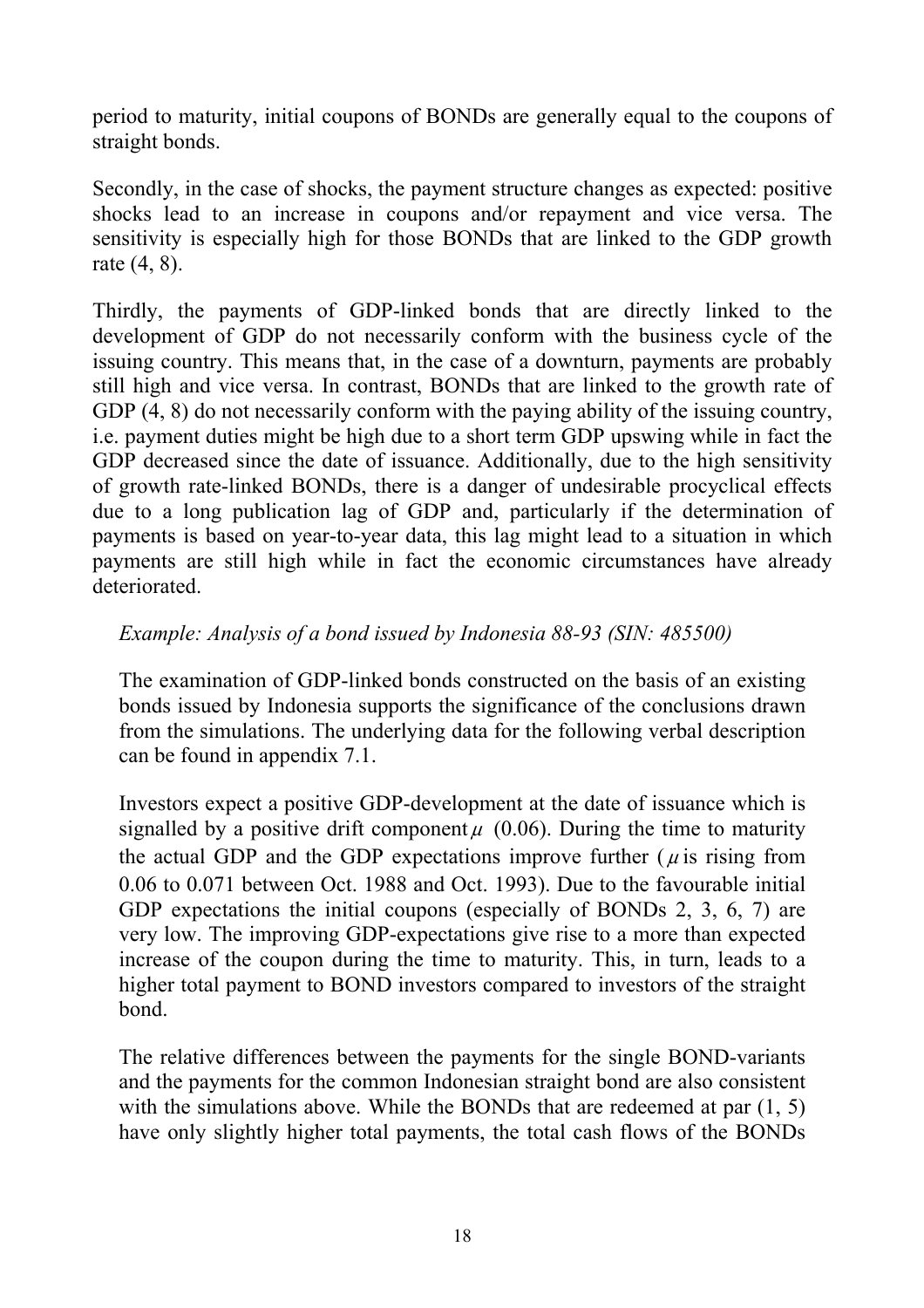that fully participate in the GDP-development (2, 6) and those that have a floor at par for the repayment (3, 7) are distinctly higher.

A comparison of the actual time structure of the payments and the GDP of Indonesia reveals that the country can fulfil its payment duties in accordance with its paying ability (i.e. the coupons are rising and the GDP is rising contemporaneously). However, the time structure of payments is not in accordance with the business cycle of Indonesia. This becomes obvious especially in the case of the BONDs 2, 3, 6, 7, where the coupons increase over time but – despite a favourable GDP development – always remain below the coupon of the straight bond.

In that example, no major differences between the BONDs that are linked to the quarter-to-quarter development of the GDP (4, 8) and the similarly designed BONDS that are linked to the absolute GDP (1, 5) are observable. The main reason for that is that there were no major shocks between issuing date and time to maturity.<sup>15</sup>

#### Analysis of the performance sensitivities

l

One important result of the simulations is that, without any shocks, all BONDs and the straight bond have the same total return. This holds because the yield to maturity (promised yield) is the same for both types of bonds under examination the straight bond and the BOND. Thus, in our simulation, no premium is added to the yields of BONDs which could be due to lack of liquidity, lack of publicity, higher cash flow uncertainty etc.

If shocks to GDP are applied, however, the results are no longer quite so straightforward. In general, BONDs outperform straight bonds if there is a surprising increase in GDP, and underperform straight bonds if GDP declines unexpectedly. This is due to the changing cash flows of BONDs after the shock and the accompanying enhancement / degradation of the effective yield. Furthermore it can be seen that the bigger the leverage on the amount of cash still to be paid out after the shock, the more the BONDs react to that shock. This means that usually option-free BONDs (2, 6) exhibit the highest sensitivity, because all future payments (coupon and redemption) are affected by the GDP-change to the full extent. They are followed by BONDs with a floor on the redemption value at par (3, 7). BONDs that are necessarily redeemed at par (1, 5) usually show the weakest reaction among the bonds that are linked to the direct development of the GDP.

<sup>&</sup>lt;sup>15</sup> Other examples that are constructed based on existing government bonds (see table 2), however, reveal the differences in the cash flow structure between these two types of bonds. These calculations are available upon request from the authors.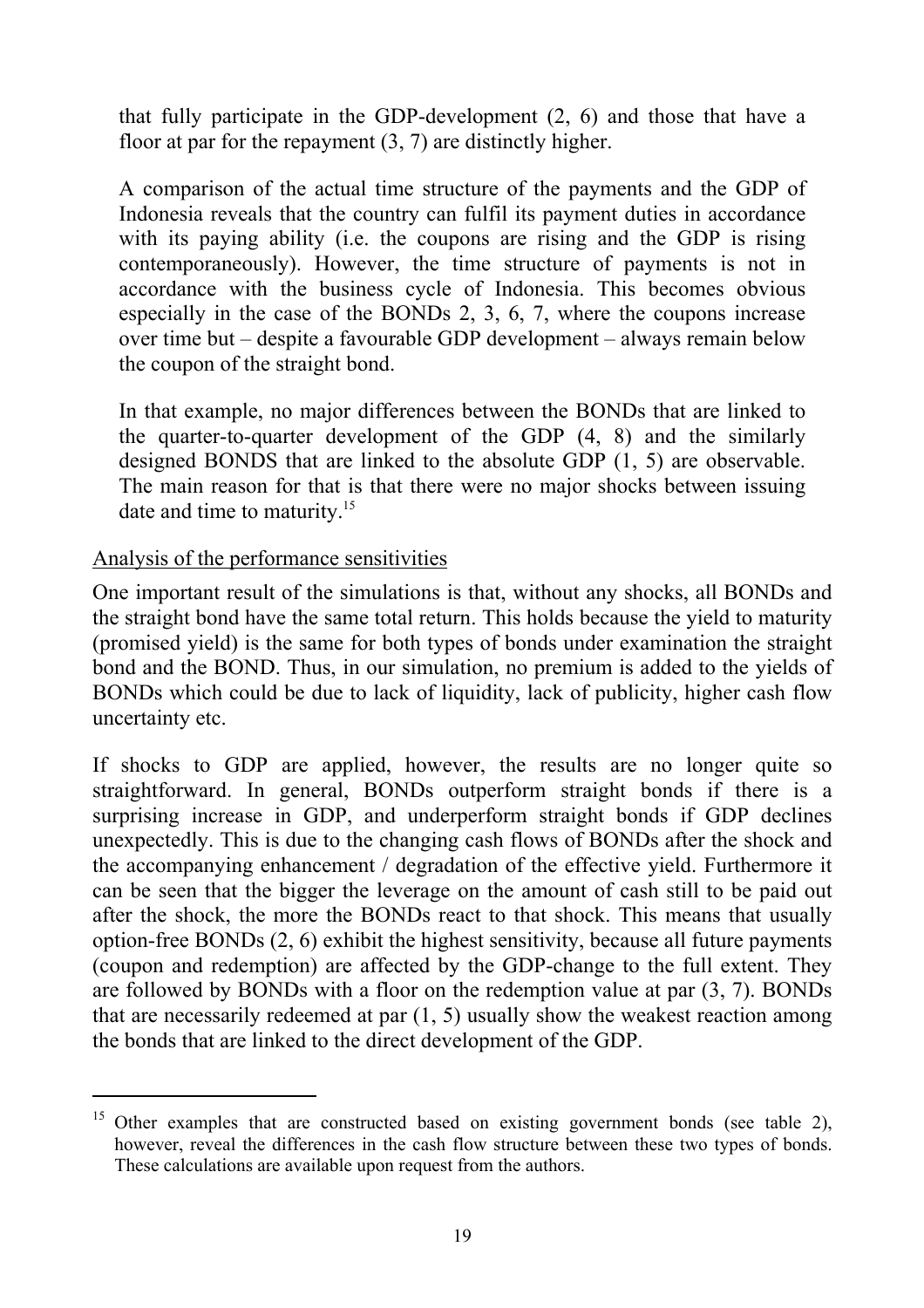A more detailed analysis of the performance of GDP-linked bonds under different GDP-scenarios can be found below:

### *Expectation of an upward sloping GDP:*

- All GDP-linked bonds have lower initial coupons than the straight bonds, which is a result of the expectations of high future payments. However the coupons of these BONDs that are redeemed at par (1, 4, 5, 8) are only slightly lower than those of the straight bonds. As a result, they do not react very strongly on GDP shocks. The other BONDs have very low initial coupons. However, there is virtually no difference between BONDs with a floor on the repayment at par (3, 7) and BONDs of which the repayment fully participates in the GDP development (2, 6). This is the case because under the expectation of an upward sloping GDP the probability of redemption below par is very low.
- Only in the case of a surprisingly (very) strong decrease of GDP, BONDs with a floor on repayment (3, 7) benefit and show a superior performance compared to the other BONDs.
- Due to the low initial coupons, BONDs face a high risk of yield changes under the scenario of positive GDP-expectations. This is due to the relatively high amount of cash to be paid out closed to maturity (similar to the duration, which is also higher for bonds with high cash flows to be paid at the end of the time to maturity<sup>16</sup>).

### *Expectation of a downward sloping GDP:*

- All BOND-coupons are higher than the coupons of the straight bonds, which is a result of the lower expected future payments. The initial coupons of BONDs with a floor  $(3, 7)$  and those that are redeemed at par  $(1, 4, 5, 8)$  are of similar amount and only slightly higher than the straight bonds' coupons. However, the initial coupons of BONDs that fully participate in the development of the GDP (2, 6) are much higher.
- In case of a sudden increase of the GDP, BONDs with a floor (3, 7) show a semistrong reaction while BONDs that fully participate in the GDP development (2, 6) exhibit a very strong reaction. BONDs that are redeemed at par could not benefit much from that development since the repayment is already fixed; they show only weak reactions.
- In case of a sudden decline of the GDP, BONDs that fully participate in the GDP development (2, 6) show the strongest reaction. BONDs that are redeemed at par

l

<sup>16</sup> See Fabozzi (2001), p. 128.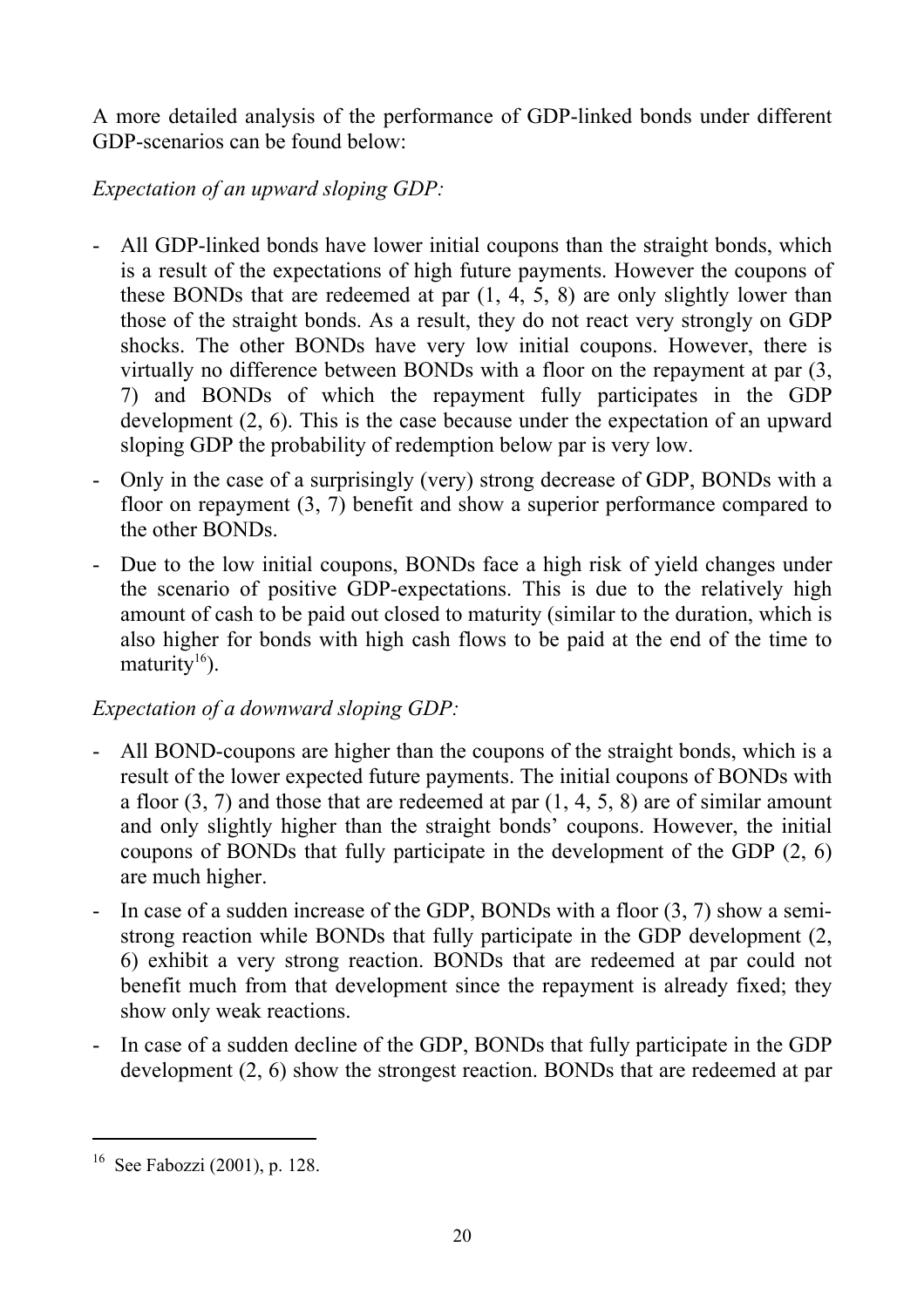and BONDS with a floor (1, 3, 5, 7) do not react very strongly since their expected repayment does not change.

- All BONDs exhibit lower sensitivities than in the case of positive GDP expectations. The reason for that is the relatively high initial coupon that leaves a relatively smaller fraction of cash – which is the component that mostly determines the change in the performance of BONDs – for the time after a shock.

### *Expectation of a flat GDP:*

- The initial coupons of all BONDs and the original straight bonds are quite similar. Therefore, the main driver of the sensitivity is the final repayment.
- In case of a surprising rise of the GDP, BONDs that fully participate in the GDP development and BONDs with a floor (2, 3, 6, 7) react both positively and almost to the same extent. BONDS that are redeemed at par (1, 5) do not show much of a reaction.
- In case of a surprising decrease of the GDP, BONDs that fully participate in the GDP development  $(2, 6)$  show a noticeable negative reaction while BONDs with a floor and BONDS that are redeemed at par (1, 3, 5, 7) do not react distinctly.

Independent of the type of expectation, BONDs that are linked to the quarter-toquarter development of GDP (4, 8) react stronger than similar designed BONDs that are linked to the absolute GDP (1, 5). The longer the shock takes, the higher the differences in the performance sensitivities. However, no explicit statements regarding their performance relative to option-free GDP-linked bonds and those with a redemption floor at par can be made. The higher sensitivities of the BONDs 4 and 8 give rise to a higher ex ante uncertainty about the future cash flows. This, in turn, might imply that the forecasting of these cash flows is more complicated and, therefore, investors might possibly demand a higher risk premium for this type of bonds.

The statements above apply independently of the time to maturity of the respective bonds. However, it has to be considered that, the longer the time to maturity after a GDP-shock, the stronger the BONDs react. This holds because of the relatively higher fraction of cash that is affected by the shock. Several shocks during the time to maturity result in an overlapping of the effects described above. In case of the existence of several shocks, no explicit statements can be made regarding the performance of BONDs that are linked to the GDP growth rate (4, 8) relative to the similar designed BONDs that are linked to the absolute GDP (1, 5). This is due to the fact that the performance of BONDs 4 and 8 does not only depend on the change of the GDP but also of the length and intensity of the single shocks.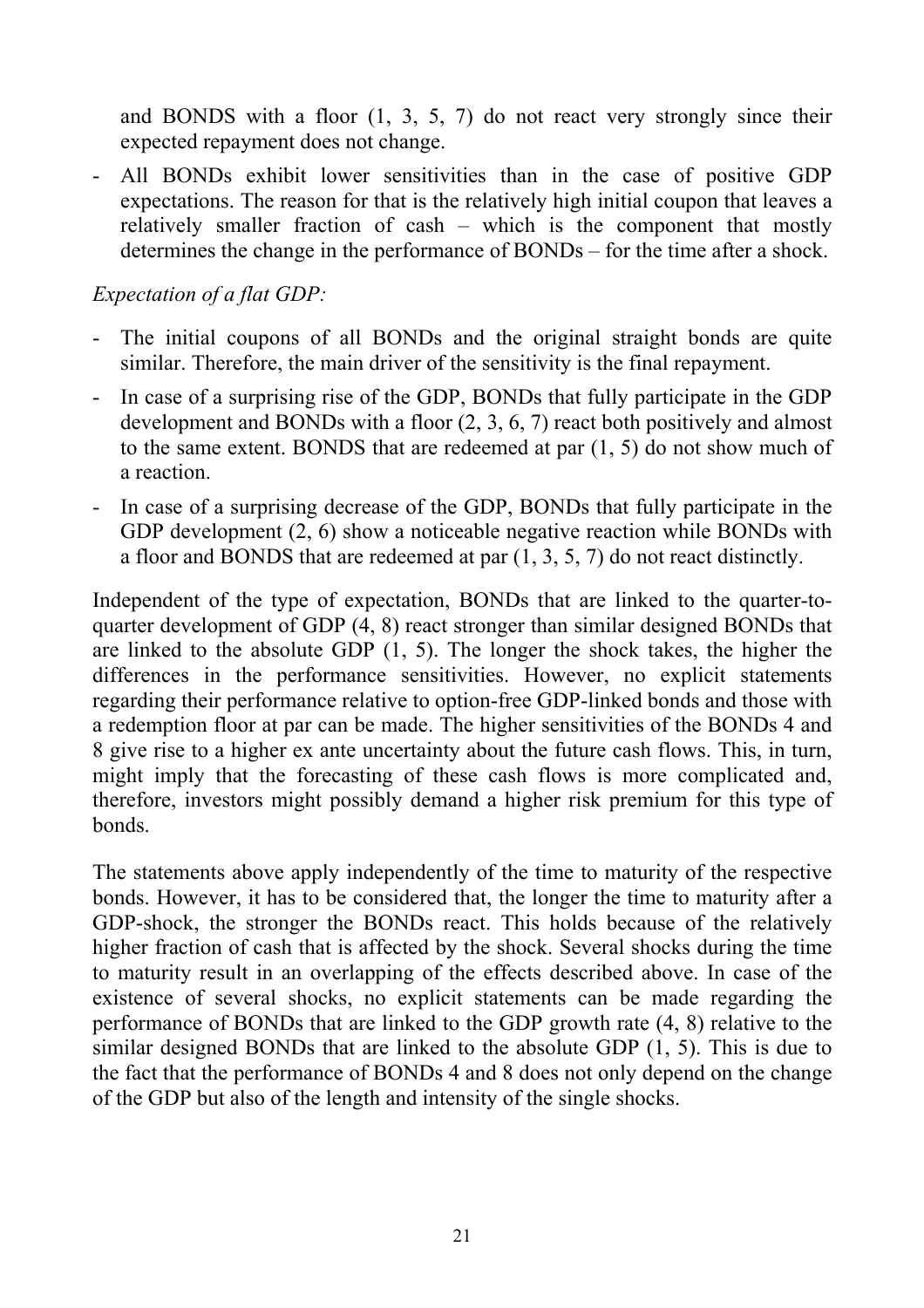### **3.3 Analysis of the Simulated GDP-linked Bond Prices**

In this section we provide a largely verbal description of the most important results of further analyses we performed based on the simulated GDP-linked bond prices. The according tables can be found in the appendix 7.2-7.5.

### Performance comparisons and correlations

The total return indices of the simulated GDP-linked bond prices are compared with the government bonds which served as the basis of the simulations. In addition, the behaviour of the simulated bond prices is compared with three international bond indices from JP Morgan: a global index, a European index and an index of Brady bonds.

In sum, the results of the performance comparison (as measured by the Sharpe ratio) show that out- or underperformance of the GDP-linked bonds depends strongly on the country chosen. But, depending on the time period, outperformance or underperformance may occur even in the same country. With regard to returns, there does not appear to be a preferable type of GDP-linked bonds which has always or in most cases a better performance than the other types. Tables A1 to A8 in appendix 7.2 show the mean, the standard deviation and the Sharpe ratio for different bonds from different issuer countries.

The returns (= logarithmic differential to the month before) for all the types of GDPlinked bonds taken into account correlate highly with the returns on the underlying straight bond. Most correlations are in the range between 0.7 and 0.99. Only in few cases the correlations fall short of 0.7. Similar results hold for the correlations between the returns of GDP-linked bonds and the Brady bond-index. This leads to the conclusion that GDP-linked bonds and Brady bonds can be considered as relatively close substitutes. The results of the correlation analysis are shown in tables A9 to A16 (appendix 7.3).

To draw more accurate conclusions about the relationship between GDP-linked bonds and straight bonds, a regression analysis of the returns of both types of bonds is performed:

$$
r_{Bond} = \alpha + \beta \cdot r_{StraightBond} + \varepsilon
$$

with  $r_{Bond}$  being the log-return of the GDP-linked bond and  $r_{StraichtBond}$  being the logreturn of the underlying government bond. In this equation, the intercept  $\alpha$  is a measure of how the returns of both types of bonds are significantly different. A significantly positive  $\alpha$ , for example, means that the returns of GDP-linked bonds are significantly higher than the returns of the straight bonds.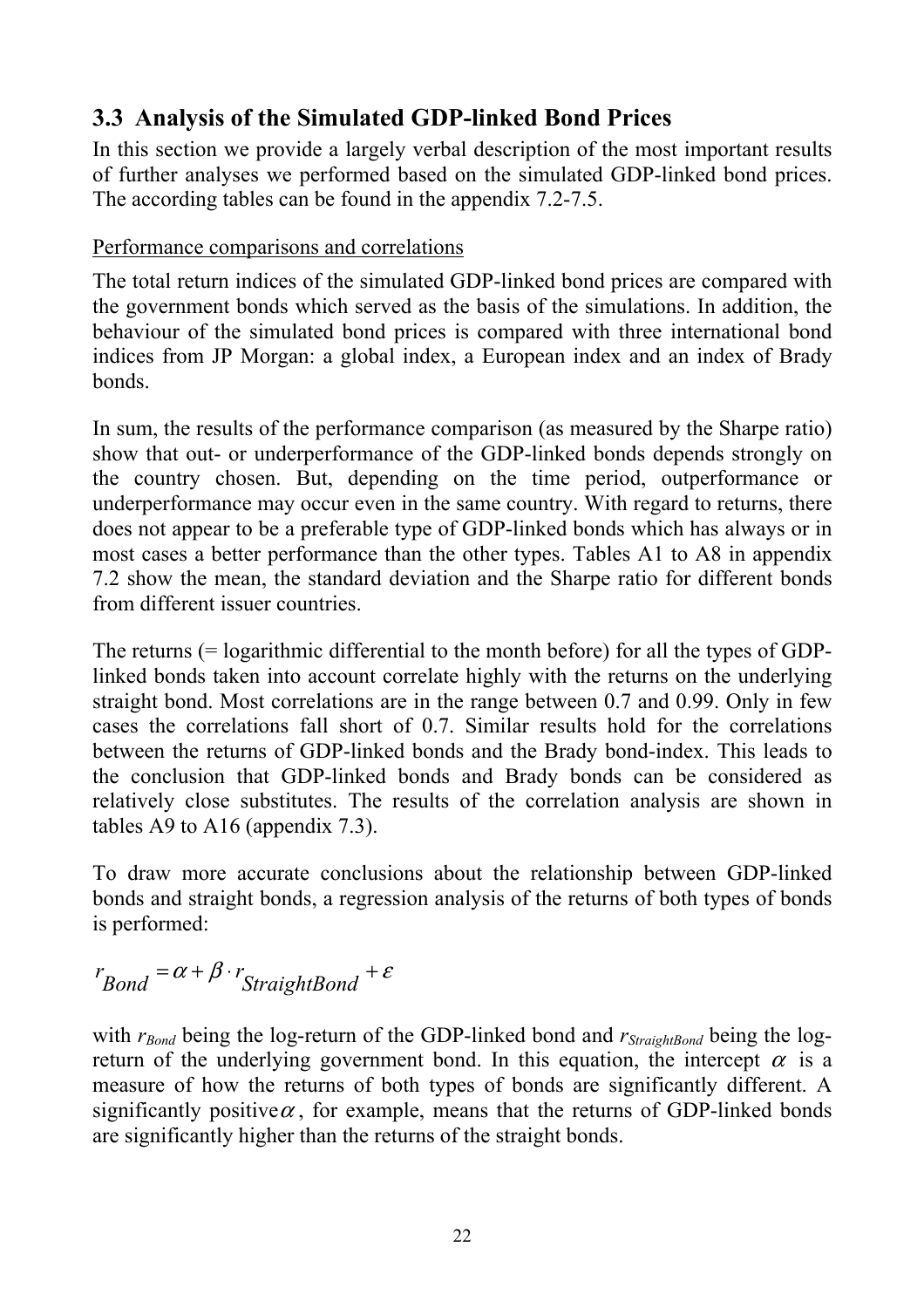As a result of the estimations, about half of the regressions show a significant  $\alpha$ ; almost all of them are positive. Contrary, all negative estimations (except two) are not significant. This gives rise to the suggestion that GDP-linked bonds might be a reasonable alternative to straight bonds. The results of the regressions also show that especially the GDP-linked bond variants BOND 5 and BOND 8 outperform the straight bonds. Both bonds have in common that the redemption payment is at par and that payment is partly guaranteed. This might indicate that the choice of how to link the coupon payments to the GDP (linkage to the GDP development or, instead, linkage to the quarter-to-quarter change) is not of major importance regarding the out- or underperformance. It is also worth noting that the generally high values for  $R<sup>2</sup>$  of the regressions emphasise the validity of the correlation analyses.

Although the regressions showed that GDP-linked bonds can sometimes outperform straight bonds, the main result of the analyses is that the GDP-linked bond and the underlying straight bond are relatively close substitutes. The detailed results of the regression analysis can be found in tables A17 to A24 (appendix 7.4).

#### Hurdle rates and risk premiums

Finally, we try to answer the central question: when and under which circumstances are investors willing to invest in GDP-linked bonds rather than in straight bonds? We address this issue by analysing whether GDP-linked bonds have higher chances to be included into an international bond portfolio compared to straight bonds.

We use a method of portfolio optimisation in the Markowitz mean-variance framework.17 This method prescribes that the existence of an optimum requires the following equation to hold:

$$
\frac{\overline{R}_B - r}{\sigma_B} > \frac{\overline{R}_P - r}{\sigma_P} \cdot \rho_{B,P}
$$

l

with  $\overline{R}_B$ ,  $\overline{R}_P$  average log-return of the bond *B* or the bond portfolio *P*;  $\sigma_B$ ,  $\sigma_P$ : standard deviation of the log-returns of the bond *B* or the portfolio *P*; *r*: risk free rate and  $\rho_{B,P}$  : correlation of the log-returns of the bond *B* and the portfolio *P*.

Consequently the expected minimum rate of return  $E(R_{Min})$  for inclusion into the portfolio of a bond is calculated as:

Hurdle rate: 
$$
E(R_{Min}) = E(R_p - r) \cdot \frac{\sigma_B}{\sigma_p} \cdot \rho_{B,P} + E(r)
$$

<sup>&</sup>lt;sup>17</sup> The proceeding is described in more detail in Elton/Gruber (1991).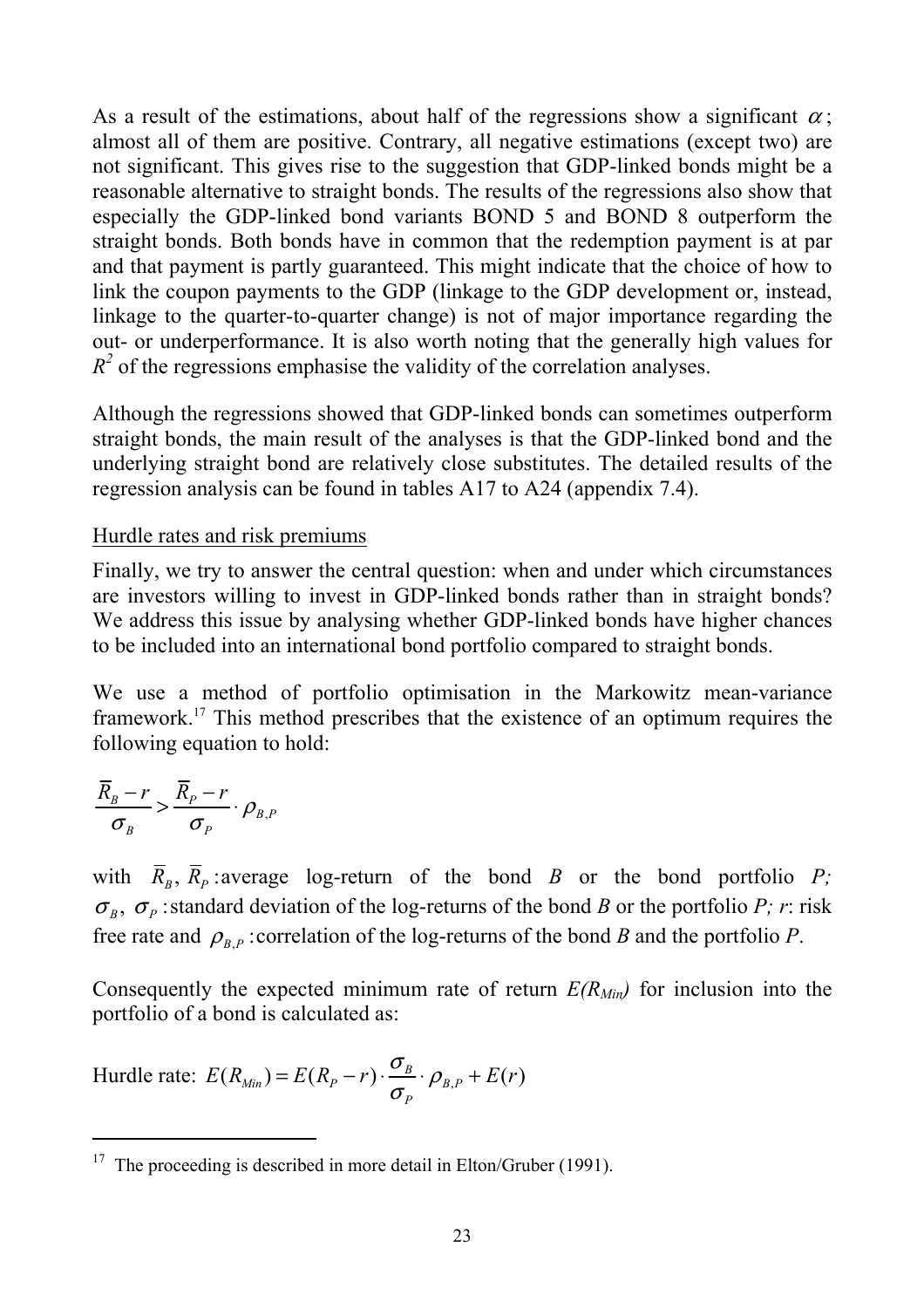This means that when the bond *B* has an expected return that is slightly higher than  $E(R_{Min})$  the bond will be included into portfolio *P* with a positive weight.

For the expected return of the bond portfolio and of the risk free rate we use the average values of the sample period. The difference between the hurdle rates of the existing government bond and the corresponding GDP-linked bond can be regarded as the maximum additional risk premium that an investor can accept when he decides to include the GDP-linked bond into the bond portfolio.

For all three bond indices under examination, the results show that the hurdle rates for the GDP-linked bonds do not deviate much from the hurdle rates of the straight bonds. However, in some cases the GDP-linked bonds even have to have negative risk premiums to be competitive with the straight bond. A comparison of the maximally acceptable risk premiums with risk premiums calculated from correlations between world GDP and the GDP of different developing countries (calculated by Borensztein and Mauro)<sup>18</sup> reveals that there are at least some types of GDP-linked bonds that are competitive with straight bonds i.e. GDP-linked bonds that could bear a relatively high additional risk premium.

An important general conclusion can be drawn based on these results: GDP-linked bonds might be chosen by investors if the GDP of the issuing country has a negative or low positive correlation with the GDP of the reference region of the investor. If the investor holds an internationally well diversified bond portfolio, the correlations with world GDP are relevant. The calculations of Borensztein/Mauro show<sup>19</sup>: these correlations proved to be negative for Bangladesh, Egypt, India, Pakistan, Syria, Vietnam and one or two other countries. The risk premium for these countries might even be negative compared with straight bonds. Thus, from this point of view, such countries are possible candidates for the first issues of GDP-linked bonds. The results of the analysis of hurdle rates and risk premiums are provided in tables A25 to A32 (appendix 7.5).

To sum up, from the perspective of an investor GDP-linked bonds are neither generally better nor worse than straight bonds. To improve the possibilities for the successful introduction of GDP-linked bonds on international capital markets, the GDP of the candidate countries should exhibit a negative correlation to the GDP of the reference region of the investor.

 $\overline{a}$ 

<sup>18</sup> See Borensztein/Mauro (2002), table 1b p. 13.

<sup>&</sup>lt;sup>19</sup> See Borensztein/Mauro (2002), tables 1b and 1c, pp. 13-14.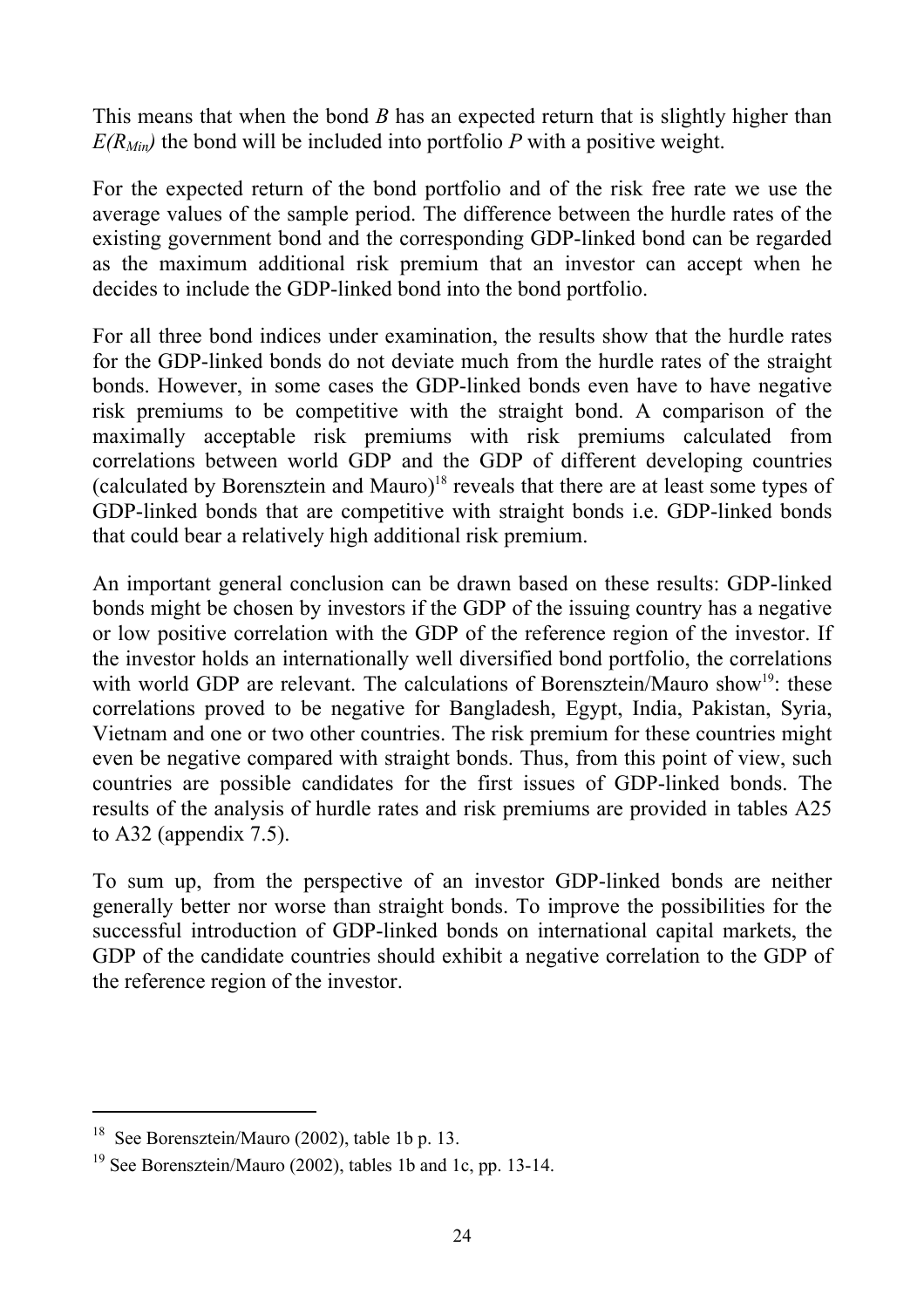### **3.4 Conclusions on the Empirical Analyses**

The results from the empirical analysis show that GDP-linked bonds can act as alternative investment vehicles compared to straight bonds. As the different types of GDP-linked bonds considered in this study have different characteristics, the question remains which type of GDP-linked bond should be chosen by the issuing country.

Types of GDP-linked bonds which depend on the development of GDP during time to maturity (BOND1-3 and BOND5-7) exhibit a gradual increase in payments over time when expected GDP rises. If redemption is also linked to GDP, payment at maturity may exceed par value by a very large amount. Although this pattern accords with an increasing ability to pay, if investors are to accept such patterns of payment they must have great confidence in the future state of a country´s economy and its willingness to pay. These types of GDP-linked bonds are therefore only suitable for countries with a low probability of default and a correspondingly high rating. The lower the rating, the shorter should be the time to maturity.

If, in contrast, only the coupon payments are linked to the development of GDP (BOND1 and 5), the time to maturity may be longer as redemption will be at par value. In this case, payments are also linked to the ability to pay. If the time to maturity is relatively long, payments will only respond slightly to business cycle variations and will move in accordance with expected medium and long term growth. If the aim is to link coupon payments to business cycle changes, the coupon should be linked to quarter-to-quarter changes in GDP (BOND 4 and 8). This type of GDP-linked bonds reduces the risk of the issuing country becoming insolvent during recessions.

The rather portfolio oriented part of the analysis shows that the returns for all the types of GDP-linked bonds taken into account correlate highly with the returns on the underlying straight bond. A regression analysis also provides evidence that GDP-linked bonds can be seen as a close substitute to the underlying straight bonds. Finally, using a portfolio optimisation approach in the Markowitz mean-variance framework, it can be shown that international investors will not accept high risk premiums when they think about including the GDP-linked bond into an international bond portfolio.

An important general conclusion can be drawn from the latter result: GDP-linked bonds might be chosen by investors if the GDP of the issuing country has a negative or low positive correlation with the GDP of the reference region of the investor. If the investor holds an internationally well diversified bond portfolio, the correlations with world GDP are relevant.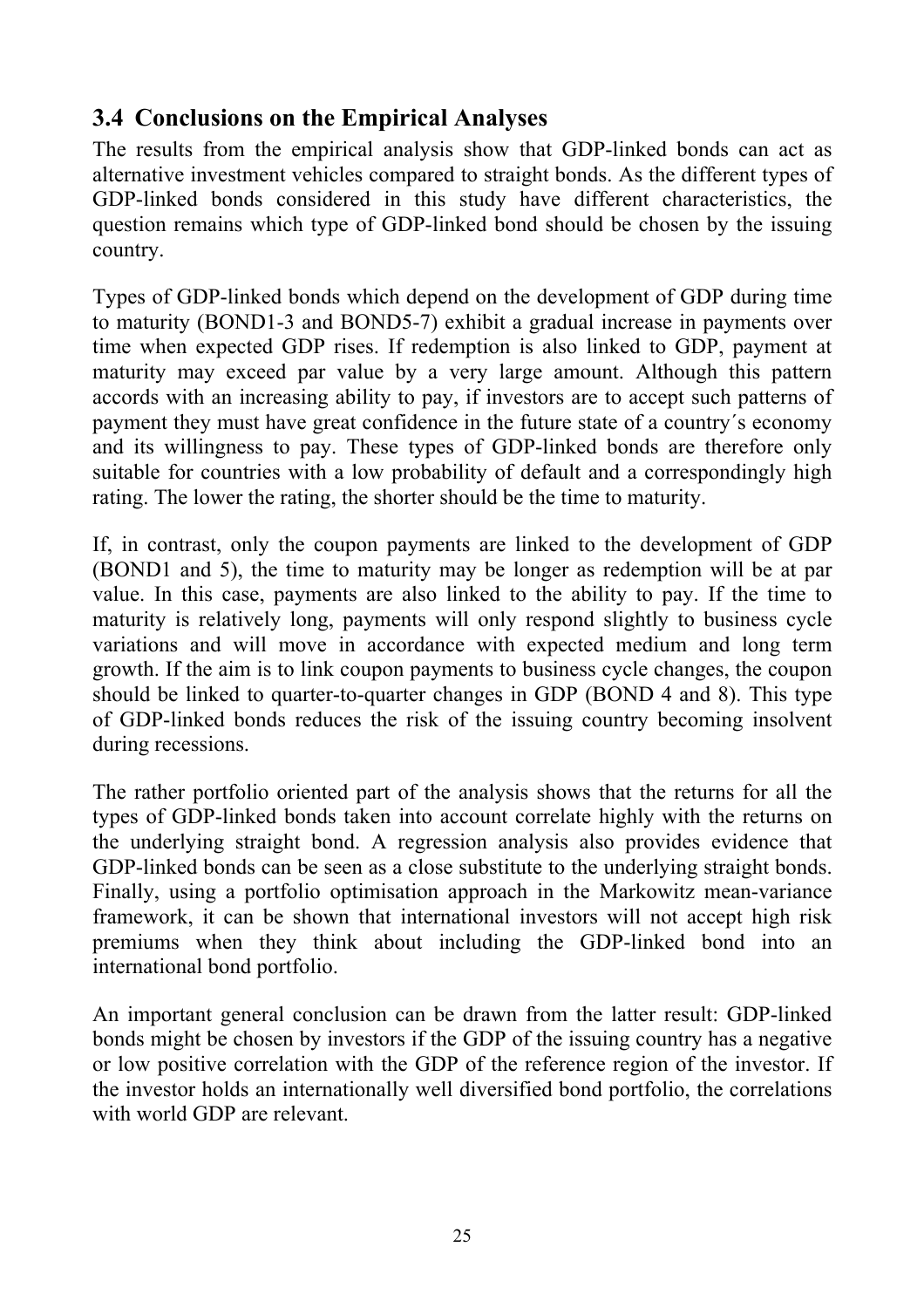### **4 Regulatory assessment**

### **4.1 Introduction**

There would be no need for extensive regulation to cover the issue of GDP-linked bonds which are not covered by any form of public guarantee as it would be up to markets to decide on the success of this innovation. A public guarantee (e.g. given by the World Bank), however, even though it may be beneficial for capital market access, must be classified as government intervention and as such needs further justification. The benefits of a partial guarantee are straightforward: it can attract certain groups of investors (such as insurance companies or pension funds) to invest in low-rated issuing countries' GDP-linked bonds that would otherwise not invest in these instruments. This, in turn, increases the probability that the country faces a satisfactory capital supply from a broad investor base. However, such guarantees do not automatically conduce to a successful bond issue. These guarantees always have to be regarded in the light of the possible negative incentives the issuing countries face. In this context, the most important question is: Does a partial public guarantee boost a moral-hazard problem between issuers and investors?

### **4.2 Experience with World Bank Guarantees**

Experiences with bond related World Bank guarantees exist in the context of socalled Policy Based Guarantees (PBG). These guarantees have been granted in recent years in relation to bonds issued by Argentina<sup>20</sup> and Colombia<sup>21</sup>. The objective of the PBG programme was to safeguard capital market access for countries with a promising policy record.<sup>22</sup> The two PBG constructions have been designed as rolling guarantees covering only the most immediate payment obligations. Although the guarantees successfully simplified the issuance of the bonds, the scheme's reputation has been damaged by the subsequent Argentinean default. When Argentina defaulted on its World Bank guaranteed bond in October 2002, investors were compensated by the World Bank. However, as Argentina failed to compensate the World Bank for its guarantee payment within the prescribed deadline, the rolling over of the guarantee to the next payment stopped and the country defaulted on subsequent payments without receiving any privileged treatment this time round. This experience has damaged market confidence in the value of this type of rolling World Bank guarantee and also led to a rating downgrade of the similarly designed Colombian bond.23 If, therefore, GDP-linked

 $\overline{a}$ 

 $20$  See World Bank (2000).

<sup>&</sup>lt;sup>21</sup> See World Bank  $(2001)$ .

 $22$  See World Bank (2002).

 $23$  See Moody's (2002).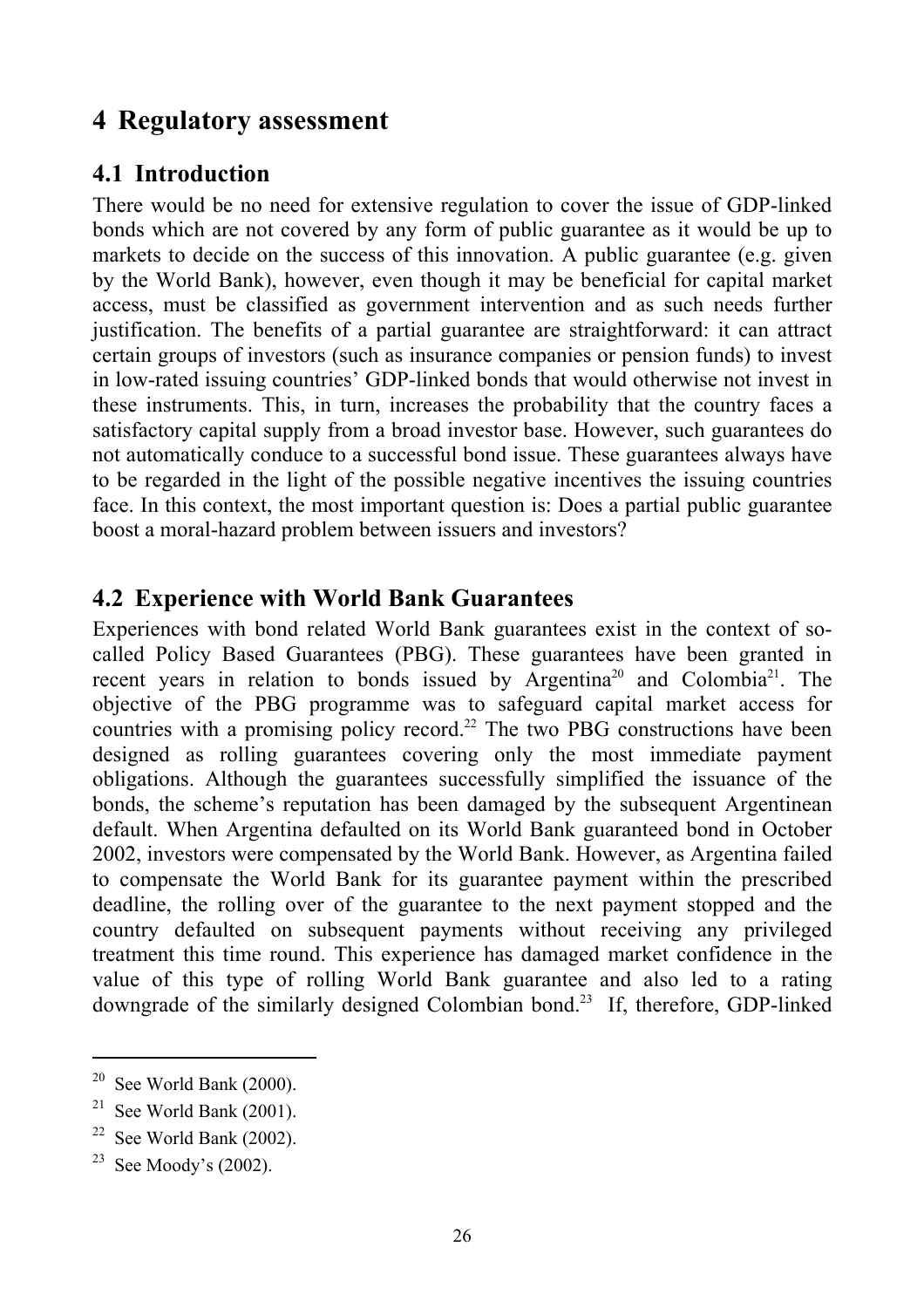bonds are to be enhanced by a World Bank guarantee, the PBG can no longer be applied in its current, unmodified form.

### **4.3 Guarantees, GDP-linked Bonds and Capital Market Access**

Experience with debut bond placements shows that the following factors are crucial for market access: a favourable global situation in terms of high growth and low interest rates, promising macroeconomic development in the candidate country and a rating which, as a rule, should not be lower than BB. Debut bonds are normally constructed in a standardised way as fixed coupon bonds, typically with a five year maturity and without any enhancements. Minimum volumes are \$250 million and in most cases \$500 million or more. The issues are mostly denominated in euros or US-dollars $^{24}$ 

On the basis of this experience it would appear that a World Bank guarantee is not necessarily helpful for a country's first issue. The disadvantage of a (partially) guaranteed first bond is that it is of little use as a benchmark for future unguaranteed issues. The establishment of a benchmark, however, is one of the most important aims of a debut placement in order to reduce information asymmetries for future issues. The guarantee also complicates pricing which is always a delicate task for a debut placement. Furthermore, the inclusion of such a guarantee could possibly signal that the issuer country has a low degree of creditworthiness which, in turn, might dramatically reduce the chances of a successful issue. It should be noted here, that the weight of the latter argument has probably risen dramatically after the experience with the Argentine case.

The lessons for the suitability of GDP-linked bonds as debut bonds are ambiguous. On the one hand, a favourable growth perspective which is critical for market access is at the same time particularly helpful as a sales argument in the case of GDP-linked bonds. On the other hand the GDP-linked bond's unusual construction complicates pricing which could be a serious disadvantage for a debut bond.

### **4.4 GDP-linked Bonds and Moral Hazard**

Moral hazard describes the risk that one party to a contract can change its behaviour to the detriment of the other party once the contract has been concluded. In the case of (partially) guaranteed GDP-linked bonds especially two moral hazard problems arise. First, 'creditor moral hazard' means that creditors could be encouraged to incautiously lend funds to the issuer country. Second, 'debtor moral hazard' can occur if the economic policy of the issuer country deteriorates as a result of the simplified capital access due to the guarantee.

l

<sup>&</sup>lt;sup>24</sup> See Gelos et al.  $(2003)$ , IMF  $(2003)$ .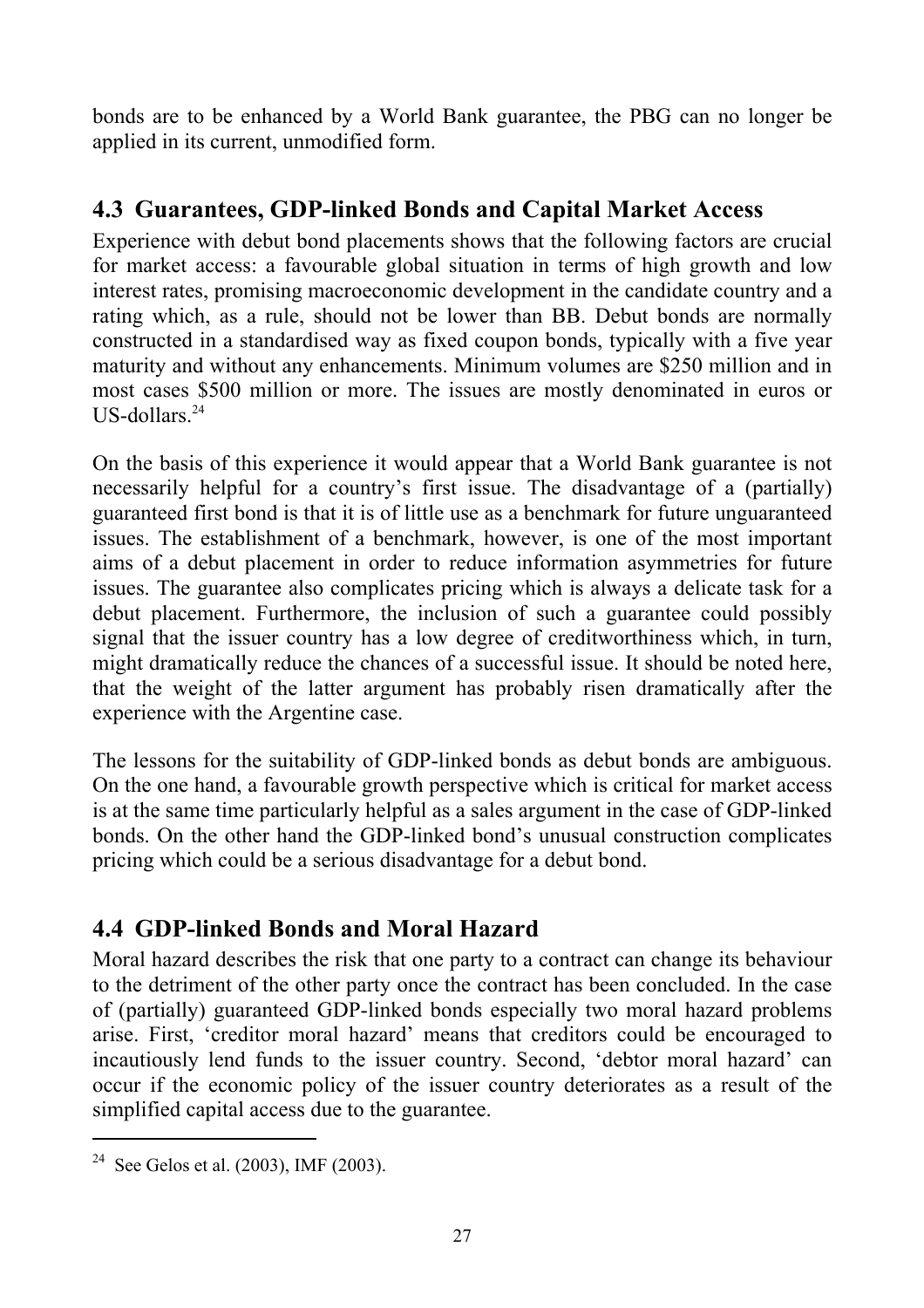The possible link between IMF guarantees respectively World Bank guarantees and the behaviour of creditors and debtors has been intensively discussed in the reform debate of the Bretton-Woods institutions.<sup>25</sup> The empirical evidence with regard to both creditor and debtor moral hazard is mixed. Regarding the creditor moral hazard, there are indications that, at least temporarily, the perception of implicit IMF guarantees might lead to a narrowing of the interest rate spreads of emerging countries. Such a narrowing can be – but does not have to be necessarily – seen as result of the decreasing cautiousness of investors.

Moral hazards risks appear to be of minor relevance as far as partially guaranteed GDP-linked bonds are concerned. Nevertheless, a differentiated view on the problem of a creditor moral hazard is necessary. The encouragement of investors with a guarantee to buy GDP-linked bonds is not automatically problematic since it is the central goal of this construction. However, it is necessary that investors always perform their own reasonable assessment of the countries paying ability and willingness. That is typically the case if investors bear a big part of the financial detriment in case of a default. In this context it can be assumed that, as long as the explicit guarantee is only partial and private investors suffer losses exceeding 50 per cent of their capital in the event of default, there remain strong incentives for a careful risk analysis on the side of investors.

With a GDP-linked bond, debtor moral hazard is a theoretical possibility not only with a guarantee, but also without since low growth reduces the debt service due to the GDP-linked yield. Whether debtor moral hazard is also of practical relevance is highly questionable as long as GDP-linked issues constitute only a minor part of a country's debt. And even in this case, the substantial political costs of low growth will tend to outweigh any incentives for low growth. Moreover, countries that initially enter the capital market with such a financial instrument have strong incentives to present itself as a reliable and reputable creditor in order to ease the future access to capital market financing.

A specific type of debtor moral hazard in the context of GDP-linked bonds refers to the possible downside manipulation of national accounting data.<sup>26</sup> This problem, however, does not seem to be of major importance, neither. Politicians rather have strong incentives to present overly positive national accounting data for a number of reasons (e.g. to become re-elected, to build up reputation). Additionally, in order to ensure investor confidence in the quality of such yield-determining data, there is the possibility that a GDP-linked bond issuing country subscribes to the IMF's "Special Data Dissemination Standard" which defines certain statistical standards and

l

<sup>25</sup> See Solow (1982), Schuknecht (1996), Zhang (1999), Lane/Philips (2000), Dell'Ariccia/ Schnabel/Zettelmeyer (2002), Kamin (2002), Dreher (2003).

 $26$  See Borensztein/Mauro (2002).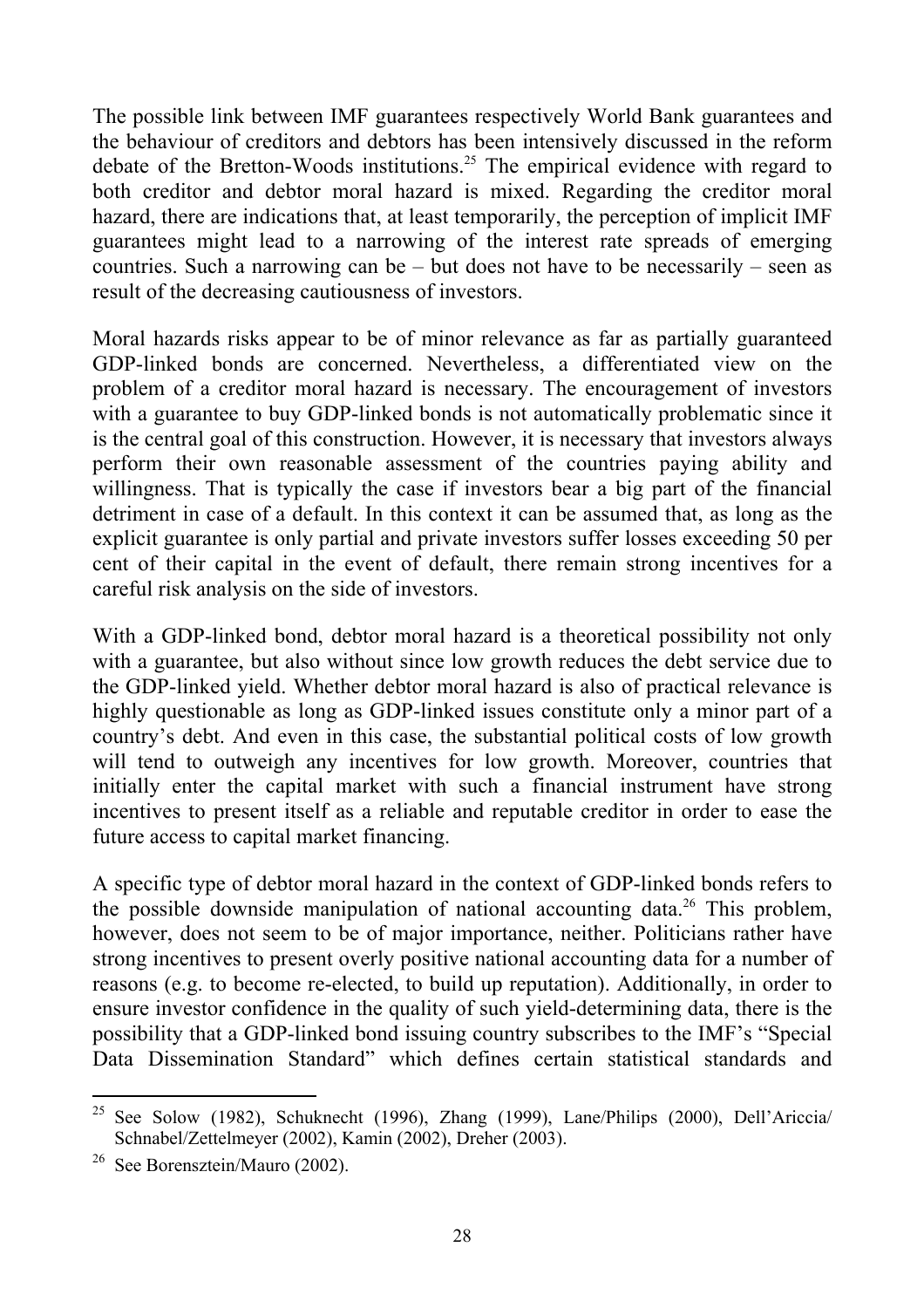includes monitoring by IMF staff. A list of countries that have subscribed to the standards can be found on the IMF website. $27$ 

### **4.5 Extent and Burden of Guarantee**

A few calculations can help to assess the possible burden on a guarantor. On the basis of the link between rating classes and default probabilities it is possible to derive the guarantee ratios which are necessary to improve the rating of a country. This calculation proceeds as follows: In a first step, the expected capital loss *E(CL)* of a high-rated bond (superscript *H*) is expressed as the product of the probability of default *D* and the loss given default which is a result of the recovery rate of this rating class *r*.

(1) 
$$
E(CL^{H}) = P(D^{H}) * (1 - r^{H})
$$

Analogously, the expected loss of a low rated bond (superscript *L*) with a guarantee ratio *g* provided by a default free organisation can be expressed as:

(2) 
$$
E(CL^{L}) = P(D^{L}) * (1 - r^{L} - g)
$$

Finally, the guarantee ratio that leads to the equality of both expectation values  $(g^*)$ is calculated by:

(3) 
$$
g^* = I - r^L - \frac{P(D^H)}{P(D^L)} * (1 - r^H)
$$

Table 3 shows the results of the calculations and provides an overview of guarantee ratios necessary to lift up the rating for different rating classes. The results show that guarantee ratios between 15 and 30 per cent can lift a bond by one rating subcategory – e.g. from B1 to Ba2. In order to lift a non-investment-grade bond into investment grade, investors would need guarantees covering between 25 and 50 per cent of capital in the case of a BB-bond.

 $\overline{a}$ 

<sup>27</sup> See http://dsbb.imf.org/Applications/web/sddscountrylist/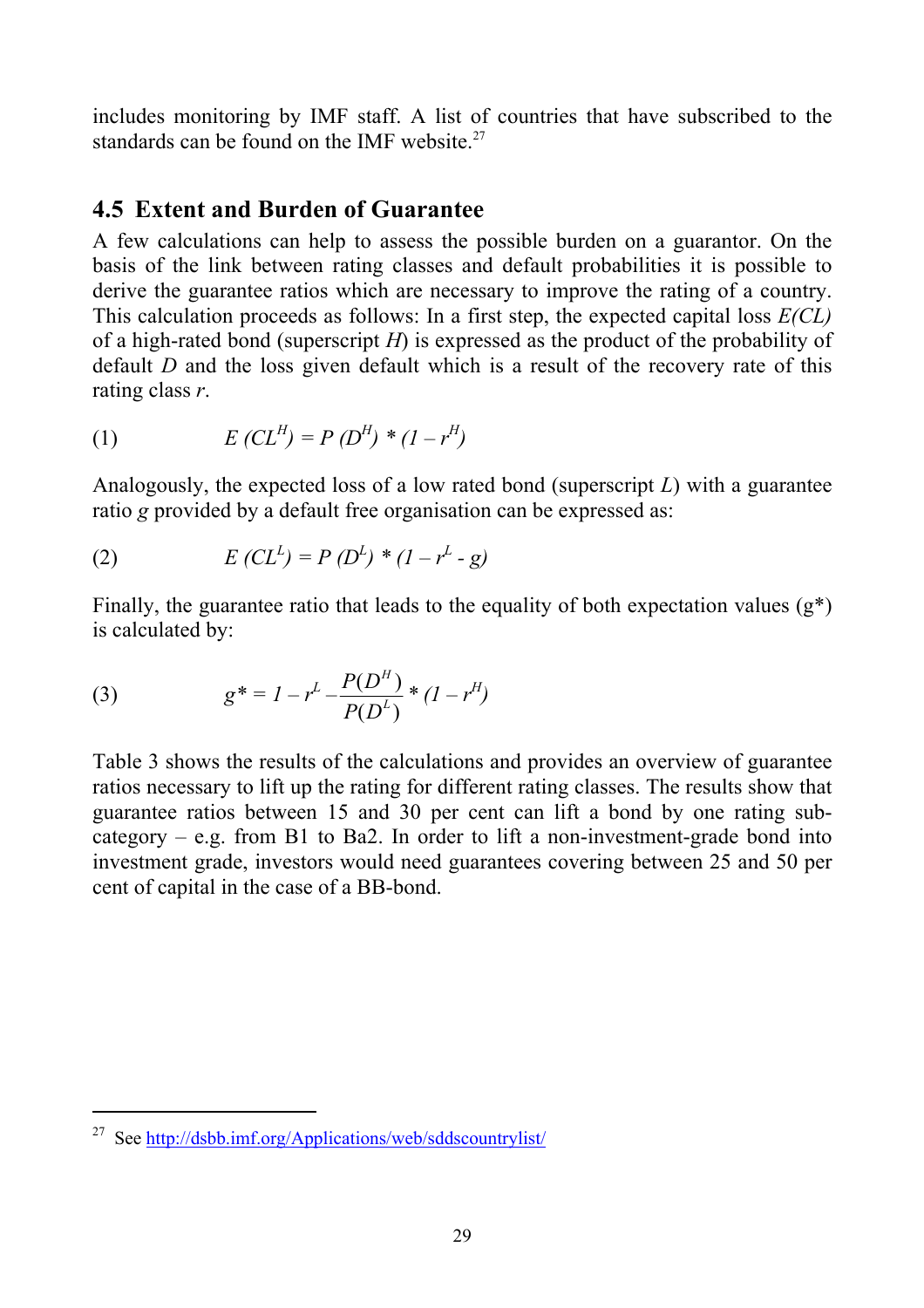|                      |                     | <b>Investment Grade</b> |         | Non Investment Grade |        |        |        |       |                   |                   |
|----------------------|---------------------|-------------------------|---------|----------------------|--------|--------|--------|-------|-------------------|-------------------|
|                      |                     | to Baa1                 | to Baa2 | to Baa3              | to Bal | to Ba2 | to Ba3 | to B1 | to B <sub>2</sub> | to B <sub>3</sub> |
|                      | from                | 0%                      |         |                      |        |        |        |       |                   |                   |
| Investment Grade     | Baa1                |                         |         |                      |        |        |        |       |                   |                   |
|                      | from                | 16%                     | $0\%$   |                      |        |        |        |       |                   |                   |
|                      | Baa2                |                         |         |                      |        |        |        |       |                   |                   |
|                      | from                | 36%                     | 27%     | $0\%$                |        |        |        |       |                   |                   |
|                      | Baa3                |                         |         |                      |        |        |        |       |                   |                   |
|                      | from                | 44%                     | 39%     | 25%                  | $0\%$  |        |        |       |                   |                   |
|                      | Ba1                 |                         |         |                      |        |        |        |       |                   |                   |
|                      | from                | 47%                     | 43%     | 32%                  | 13%    | 0%     |        |       |                   |                   |
|                      | Ba2                 |                         |         |                      |        |        |        |       |                   |                   |
| Non Investment Grade | from                | 52%                     | 51%     | 46%                  | 37%    | 31%    | 0%     |       |                   |                   |
|                      | Ba3                 |                         |         |                      |        |        |        |       |                   |                   |
|                      | from B1             | 58%                     | 57%     | 53%                  | 47%    | 42%    | 19%    | 0%    |                   |                   |
|                      | from B <sub>2</sub> | 59%                     | 58%     | 55%                  | 50%    | 46%    | 27%    | 12%   | $0\%$             |                   |
|                      | from B3             | 60%                     | 59%     | 57%                  | 53%    | 50%    | 37%    | 25%   | 16%               | $0\%$             |
|                      | from                | 86%                     | 85%     | 84%                  | 81%    | 79%    | 69%    | 61%   | 54%               | 42%               |
|                      | Caa-Ca              |                         |         |                      |        |        |        |       |                   |                   |

**Table 3: Guarantee ratios necessary to change rating classes** 

Data: Moody's Investors Service (2004). Recovery rates correspond to the "senior unsecured issuer-weighted mean recovery rates 1982-2003" with rating class clustering 5 years before default. Default probabilities correspond to "average global cumulative issuer-weighted default rates 1983-2003" for a 5-year period.

A direct impact of World Bank guarantees for a number of GDP-linked bonds on national budgets can be excluded. So far the World Bank has always worked profitably due to its successful risk management and its role as a de facto preferred creditor. As long as guarantees in favour of GDP-linked bonds are not accompanied by deteriorating standards in creditworthiness checks and risk management, a direct negative impact on World Bank's owners is not realistic. Nevertheless, some calculations indicate that - depending on the rating class of the issuer – the World Bank would implicitly subsidise a guarantee. This can be shown by comparing the income from guarantee fees with the expected losses of the guarantor associated with defaults. Figure 1 summarizes the results of these calculations and indicates that – given its present level of guarantee fees – the World Bank is implicitly subsidizing guarantees in favour of non-investment-grade countries.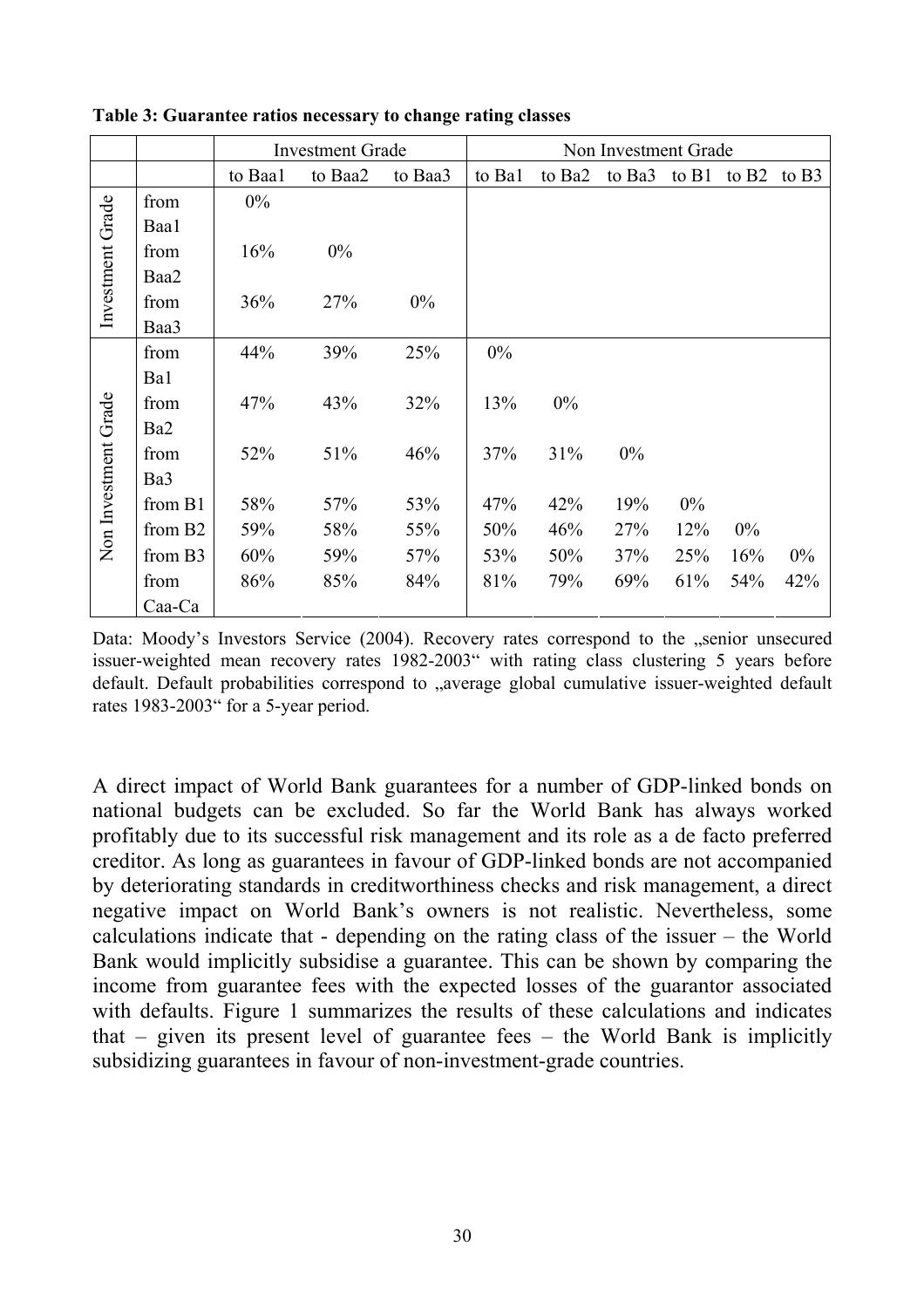

**Figure 1: Present value of an expected gain (+) / loss (-) from granting a 5-year guarantee** 

The default and recovery rates correspond to the average values of corporate bonds, worldwide, for the period 1983-2003 (Moody's Investors Service, 2004).

# **4.6 Country Selection**

From the point of view of public guarantees, candidates for GDP-linked bonds have to exhibit some desirable characteristics. First, a rating is indispensable as it is the country's subscription to the IMF's Special Data Dissemination Standard. Second, countries lacking the creditworthiness required for eligibility for World Bank credits are too far off from capital market access to be GDP-linked bond candidates.

Table 4 provides an overview of selected countries that are eligible for World Bank credits.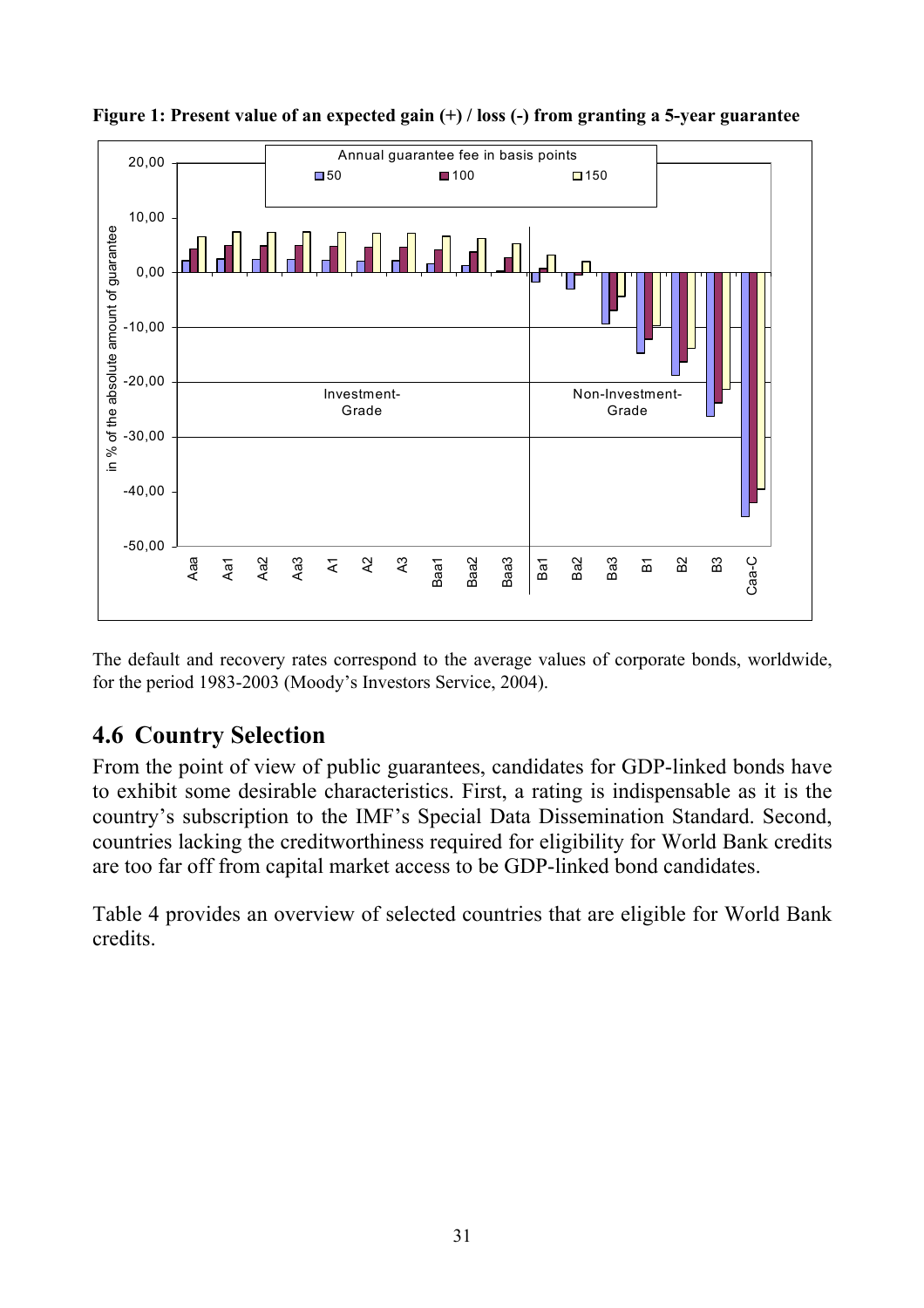| Per capita income 2936-5115 USD |                |      |  |  |  |  |
|---------------------------------|----------------|------|--|--|--|--|
| Croatia                         | $(Baa3, BBB-)$ | 4640 |  |  |  |  |
| Per capita income 1416-2935 USD |                |      |  |  |  |  |
| Turkey                          | $(B1, B+)$     | 2500 |  |  |  |  |
| Russia                          | $(Baa3, BB+)$  | 2140 |  |  |  |  |
| Romania                         | (Ba3, BB)      | 1850 |  |  |  |  |
| Bulgaria                        | $(Ba2, BB+)$   | 1790 |  |  |  |  |
| Macedonia                       | N.A.           | 1700 |  |  |  |  |
| Kasakhstan                      | $(Baa3, BB+ )$ | 1510 |  |  |  |  |
| Per capita income 735-1415 USD  |                |      |  |  |  |  |
| <b>Belarus</b>                  | N.A.           | 1360 |  |  |  |  |
| Turkmenistan                    | (B2,)          | 1200 |  |  |  |  |
| Ukraine                         | (B1, B)        | 770  |  |  |  |  |

**Table 4: Selected countries that are eligible for World Bank credits and their ratings** 

Date of eligibilty of World Bank credits: July 2003, World Bank (2003); in brackets: Foreign Currency Rating (Moody's, Standard & Poor's), date of the rating: February 2004, right column = per capita income in USD.

### **4.7 Conclusions on the Role of Guarantees**

The idea of a GDP-linked bond is in no sense conditional on a public guarantee although partial guarantees might be appealing for certain risk-averse investor groups. The most serious counter-argument against partially guaranteed GDP-linked bonds results from the difficulties of debut bond issues. Due to information and pricing problems investors have a preference for conventional ('plain vanilla') bonds when a country offers its first issue. GDP-linked bonds as such have a handicap in this situation which would even be aggravated by a guarantee. Moral hazard problems are only a minor concern in this case.

In spite of these problems, it may be worth considering a partial guarantee if a country is within close reach of capital market access. Any guarantee scheme applied in the context of GDP-linked bonds should have a much simpler approach compared to the recent Policy Based Guarantees favouring bonds from Argentina and Colombia.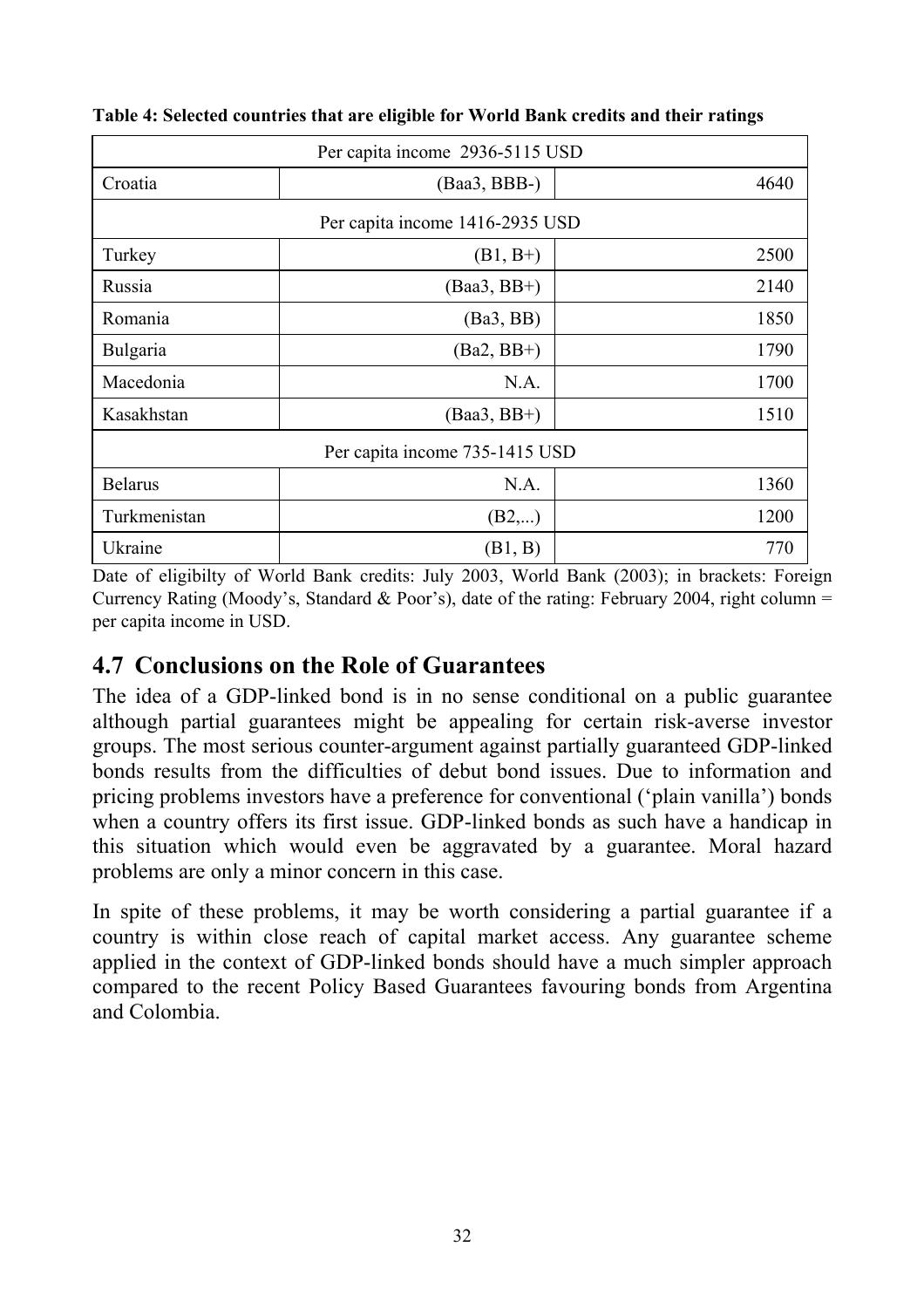The limited involvement of the World Bank in this context would accord with the Meltzer Report, for example, which recommends that the Bank should change from a capital intensive creditor into a catalyst of private resource flows.<sup>28</sup>

# **5 General Conclusions**

- **What are the special characteristics of GDP-linked Bonds?** Debt service payments are linked to the paying ability of the issuing country.
- **Which factor should be used to link these bonds to economic development?** 
	- o GDP is preferable (high correlation with ability to pay).
	- o Commodity prices if highly correlated with GDP.
- **What are the pros and cons of GDP-linked bonds s compared to conventional bonds?** 
	- o Pros:
		- Payments of the bond are linked to short- or long-term solvency.
		- **Transfer of business cycle or growth risk from the issuing** country to the investor.
	- o Cons:
		- Risk transfer has to be rewarded by risk premium.
		- New capital market instrument which induces an additional risk premium (e.g. due to unknown price behaviour and liquidity risk).
- **Who are potential investors?** Institutional investors, in particular, emerging market bond funds, hedge funds, insurance companies, pension funds.
- **Which are the basic types of GDP-linked bonds?** 
	- o Linkage of coupon and/or redemption payment to GDP development (i.e. GDP relative to the GDP in the year of issuance).
	- o Linkage of the coupon to GDP growth (e.g., year-on-year or quarter-toquarter growth).
- **What are the additional features of GDP-linked bonds?** 
	- o Option on coupon to guarantee that the coupon does not become negative.
	- o Option on redemption payment to guarantee redemption at least at par.

l

<sup>&</sup>lt;sup>28</sup> See IFIAC, 2000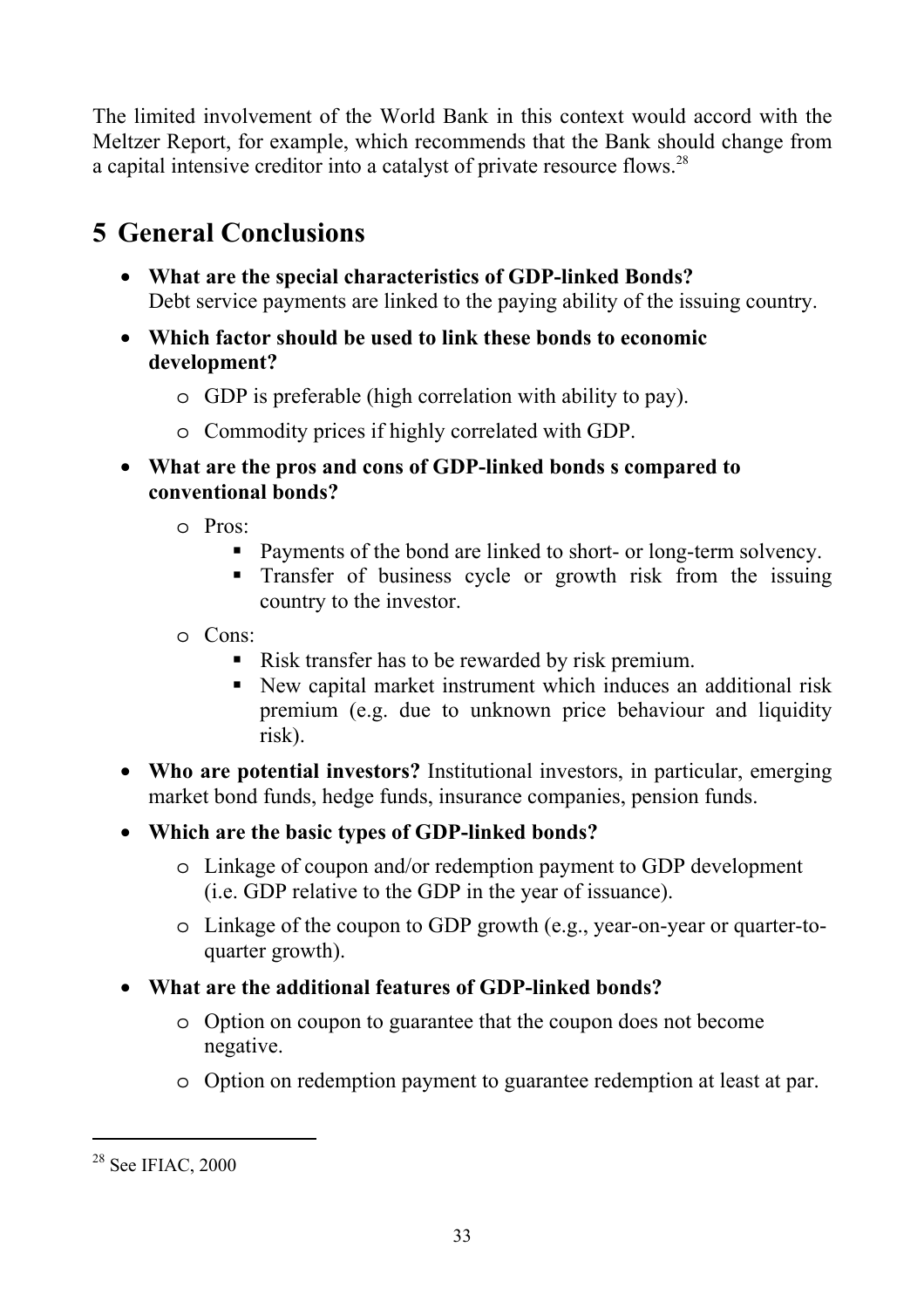- o Combination with a partial guarantee of the payments by e.g. an international organization.
- **Is a pro-cyclical effect on debt service payments possible?** Yes, a procyclical change of coupon and/or redemption payments is possible. However, it depends on the publication lag and the GDP data frequency. The danger of a pro-cyclical effect is low for quarterly data, but relatively high for yearly data.
- **Should reporting of national account data be controlled by international organizations**? Yes, the reliability of national account data is essential to build-up confidence. Therefore, it is indispensable that the issuing country subscribes to the IMF's Special Data Dissemination Standard which defines standards and implies IMF staff monitoring.
- **How to cope with GDP revision?** GDP-linked bonds should be based on revised and definite GDP data and not on the first reported GDP figures. This increases the publication lag but reduces incentives to misreport i.e. understate GDP systematically.

### • **Which countries should issue GDP-linked bonds?**

- o The GDP of the issuing country should have a low positive or even a negative correlation with worldwide GDP. This reduces the risk premium which investors demand as compensation for bearing GDP risk.
- o The issuer country should profit from the structure of the payments of GDP-linked bonds and the specific form of risk transfer. GDP-linked bonds are particularly interesting for countries expected to have temporary solvency problems in the future.
- o First-time issuers are at a disadvantage because both the country and the financial instrument are relatively unfamiliar on capital markets.

#### • **Is a partial public guarantee an important element of a GDP-linked bonds? Under which circumstances?**

- o On the one hand, any guarantee complicates pricing and reduces the bond's usefulness as a country benchmark.
- o On the other hand, a partial guarantee probably helps to balance the interests of investors (in terms of the risk-return relation) and the paying ability of the issuer country.
- o A partial guarantee may, however, be worth being considered for a country which is not far away from market access or which finds itself in a difficult global market environment.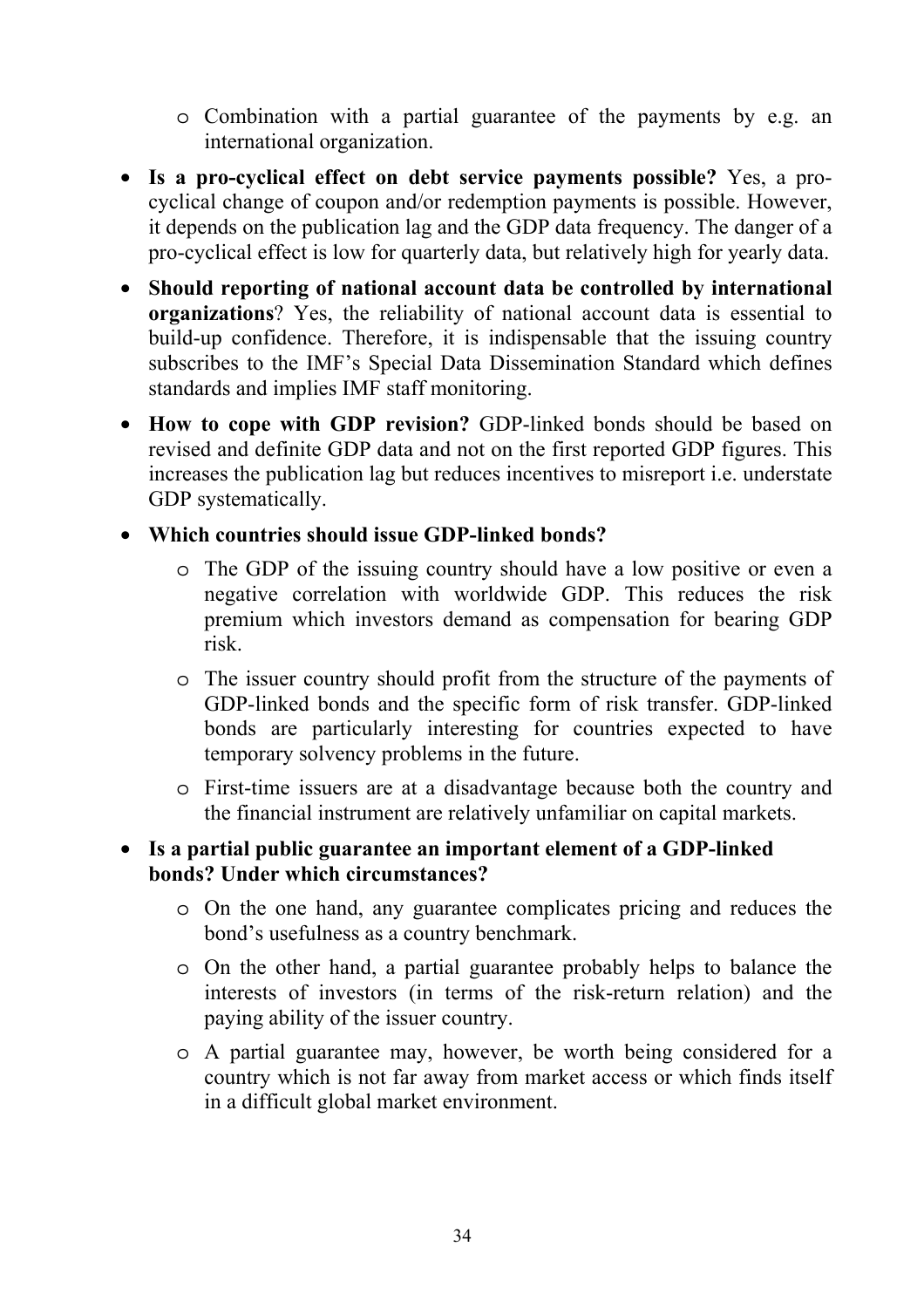#### • **Which type of GDP-linked bonds is the best one?**

- o Very short time to maturity (e.g. 3 years): Linkage of coupon and redemption payments to GDP development might be suitable, possibly combined with an option to guarantee redemption not below par.
- $\circ$  Longer time to maturity (more than  $3 5$  years): Redemption at par. Otherwise the redemption payment could be far above (or below) par. Coupon could be either linked to GDP development (i.e. relative to GDP at date of issuance) or to GDP growth (e.g. quarter-to-quarter change).

#### • **What are the basic conditions for a successful GDP-linked bond issue?**

- o GDP-linked bonds should have a simple structure (easy to understand and to price) if they are to be accepted by the capital market.
- o High total volume of issues to guarantee a liquid secondary market (at least 500 million euros or US dollars).
- o A carefully prepared pioneer GDP-linked bonds issue should be launched. If successful, this prototype would facilitate subsequent issue by other countries.

#### • **What are additional conditions for a successful issue?**

- o A favourable macroeconomic situation of the issuer country and the world economy.
- o A stable track record of the issuer country in political and economic terms (could be partially substituted by a public guarantee).
- o The existence of a rating.
- o Subscription of the issuer country to the IMF's Special Data Dissemination Standard.
- o Countries which are not eligible for World Bank credits are definitely not GDP-linked bond candidates.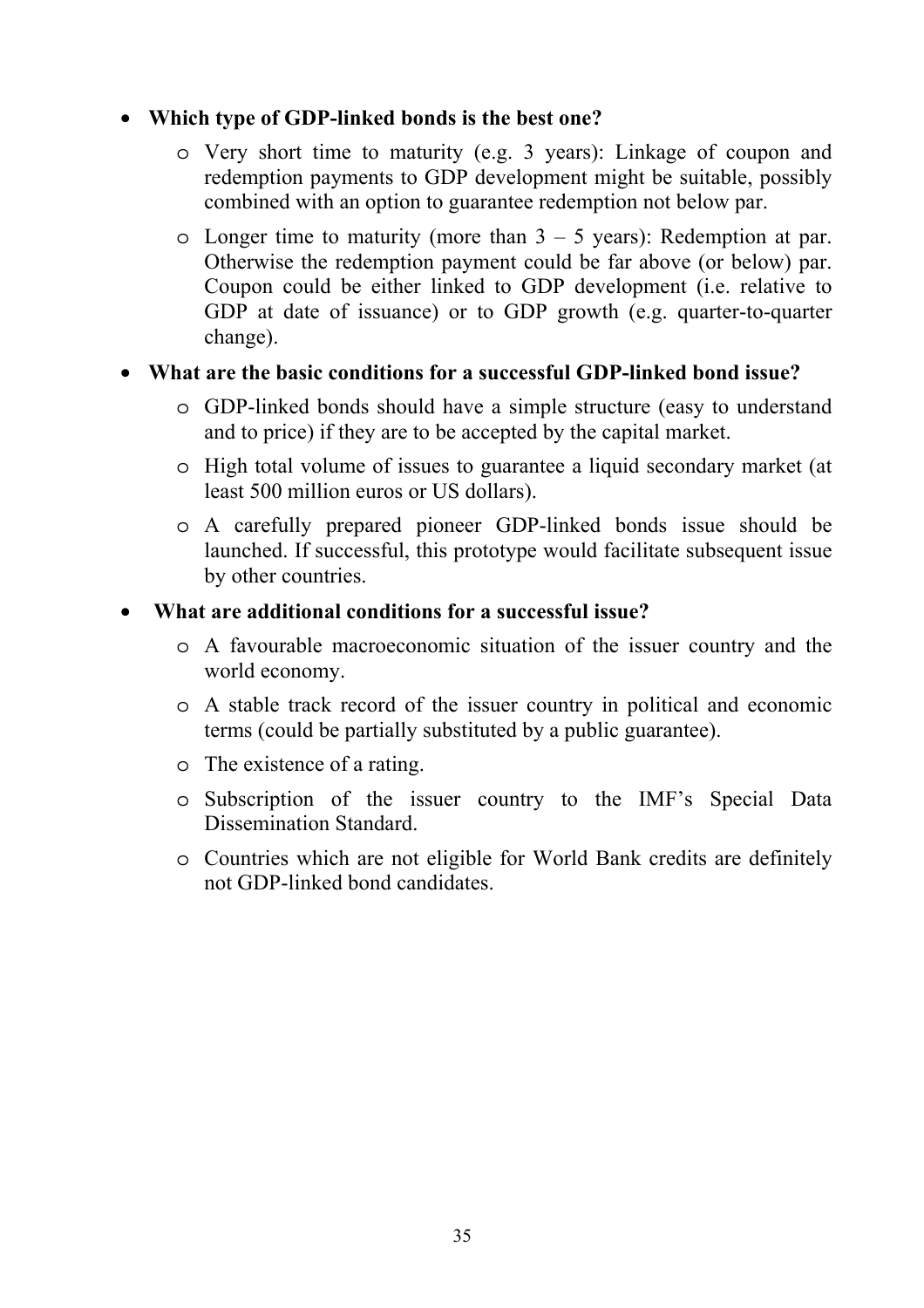### **6 References**

- Bafin, 2001, Verordnung über die Anlage des gebundenen Vermögens in Versicherungsunternehmen (Anlageverordnung - AnlV), 20.12.2001.
- Bailey, N., 1983, A Safety Net for Foreign Lending, Business Week, January 10.
- Borensztein, E./Mauro, P., 2002, Reviving the Case for GDP-Indexed Bonds, IMF Policy Discussion Paper, PDP/02/10.
- Borensztein, E./Mauro, P., 2004, The case for GDP-indexed bonds, Economic Policy, vol. 19 (38), pp. 165-216.
- Brynjolfsson, J./Fabozzi, F.J. 1999, Handbook of Inflation Indexed Bonds, New Hope, Pennsylvania
- Caballero, R., 2002, Coping with Chile's External Vulnerability: A Financial Problem, Working Paper.
- Dell'Ariccia, Giovanni, Schnabel, Isabel und Jeromin Zettelmeyer (2002), Moral Hazard and International Crisis Lending: A Test, IMF Working Paper WP/02/181, Washington.
- Dreher, Axel (2003), Die Kreditvergabe von IWF und Weltbank, Ursachen und Wirkungen aus politisch-öonomischer Sicht, Berlin.
- Drèze, J.H., 2000, Globalisation and Securitisation of Risk Bearing, Université Catholique de Louvain, Belgium, Working Paper
- Elton, E.J./Gruber, M.J., (1991), International Diversification from a Swiss Perspective, Finanzmarkt und Portfolio Management, 5. Jahrgang, Nr. 2, S. 120-129.
- Fabozzi, F.J., 2001, The Handbook of Fixed Income Securities,  $6<sup>th</sup>$  edition, New York.
- Financial Times (2004), IMF mulls radical proposal on debt: Growth-Indexed Bonds, August 10, 2004, London Edition.
- Gelos, R. Gaston, Sahay, Ratna and Guido Sandleris (2003), Sovereign Borrowing by Developing Countries: What Determines Market Access?, IMF Working Paper, October 2003, http://www.imf.org/external/np/res/seminars/2003/lic/pdf/gg.pdf
- Haldane, A., 1999, Private Sector Involvement in Financial Crisis: Analytics and Public Policy Approaches, Financial Stability Review, Issue 7, pp. 184-202.
- IFIAC, International Financial Institution Advisory Commission (2000), "Meltzer Report", Final Report, March 1999, http://www.house.gov/jec/imf/imfpage.htm .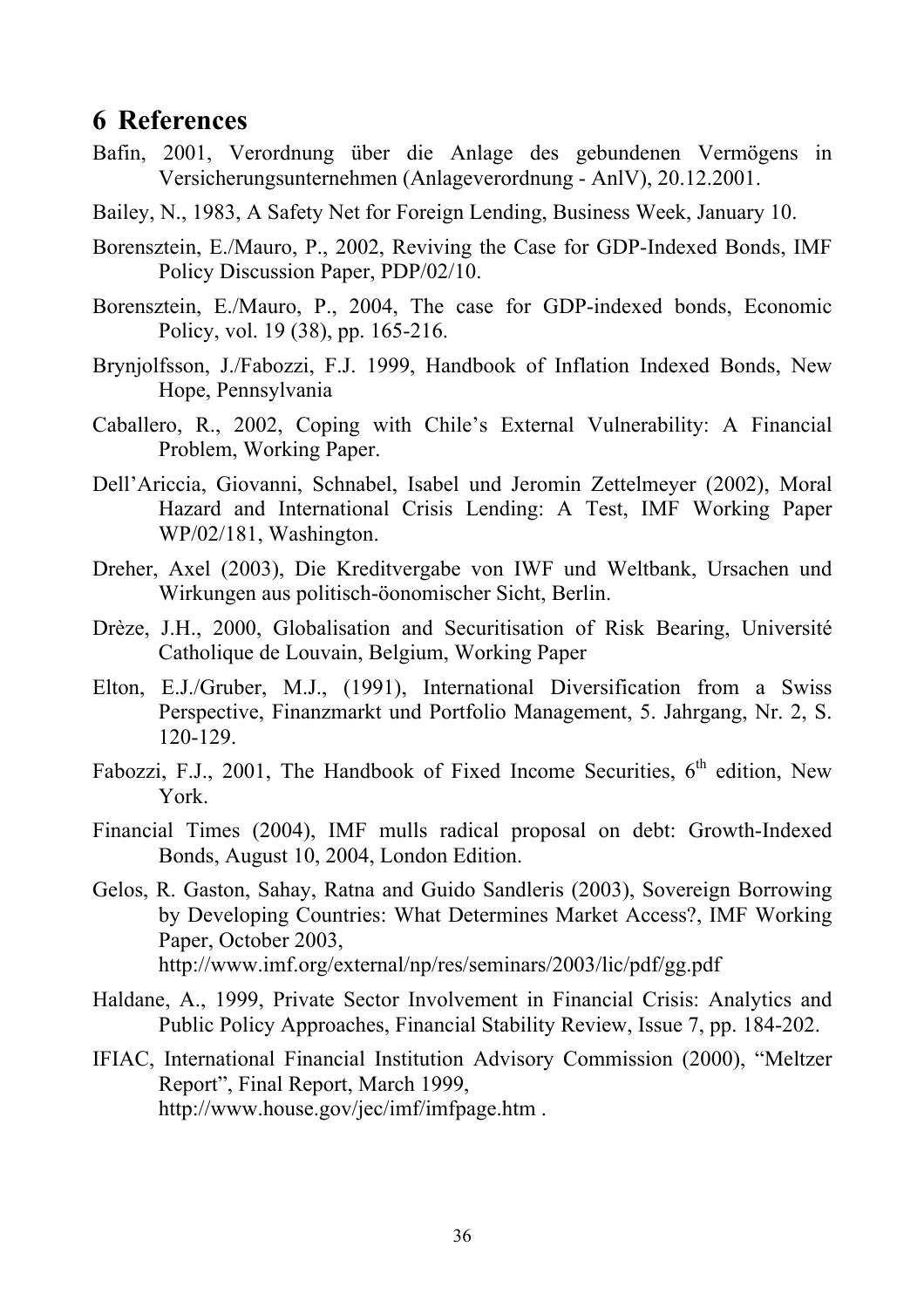- International Monetary Fund (2003), Access to International Capital Markets for First-Time Sovereign Issuers, Prepared by the International Capital Market Department, November 17, 2003.
- Kamin, Teven B. (2002), Identifying the Role of Moral Hazard in International Financial Markets, Board of Governors of the Federal Reserve System, International Finance Discussion Papers, Number 736, Washington.
- Korn, Sebastian and Susanne Kruse (2004), Einfache Verfahren zur Bewertung von inflationsgekoppelten Finanzprodukten, Notes of the German Society for Insurance and Financial Mathematics (Blätter der DGVFM), XXVI (3), 351- 67, May.
- Lane, Timothy and Steven Phillips (2000), Does IMF Financing Result in Moral Hazard?, IMF Working Paper WP/00/168, Washington.
- Moody's Investors Service (2002), Moody's lowers rating of 9.75% notes of the Republic of Colombia to Ba2, Global Credit Research Rating Action, 18 Oct 2002.
- Moody's Investors Service (2004), Default & Recovery Rates of Corporate Bond Issuers, Special Comment, January 2004.
- Newey, W.K./West K.D. (1987), A Simple Positive Semi-Definite Heterskedasticity and Autocorrelation Consistent Covariance Matrix, Econometrica 55, 703- 708.
- Price, R., 1997, The Rationale and Design of Inflation-indexed Bonds, Washington DC, IMF-Working paper series no. 97/12.
- Schuknecht, Ludger (1996), Political Business Cycles and Fiscal Policies in Developing Countries, Kyklos, 49 (2), pp. 155-170.
- Shiller, R.J., 1993, Macro Markets: Creating Institutions for Managing Society's Largest Economic Risks, Oxford.
- Solow, Robert (1982), On the Lender of Last Resort, in: Kindleberger, C. and J.P. Laffargue (Hrsg.): Financial Crises: Theory, History and Policy, Cambridge University Press, Cambridge.
- Standard & Poor's (2003), Ratings Performance 2002, Default, Transition, Recovery and Spreads.
- World Bank (2000), Argentian Introduces Novel Offerings, Project Finance and Guarantees, January 2000, Washington.
- World Bank (2001), Colombia Ensures Financing for 2001 with Support from the World Bank under a Policy Based Guarantee, Project Finance and Guarantees, September 2001, Washington.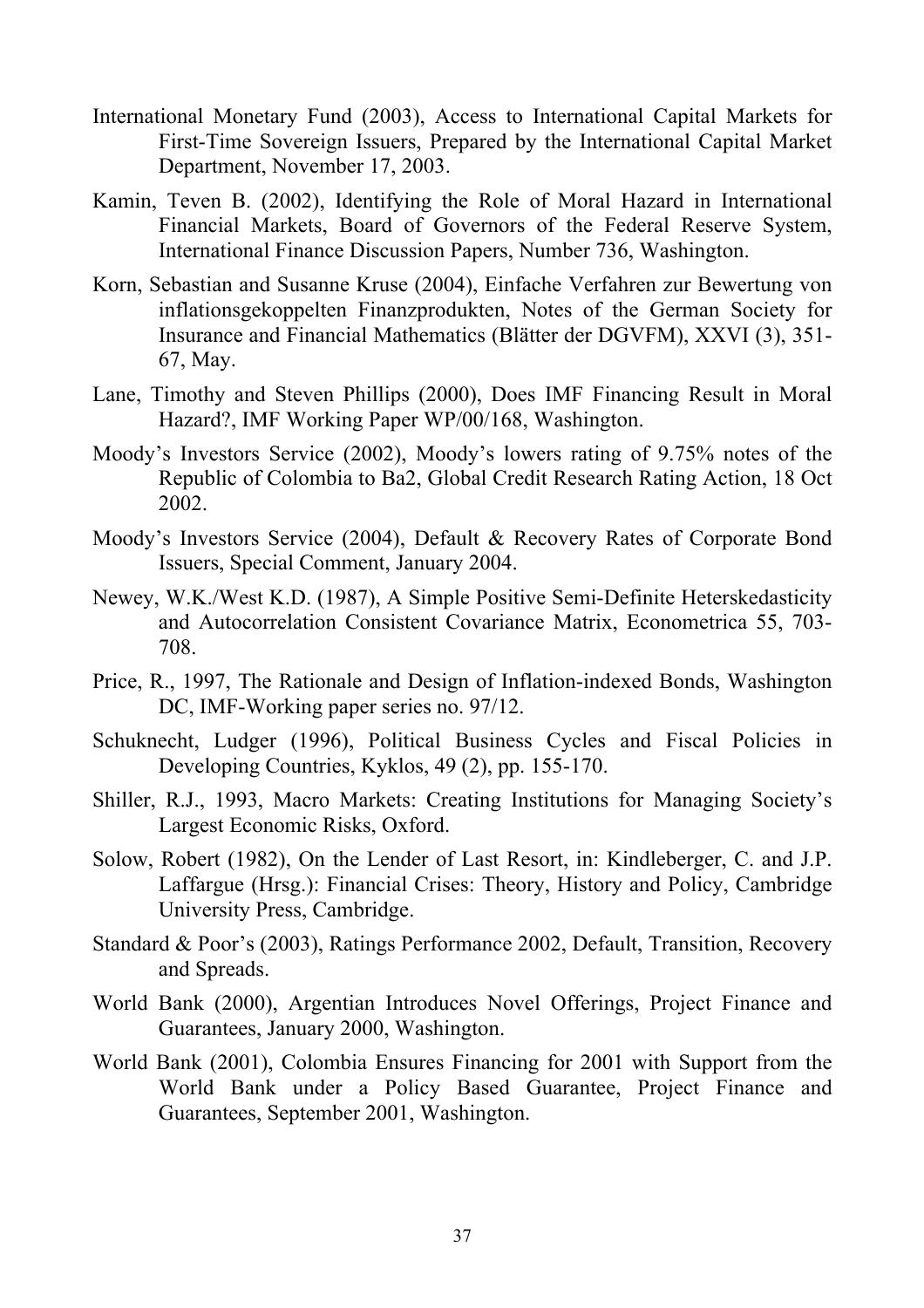- World Bank (2002), The World Bank Guarantees, Leveraging Private Finance for Emerging Markets, Washington.
- World Bank (2003), World Bank Annual Report, Vol. 1, Year in Review, Washington.
- Zhang, Xiaoming Alan (1999), Testing for 'Moral Hazard' in Emerging Markets Lending, Institute of International Finance Research Paper, No. 99-1, Washington.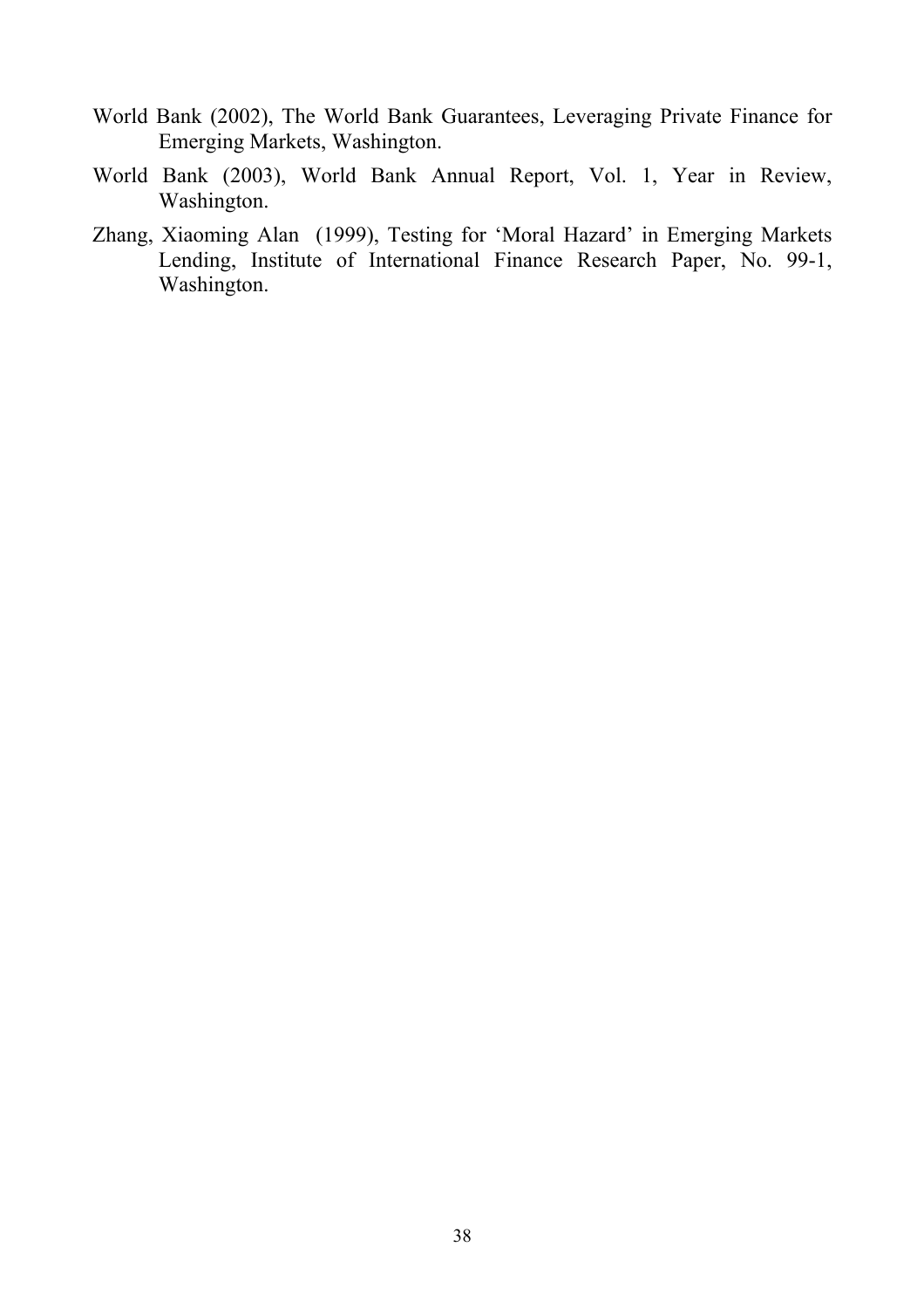# **7 Appendix**





| Indonesia      |       |            |  |  |  |
|----------------|-------|------------|--|--|--|
|                | Drift | Volatility |  |  |  |
| Oct. 88        | 0.060 | 0.011      |  |  |  |
| Jan. 89        | 0.060 | 0.011      |  |  |  |
| <u>Apr.</u> 89 | 0.060 | 0.011      |  |  |  |
| <b>Jul. 89</b> | 0.061 | 0.011      |  |  |  |
| Oct. 89        | 0.061 | 0.011      |  |  |  |
| Jan. 90        | 0.062 | 0.012      |  |  |  |
| Apr. 90        | 0.066 | 0.018      |  |  |  |
| Jul. 90        | 0.066 | 0.018      |  |  |  |
| Oct. 90        | 0.065 | 0.018      |  |  |  |
| Jan. 91        | 0.064 | 0.018      |  |  |  |
| Apr. 91        | 0.066 | 0.019      |  |  |  |
| Jul. 91        | 0.066 | 0.019      |  |  |  |
| Oct. 91        | 0.066 | 0.019      |  |  |  |
| Jan. 92        | 0.065 | 0.019      |  |  |  |
| Apr. 92        | 0.066 | 0.019      |  |  |  |
| Jul. 92        | 0.067 | 0.018      |  |  |  |
| Oct. 92        | 0.070 | 0.019      |  |  |  |
| Jan. 93        | 0.070 | 0.018      |  |  |  |
| Apr. 93        | 0.070 | 0.018      |  |  |  |
| Jul. 93        | 0.069 | 0.019      |  |  |  |
| Oct. 93        | 0.071 | 0.019      |  |  |  |

Note: volatility affects the drift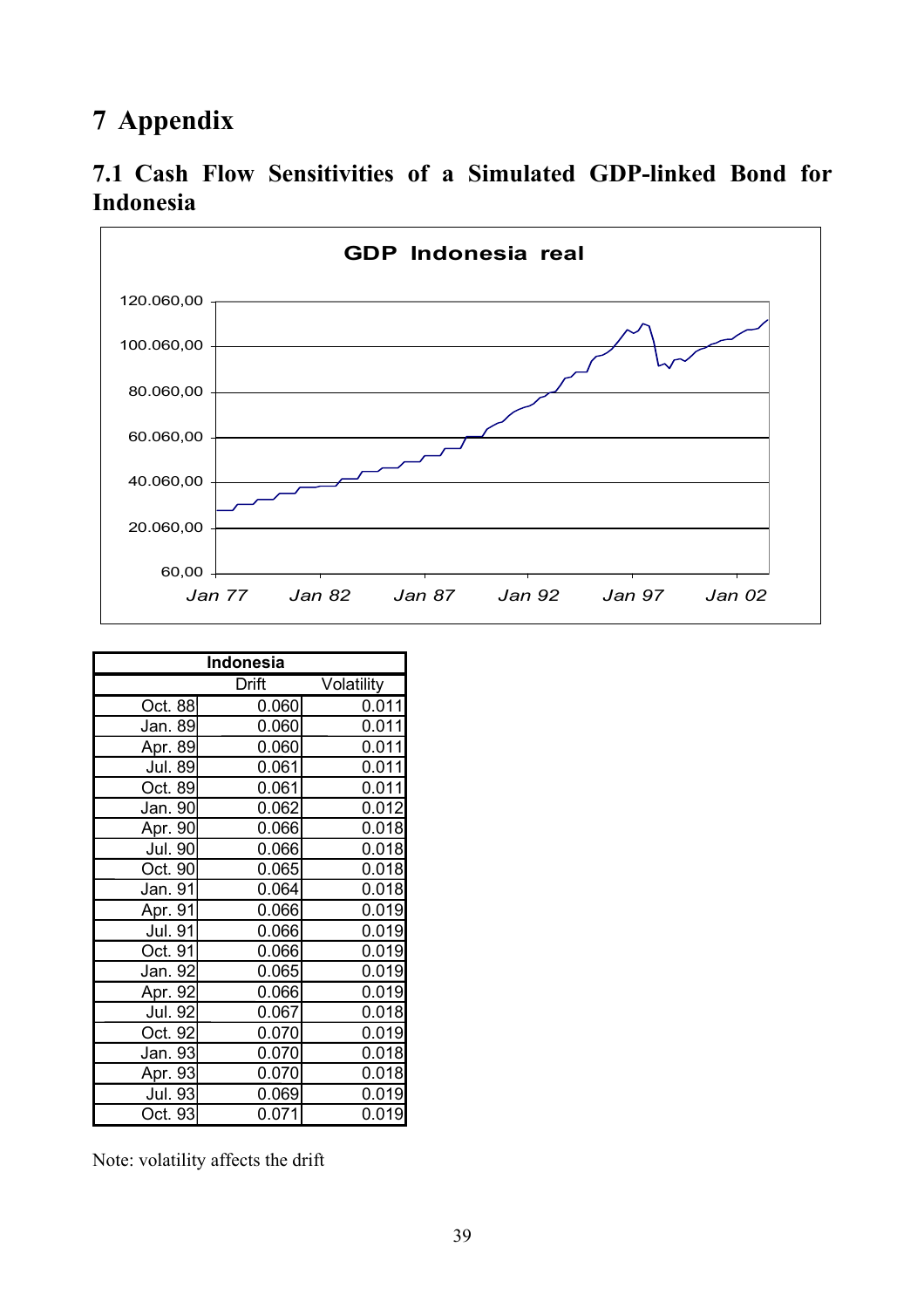#### **Cash flows Indonesia**

| SIN:                      | 485500  |       |  |  |  |
|---------------------------|---------|-------|--|--|--|
| Date of redemption:       | Oct. 93 |       |  |  |  |
| Date of issue:            | Oct 88  |       |  |  |  |
| GDP at time of Emission:  |         | 55352 |  |  |  |
| World Bank guarantee: 70% |         |       |  |  |  |

| <b>GDP</b> Growth |         | 2.17%   | 1.00%   | 1.34%   | 3.48%  | 3.39%  |            |
|-------------------|---------|---------|---------|---------|--------|--------|------------|
| <b>GDP</b>        |         | 60380.3 | 65831.6 | 71634.8 | 75902  | 81335  |            |
| Cash              | Initial | Oct 89  | Oct 90  | Oct 91  | Oct 92 | Oct 93 | <b>Sum</b> |
| Flow              | Coupon  |         |         |         |        |        |            |
| <b>BOND1</b>      | 5,33%   | 5,81    | 6,34    | 6,90    | 7,31   | 107,83 | 134,18     |
| <b>BOND 2</b>     | 0,10%   | 0,11    | 0,12    | 0,13    | 0,14   | 147,09 | 147,59     |
| BOND <sub>3</sub> | 0,10%   | 0,11    | 0,12    | 0,13    | 0,14   | 147,09 | 147,59     |
| <b>BOND4</b>      | 6,39%   | 7,04    | 5,87    | 6,21    | 8,34   | 108,25 | 135,71     |
| BOND 5            | 5,27%   | 5,75    | 6,27    | 6,82    | 7,23   | 107,74 | 133,80     |
| BOND 6            | 0,04%   | 0,05    | 0,05    | 0,05    | 0,06   | 147,00 | 147,21     |
| <b>BOND7</b>      | 0,04%   | 0,05    | 0,05    | 0,05    | 0,06   | 147,00 | 147,21     |
| <b>BOND 8</b>     | 6,32%   | 6,97    | 5,80    | 6,13    | 8,27   | 108,18 | 135,36     |
| Existing<br>Bond  | 6,38%   | 6,38    | 6,38    | 6,38    | 6,38   | 106,38 | 131,88     |

### **7.2 Distribution Characteristics of the Total Returns of the Simulated GDP-linked Bonds**

The GDP-linked bonds which we examined reveal the following characteristics:

- BOND1: Coupon linked to GDP development (i.e. relative to GDP at date of issuance), redemption at par  $(=100)$ .
- BOND2: Coupon and redemption linked to GDP development (i.e. relative to GDP at date of issuance).
- BOND3: Coupon and redemption linked to GDP development (i.e. relative to GDP at date of issuance). In addition call option to guarantee redemption which is at least at par.
- BOND4: Coupon linked to GDP growth (i.e. quarter-to-quarter change of GDP), redemption at par.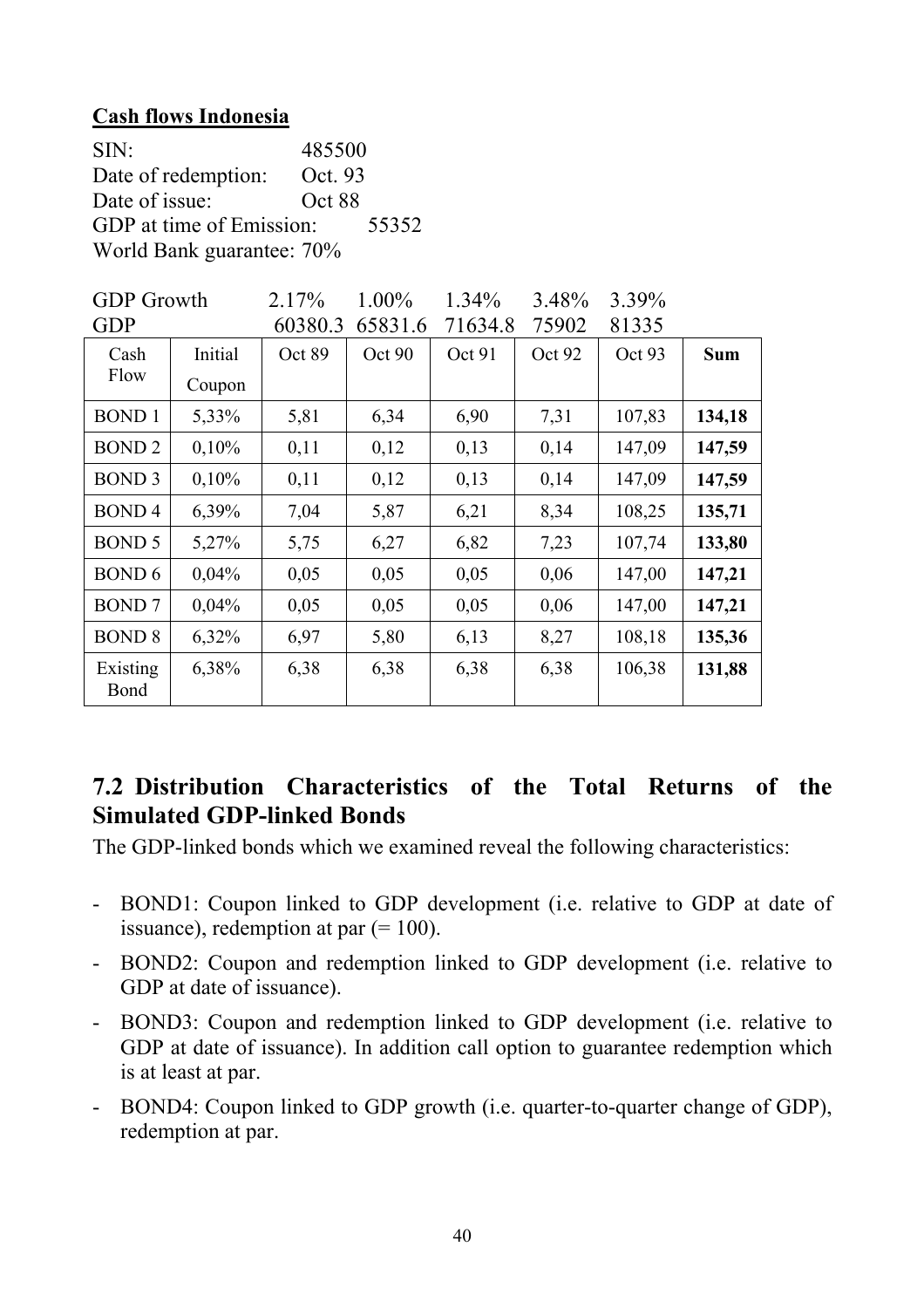- BOND5 – BOND8: as above BOND1 – BOND4, but combined with a partial public guarantee (70%) of the redemption payment.

The three international bond indices that serve as a comparison benchmark are total return indices (denominated in euro). The indices are disclosed by JP Morgan. Total returns are calculated for the time between issuance and redemption of the compared bonds. The three indices are:

- JP Global: global government bonds of industrial countries (comprises the 20 biggest international bond-markets)
- JP Europe: European government bonds (comprises the 14 biggest european bond-markets)
- JP EMBI+ Brady: government bonds of emerging markets (only Brady Bonds), comprises14 countries.

The calculations are based on annualised log-returns, expressed as a percentage value:

 $= 12 \cdot \left[ \log(TotalReturn_r) - \log(TotalReturn_{t-1}) \right] \cdot 100$ .

The Sharpe ratio = average risk adjusted return =  $(\mu - r)/\sigma$ . Numerator = mean of log-returns ( $\mu$ ) minus the risk free rate (*r*). Denominator = measure of risk = standard deviation  $(\sigma)$ .

A higher Sharpe ratio indicates that an investment is more favourable for an investor since it yields a higher net return for a given unit of risk.

Risk free rate = 3-month interest rate Europe. For periods before the introduction of the euro, an equally-weighted average of the 3-month interest rate in Germany, France and Italy is applied. Since the introduction of the euro, the 3-months-Euribor is applied.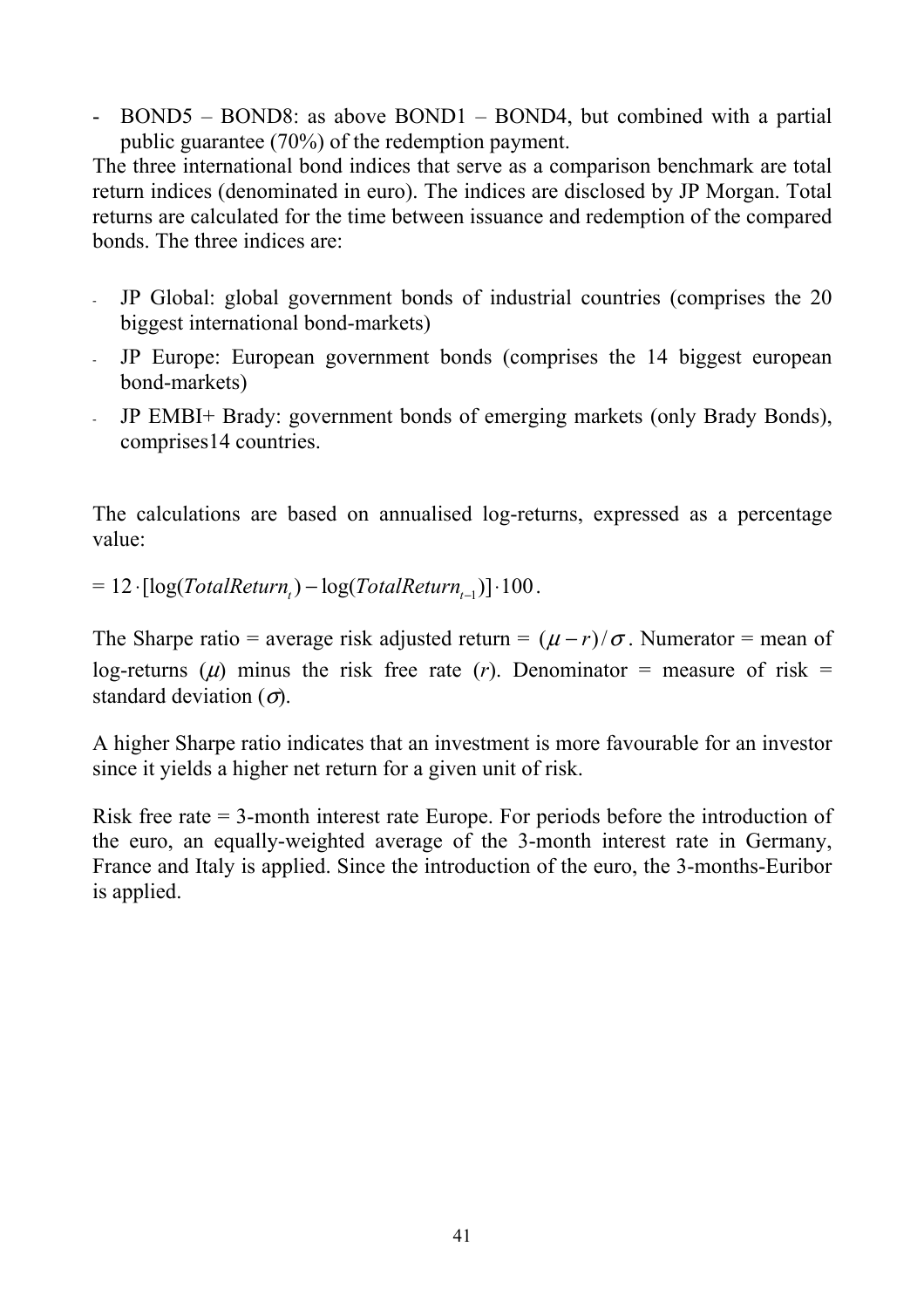|                  | Guarantee      | Mean     | Standard  | Sharpe Ratio |
|------------------|----------------|----------|-----------|--------------|
|                  | (Yes/No)       |          | deviation |              |
| Existing bond    |                | $-14,74$ | 184,49    | $-0,100$     |
| <b>BOND1</b>     | N <sub>o</sub> | $-15,98$ | 184,17    | $-0,107$     |
| <b>BOND2</b>     | N <sub>o</sub> | $-15,95$ | 184,52    | $-0,106$     |
| <b>BOND 3</b>    | N <sub>o</sub> | $-18,01$ | 184,17    | $-0,118$     |
| <b>BOND4</b>     | N <sub>o</sub> | $-15,15$ | 185,08    | $-0,102$     |
| <b>BOND 5</b>    | Yes            | $-3,56$  | 68,89     | $-0,105$     |
| <b>BOND 6</b>    | Yes            | $-5,40$  | 67,29     | $-0,135$     |
| <b>BOND7</b>     | Yes            | $-5,40$  | 67,29     | $-0,135$     |
| <b>BOND 8</b>    | Yes            | $-3,35$  | 69,32     | $-0,101$     |
| JP Global        | --             | 2,66     | 14,55     | $-0,069$     |
| <b>JP</b> Europe |                | 7,05     | 11,75     | 0,288        |
| JP EMBI+ Brady   |                | 5,44     | 61,92     | 0,029        |

**Table A-1: Brasil (SIN: 614414), Period: 2/2001-12/2002 (23 observations) Log-returns are annualised and expressed in percentages.** 

**Table A-2: Brasil (SIN: 607749), Period: 9/2000-12/2002 (28 observations) Log-returns are annualised and expressed in percentages.** 

|                  | Guarantee      | Mean    | Standard  | Sharpe Ratio |
|------------------|----------------|---------|-----------|--------------|
|                  | (Yes/No)       |         | deviation |              |
| Existing bond    |                | 2,42    | 157,59    | $-0,010$     |
| <b>BOND1</b>     | N <sub>0</sub> | 2,35    | 157,02    | $-0,010$     |
| <b>BOND2</b>     | N <sub>o</sub> | $-0,05$ | 158,99    | $-0,025$     |
| <b>BOND 3</b>    | N <sub>0</sub> | $-0,07$ | 159,01    | $-0,025$     |
| <b>BOND4</b>     | N <sub>o</sub> | 3,09    | 154,91    | $-0,005$     |
| <b>BOND 5</b>    | Yes            | 5,55    | 45,27     | 0,037        |
| <b>BOND 6</b>    | Yes            | 3,61    | 47,15     | $-0,005$     |
| <b>BOND7</b>     | Yes            | 3,60    | 47,14     | $-0,006$     |
| <b>BOND 8</b>    | Yes            | 5,38    | 44,67     | 0,034        |
| JP Global        | --             | 2,49    | 20,27     | $-0,068$     |
| <b>JP</b> Europe |                | 7,39    | 10,78     | 0,327        |
| JP EMBI+ Brady   |                | 4,84    | 58,76     | 0,017        |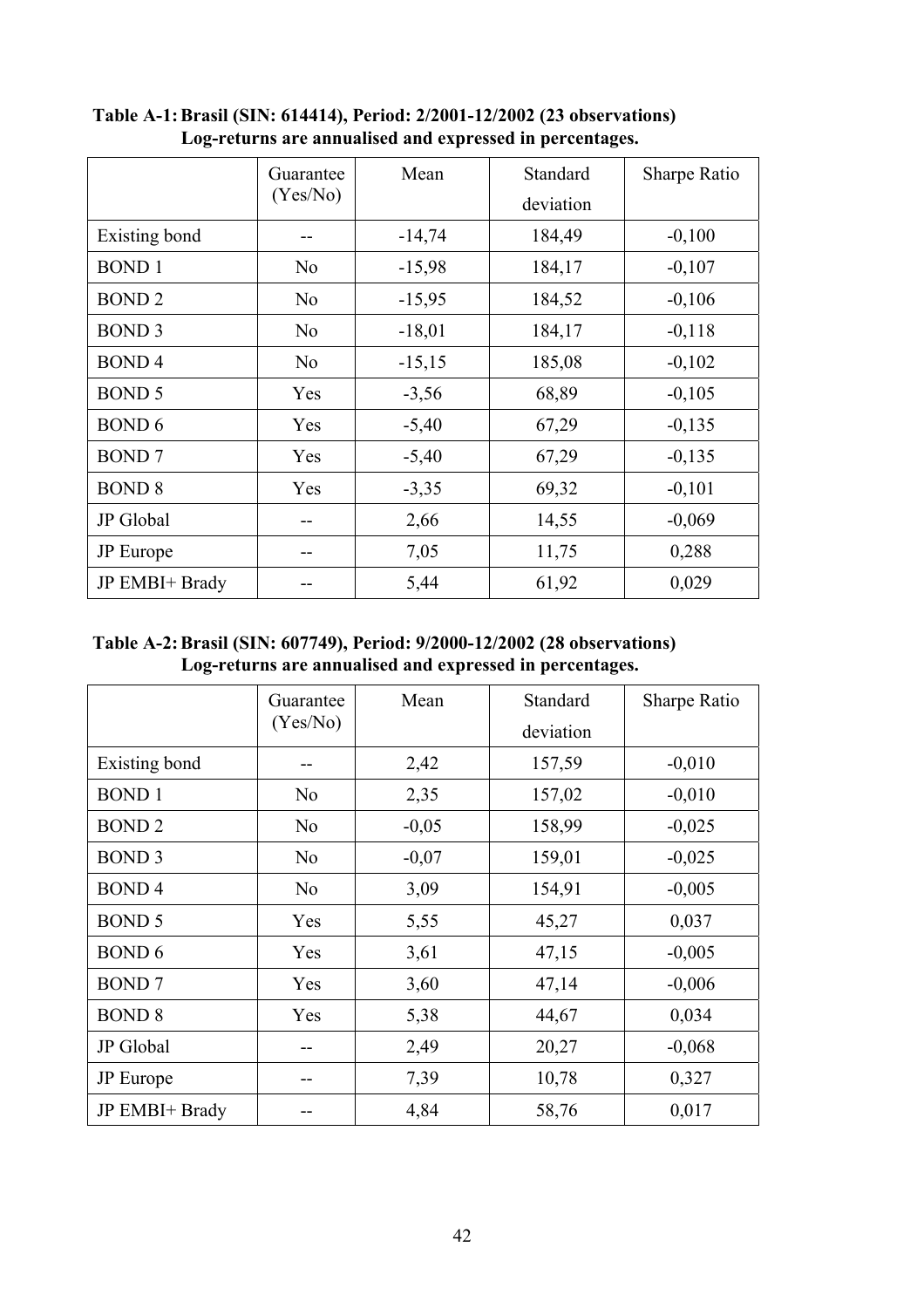|                  | Guarantee      | Mean | Standard  | <b>Sharpe Ratio</b> |
|------------------|----------------|------|-----------|---------------------|
|                  | (Yes/No)       |      | deviation |                     |
| Existing bond    |                | 6,43 | 12,66     | $-0,227$            |
| <b>BOND1</b>     | N <sub>o</sub> | 7,14 | 13,10     | $-0,165$            |
| <b>BOND2</b>     | N <sub>0</sub> | 8,29 | 16,91     | $-0,059$            |
| <b>BOND 3</b>    | N <sub>0</sub> | 8,27 | 16,93     | $-0,060$            |
| <b>BOND4</b>     | N <sub>o</sub> | 7,52 | 13,04     | $-0,136$            |
| <b>BOND 5</b>    | Yes            | 6,96 | 9,96      | $-0,234$            |
| <b>BOND 6</b>    | Yes            | 8,12 | 14,93     | $-0,079$            |
| <b>BOND7</b>     | Yes            | 8,12 | 14,93     | $-0,079$            |
| <b>BOND 8</b>    | Yes            | 7,04 | 9,37      | $-0,241$            |
| JP Global        |                | 8,38 | 30,28     | $-0,03$             |
| <b>JP</b> Europe |                | 8,18 | 13,71     | $-0,082$            |
| JP EMBI+ Brady   |                |      | --        |                     |

**Table A-3: Indonesia (SIN: 485500), Period: 1/1989-9/1993 (57 observations) Log-returns are annualised and expressed in percentages.** 

**Table A-4: Mexico (SIN: 402280), Period: 10/1992-2/1996 (41 observations) Log-returns are annualised and expressed in percentages.** 

|                | Guarantee      | Mean  | Standard  | <b>Sharpe Ratio</b> |
|----------------|----------------|-------|-----------|---------------------|
|                | (Yes/No)       |       | deviation |                     |
| Existing bond  | --             | 9,26  | 11,06     | 0,169               |
| <b>BOND1</b>   | N <sub>0</sub> | 10,00 | 11,70     | 0,225               |
| <b>BOND2</b>   | N <sub>0</sub> | 8,42  | 17,24     | 0,060               |
| <b>BOND 3</b>  | N <sub>0</sub> | 8,41  | 17,23     | 0,060               |
| <b>BOND4</b>   | N <sub>0</sub> | 11,45 | 15,36     | 0,265               |
| <b>BOND 5</b>  | Yes            | 8,76  | 8,09      | 0,170               |
| <b>BOND 6</b>  | Yes            | 7,38  | 15,44     | 0,00                |
| <b>BOND7</b>   | Yes            | 7,37  | 15,43     | 0,00                |
| <b>BOND 8</b>  | Yes            | 9,34  | 9,98      | 0,197               |
| JP Global      | --             | 7,27  | 25,85     | $-0,004$            |
| JP Europe      | --             | 8,50  | 18,57     | 0,060               |
| JP EMBI+ Brady |                | 13,81 | 76,86     | 0,084               |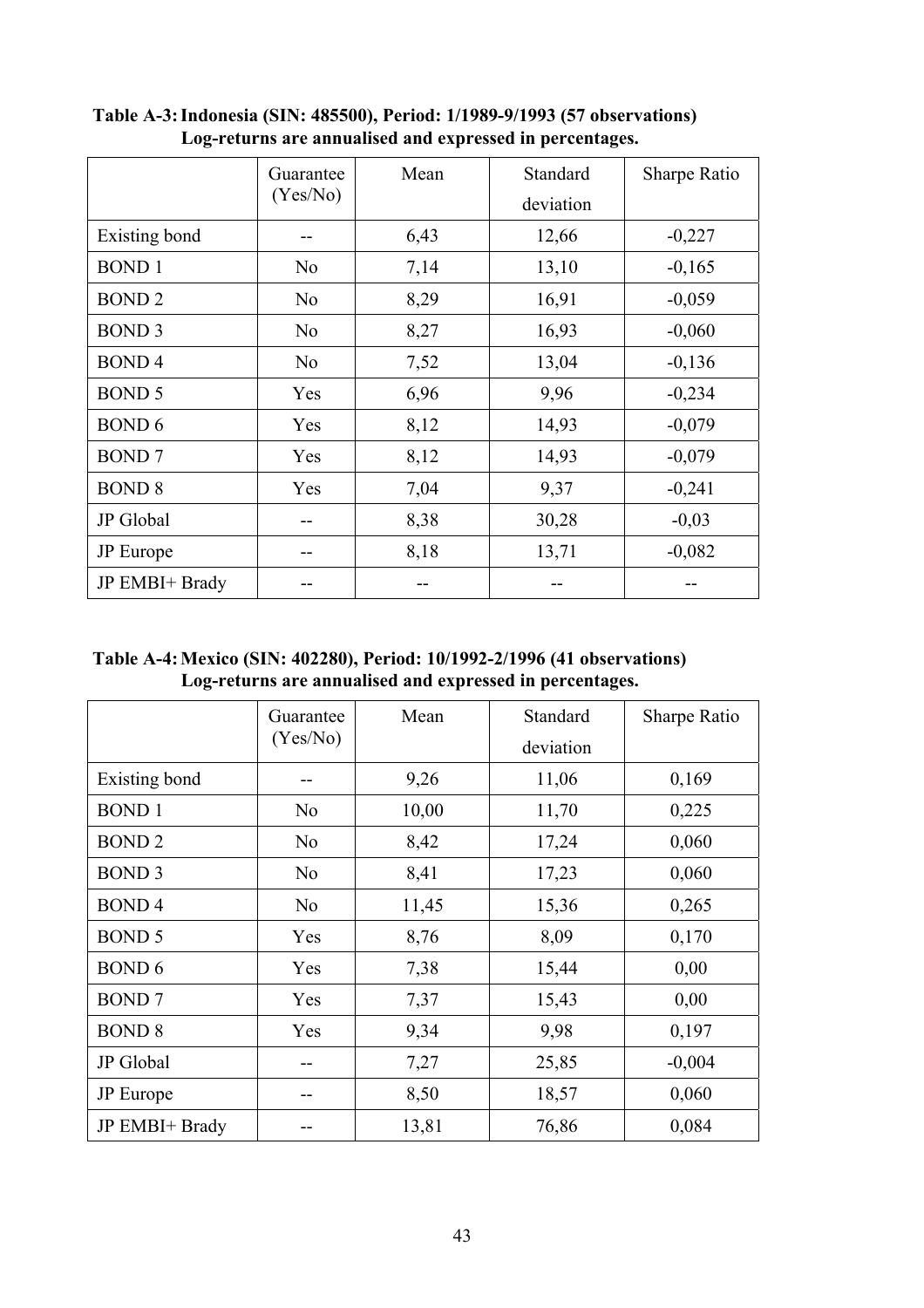|                  | Guarantee      | Mean  | Standard  | <b>Sharpe Ratio</b> |
|------------------|----------------|-------|-----------|---------------------|
|                  | (Yes/No)       |       | deviation |                     |
| Existing bond    | --             | 8,98  | 36,26     | 0,139               |
| <b>BOND1</b>     | N <sub>o</sub> | 10,65 | 36,98     | 0,181               |
| <b>BOND2</b>     | N <sub>o</sub> | 12,64 | 39,11     | 0,223               |
| <b>BOND 3</b>    | N <sub>o</sub> | 11,54 | 37,93     | 0,200               |
| <b>BOND4</b>     | N <sub>o</sub> | 10,69 | 37,88     | 0,178               |
| <b>BOND 5</b>    | Yes            | 8,54  | 18,64     | 0,247               |
| <b>BOND 6</b>    | Yes            | 9,93  | 22,09     | 0,272               |
| <b>BOND7</b>     | Yes            | 9,80  | 21,93     | 0,267               |
| <b>BOND 8</b>    | Yes            | 8,27  | 18,76     | 0,231               |
| JP Global        | --             | 8,39  | 20,40     | 0,218               |
| <b>JP</b> Europe |                | 8,02  | 12,84     | 0,318               |
| JP EMBI+ Brady   |                | 15,60 | 72,75     | 0,160               |

**Table A-5: Mexico (SIN: 130890), Period: 5/1996-12/2002 (80 observations) Log-returns are annualised and expressed percentages.** 

**Table A-6: Turkey (SIN: 485678), Period: 1/1989-9/1995 (81 observations) Log-returns are annualised and expressed in percentages.** 

|                  | Guarantee      | Mean | Standard  | Sharpe Ratio |
|------------------|----------------|------|-----------|--------------|
|                  | (Yes/No)       |      | deviation |              |
| Existing bond    |                | 7,27 | 28,98     | $-0,043$     |
| <b>BOND1</b>     | N <sub>0</sub> | 7,49 | 29,20     | $-0,035$     |
| <b>BOND2</b>     | N <sub>0</sub> | 6,97 | 30,86     | $-0,050$     |
| <b>BOND 3</b>    | N <sub>0</sub> | 6,55 | 30,89     | $-0,064$     |
| <b>BOND4</b>     | N <sub>0</sub> | 7,63 | 31,56     | $-0,028$     |
| <b>BOND 5</b>    | Yes            | 7,00 | 16,92     | $-0,089$     |
| <b>BOND 6</b>    | Yes            | 6,23 | 21,58     | $-0,106$     |
| <b>BOND7</b>     | Yes            | 6,23 | 21,58     | $-0,106$     |
| <b>BOND 8</b>    | Yes            | 6,89 | 19,77     | $-0,082$     |
| JP Global        | --             | 6,21 | 28,87     | $-0,080$     |
| <b>JP</b> Europe | --             | 7,08 | 16,05     | $-0,089$     |
| JP EMBI+ Brady   |                |      |           |              |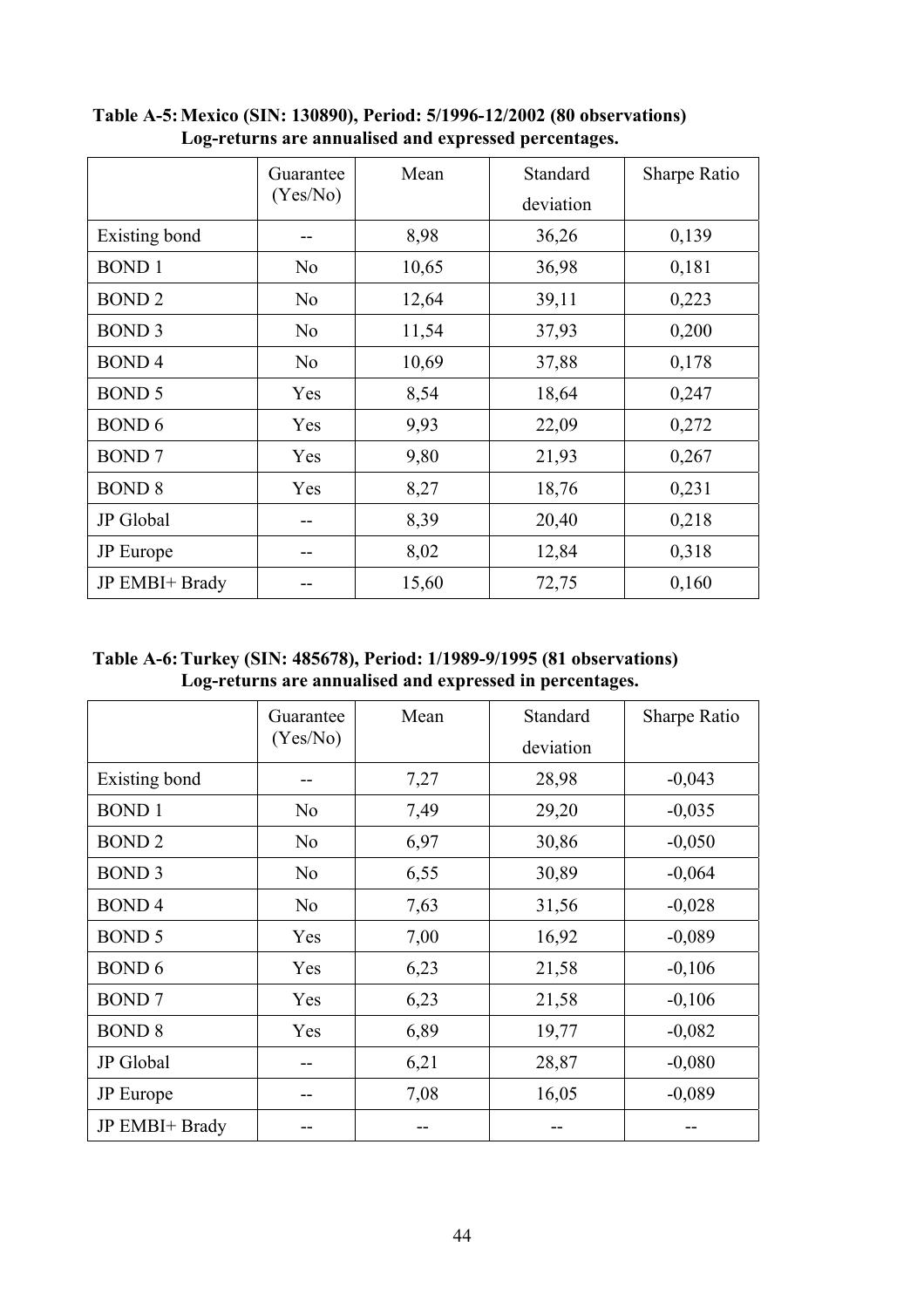|                  | Guarantee      | Mean  | Standard  | Sharpe Ratio |
|------------------|----------------|-------|-----------|--------------|
|                  | (Yes/No)       |       | deviation |              |
| Existing bond    | --             | 6,15  | 6,13      | 0,246        |
| <b>BOND1</b>     | N <sub>o</sub> | 7,14  | 6,20      | 0,403        |
| <b>BOND2</b>     | N <sub>o</sub> | 12,23 | 12,28     | 0,618        |
| <b>BOND 3</b>    | N <sub>o</sub> | 10,31 | 7,24      | 0,782        |
| <b>BOND4</b>     | N <sub>o</sub> | 6,93  | 7,03      | 0,325        |
| <b>BOND 5</b>    | Yes            | 5,56  | 3,72      | 0,246        |
| <b>BOND 6</b>    | Yes            | 9,19  | 5,34      | 0,851        |
| <b>BOND7</b>     | Yes            | 9,01  | 5,26      | 0,830        |
| <b>BOND 8</b>    | Yes            | 5,45  | 4,29      | 0,186        |
| JP Global        | --             | 12,14 | 21,36     | 0,351        |
| <b>JP</b> Europe |                | 12,63 | 14,74     | 0,542        |
| JP EMBI+ Brady   |                | 25,86 | 69,63     | 0,305        |

**Table A-7: Turkey (SIN: 129180), Period: 1/1996-7/1998 (31 observations) Log-returns are annualised and expressed in percentages.** 

**Table A-8: Venezuela (SIN: 411810), Period: 2/1994-9/2000 (80 observations) Log-returns are annualised and expressed in percentages.** 

|                  | Guarantee<br>(Yes/No) | Mean  | Standard  | <b>Sharpe Ratio</b> |
|------------------|-----------------------|-------|-----------|---------------------|
|                  |                       |       | deviation |                     |
| Existing bond    | --                    | 7,78  | 47,87     | 0,062               |
| <b>BOND1</b>     | N <sub>o</sub>        | 7,56  | 48,25     | 0,057               |
| <b>BOND2</b>     | N <sub>o</sub>        | 5,32  | 48,68     | 0,010               |
| <b>BOND 3</b>    | N <sub>o</sub>        | 5,31  | 48,59     | 0,010               |
| <b>BOND4</b>     | N <sub>o</sub>        | 7,07  | 46,66     | 0,048               |
| <b>BOND 5</b>    | Yes                   | 6,24  | 20,12     | 0,070               |
| <b>BOND 6</b>    | Yes                   | 4,14  | 24,03     | $-0,029$            |
| <b>BOND7</b>     | Yes                   | 4,14  | 23,86     | $-0,029$            |
| <b>BOND 8</b>    | Yes                   | 5,39  | 19,43     | 0,029               |
| JP Global        | --                    | 8,24  | 22,57     | 0,151               |
| <b>JP</b> Europe | --                    | 7,34  | 16,85     | 0,149               |
| JP EMBI+ Brady   |                       | 14,40 | 81,41     | 0,118               |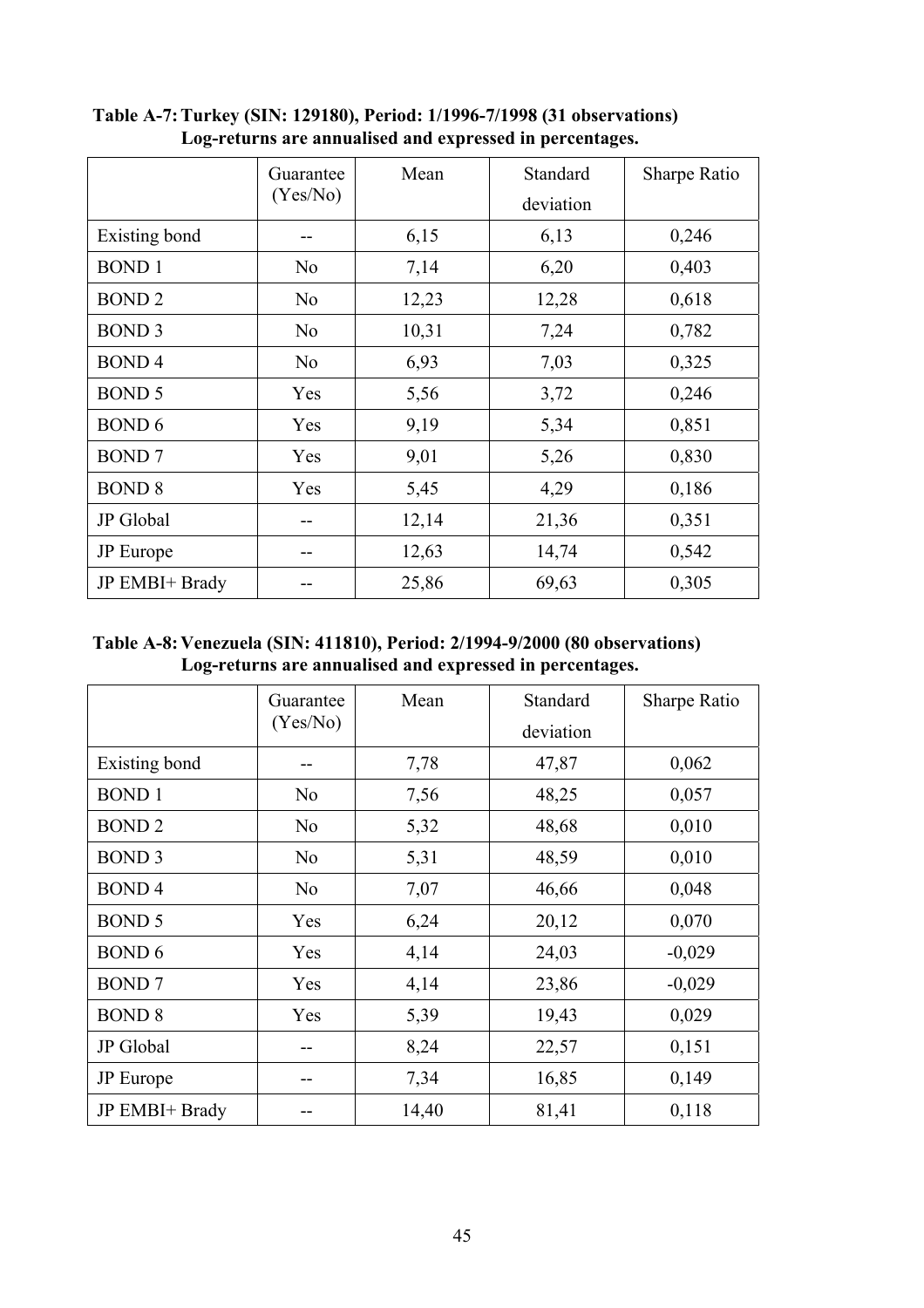### **7.3 Correlations of GDP-linked Bonds with Existing Bonds and Bond Indices**

The following table shows the correlations between the Total-Return-Indices of the eight simulated GDP-linked Bonds and their respective government bonds as well as the three international bond indices from JP Morgan  $(JPI = JP)$  Global,  $JP2 = JP$ Europe,  $JP3 = JP$  EMBI+ Brady). Correlations are carried out using data measured in log-returns.

|               | Bond | JPI     | JP2     | JP3  |
|---------------|------|---------|---------|------|
| Bond          | 1    | $-0,04$ | $-0,44$ | 0,81 |
| <b>BOND1</b>  | 0,99 | $-0,04$ | $-0,44$ | 0,80 |
| <b>BOND2</b>  | 0,99 | $-0,05$ | $-0,44$ | 0,79 |
| <b>BOND 3</b> | 0,99 | $-0,06$ | $-0,44$ | 0,79 |
| <b>BOND4</b>  | 0,99 | $-0,06$ | $-0,47$ | 0,80 |
| <b>BOND 5</b> | 0,98 | 0,01    | $-0,32$ | 0,79 |
| <b>BOND 6</b> | 0,96 | $-0,02$ | $-0,32$ | 0,75 |
| <b>BOND7</b>  | 0,96 | $-0,02$ | $-0,32$ | 0,75 |
| <b>BOND 8</b> | 0,98 | $-0.01$ | $-0,38$ | 0,80 |

**Table A-9: Brasil (SIN: 614414), Period: 2/2001-12/2002 (23 Observations) Log-Returns are annualised and expressed in percentages.** 

**Table A-10: Brasil (SIN: 607749), Period: 9/2000-12/2002 (28 Observations) Log-Returns are annualised and expressed in percentages** 

|               | Bond | JP1  | JP <sub>2</sub> | JP3  |
|---------------|------|------|-----------------|------|
| Bond          | 1    | 0,04 | $-0,33$         | 0,74 |
| <b>BOND1</b>  | 0,99 | 0,04 | $-0,33$         | 0,74 |
| <b>BOND2</b>  | 0,99 | 0,03 | $-0,34$         | 0,73 |
| <b>BOND 3</b> | 0,99 | 0,03 | $-0,34$         | 0,73 |
| <b>BOND4</b>  | 0.99 | 0,04 | $-0,34$         | 0,74 |
| <b>BOND 5</b> | 0,97 | 0,07 | $-0,24$         | 0,71 |
| <b>BOND 6</b> | 0,97 | 0,04 | $-0,25$         | 0,69 |
| <b>BOND7</b>  | 0,97 | 0,04 | $-0,25$         | 0,69 |
| <b>BOND 8</b> | 0,97 | 0,08 | $-0,25$         | 0,72 |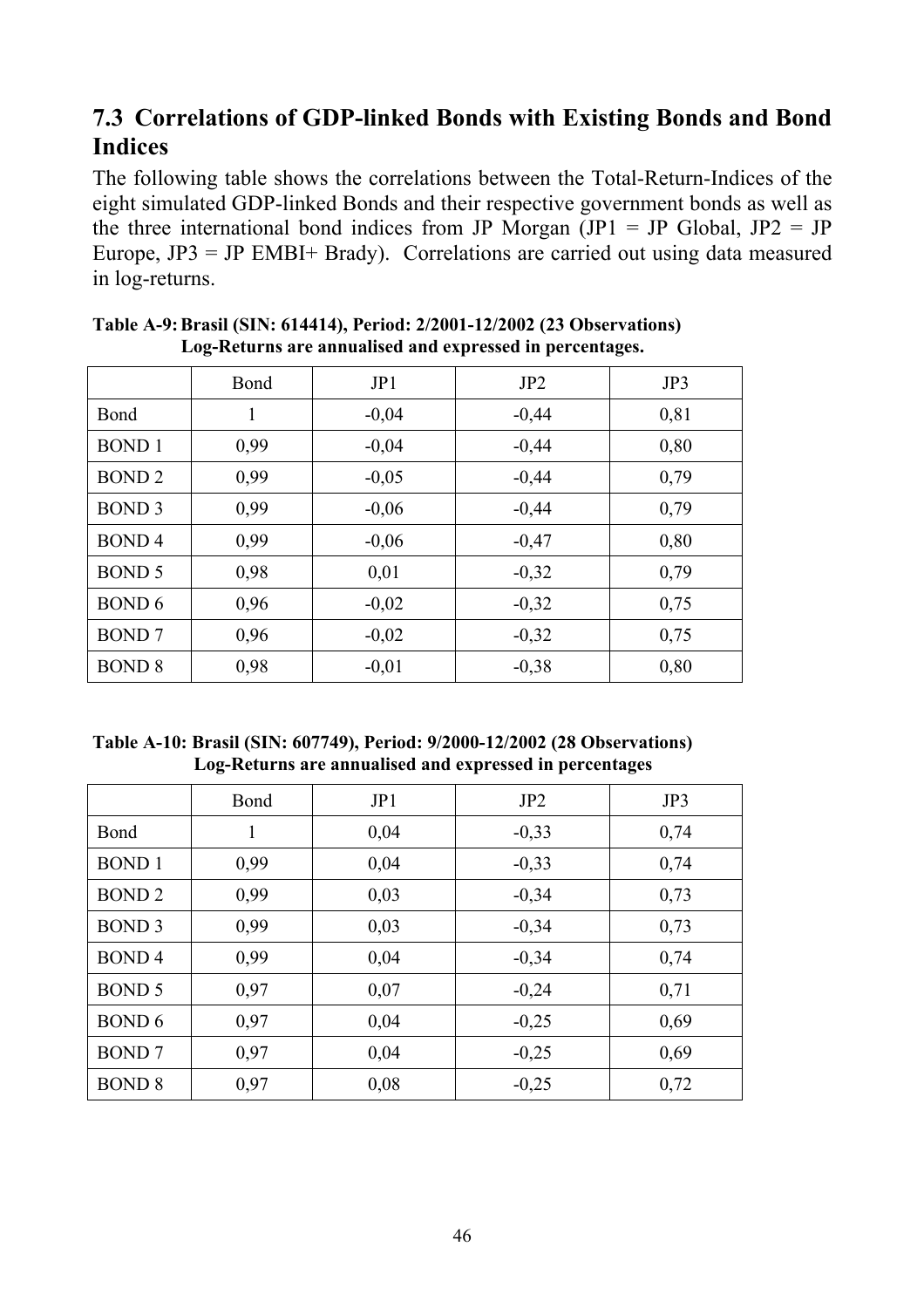|               | Bond | JP1  | JP <sub>2</sub> |
|---------------|------|------|-----------------|
| Bond          | 1    | 0,38 | 0,43            |
| <b>BOND1</b>  | 0,98 | 0,39 | 0,44            |
| <b>BOND2</b>  | 0,85 | 0,37 | 0,40            |
| <b>BOND 3</b> | 0,85 | 0,37 | 0,40            |
| <b>BOND4</b>  | 0,93 | 0,37 | 0,39            |
| <b>BOND 5</b> | 0,87 | 0,35 | 0,55            |
| <b>BOND 6</b> | 0,72 | 0,32 | 0,44            |
| <b>BOND7</b>  | 0,72 | 0,32 | 0,44            |
| <b>BOND 8</b> | 0,83 | 0,33 | 0,51            |

**Table A-11: Indonesia (SIN: 485500), Period: 1/1989-9/1993 (57 Observations) Log-Returns are annualised and expressed in percentages.** 

**Table A-12: Mexico (SIN: 402280), Period: 10/1992-2/1996 (80 Observations) Log-Returns are annualised and expressed in percentages.** 

|               | Bond | JP1  | JP <sub>2</sub> | JP3     |
|---------------|------|------|-----------------|---------|
| Bond          | 1    | 0,27 | 0,28            | 0,41    |
| <b>BOND1</b>  | 0,96 | 0,19 | 0,20            | 0,28    |
| <b>BOND2</b>  | 0,69 | 0,05 | 0,04            | 0,04    |
| <b>BOND 3</b> | 0,69 | 0,05 | 0,04            | 0,04    |
| <b>BOND4</b>  | 0,78 | 0,12 | 0,13            | 0,20    |
| <b>BOND 5</b> | 0,86 | 0,27 | 0,24            | 0,26    |
| <b>BOND 6</b> | 0,51 | 0,05 | 0,02            | $-0,04$ |
| <b>BOND7</b>  | 0,51 | 0,05 | 0,02            | $-0,04$ |
| <b>BOND 8</b> | 0,75 | 0,24 | 0,22            | 0,26    |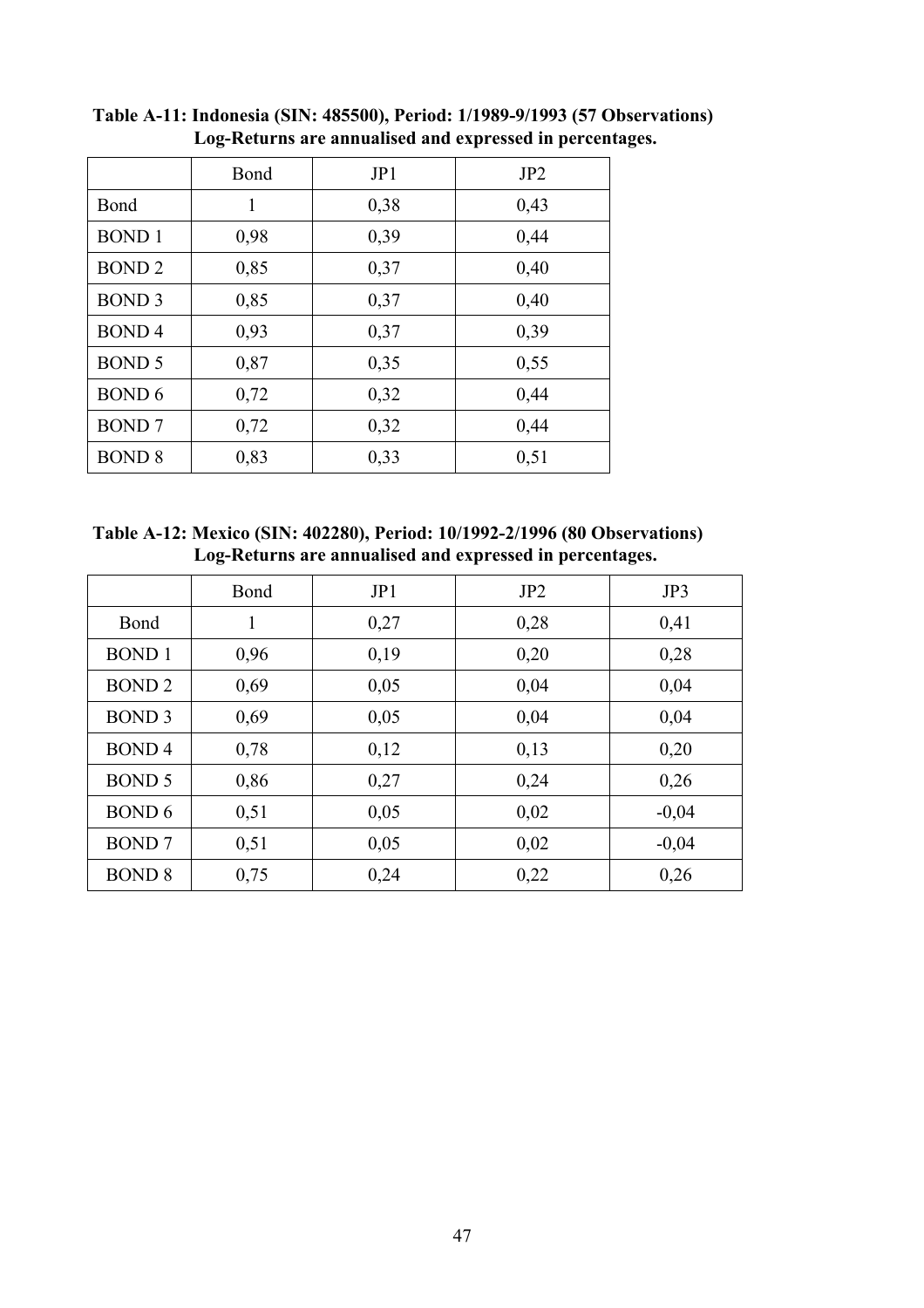|               | Bond | JP1  | JP2  | JP3  |
|---------------|------|------|------|------|
| Bond          | 1    | 0,01 | 0,03 | 0,71 |
| <b>BOND1</b>  | 0,99 | 0,03 | 0,04 | 0,71 |
| <b>BOND2</b>  | 0,95 | 0,08 | 0,08 | 0,68 |
| <b>BOND 3</b> | 0,98 | 0,08 | 0,09 | 0,70 |
| <b>BOND4</b>  | 0,98 | 0,02 | 0,02 | 0,69 |
| <b>BOND 5</b> | 0,95 | 0,13 | 0,22 | 0,67 |
| <b>BOND 6</b> | 0,90 | 0,19 | 0,24 | 0,64 |
| <b>BOND7</b>  | 0,90 | 0,19 | 0,24 | 0,65 |
| <b>BOND 8</b> | 0,93 | 0,10 | 0,17 | 0,65 |

**Table A-13: Mexico (SIN: 130890), Period: 5/1996-12/2002 (80 Observations) Log-Returns are annualised and expressed in percentages.** 

**Table A-14: Turkey (SIN: 485678), Period: 1/1989-9/1995 (81 Observations) Log-Returns are annualised and expressed in percentages.** 

|               | Bond | JP1  | JP2  |
|---------------|------|------|------|
| Bond          | 1    | 0,18 | 0,10 |
| <b>BOND1</b>  | 0,99 | 0,19 | 0,12 |
| <b>BOND2</b>  | 0,89 | 0,26 | 0,22 |
| <b>BOND 3</b> | 0,89 | 0,24 | 0,22 |
| <b>BOND4</b>  | 0,91 | 0,22 | 0,11 |
| <b>BOND 5</b> | 0,92 | 0,26 | 0,27 |
| <b>BOND 6</b> | 0,67 | 0,30 | 0,36 |
| <b>BOND7</b>  | 0,67 | 0,30 | 0,36 |
| <b>BOND 8</b> | 0,76 | 0,30 | 0,23 |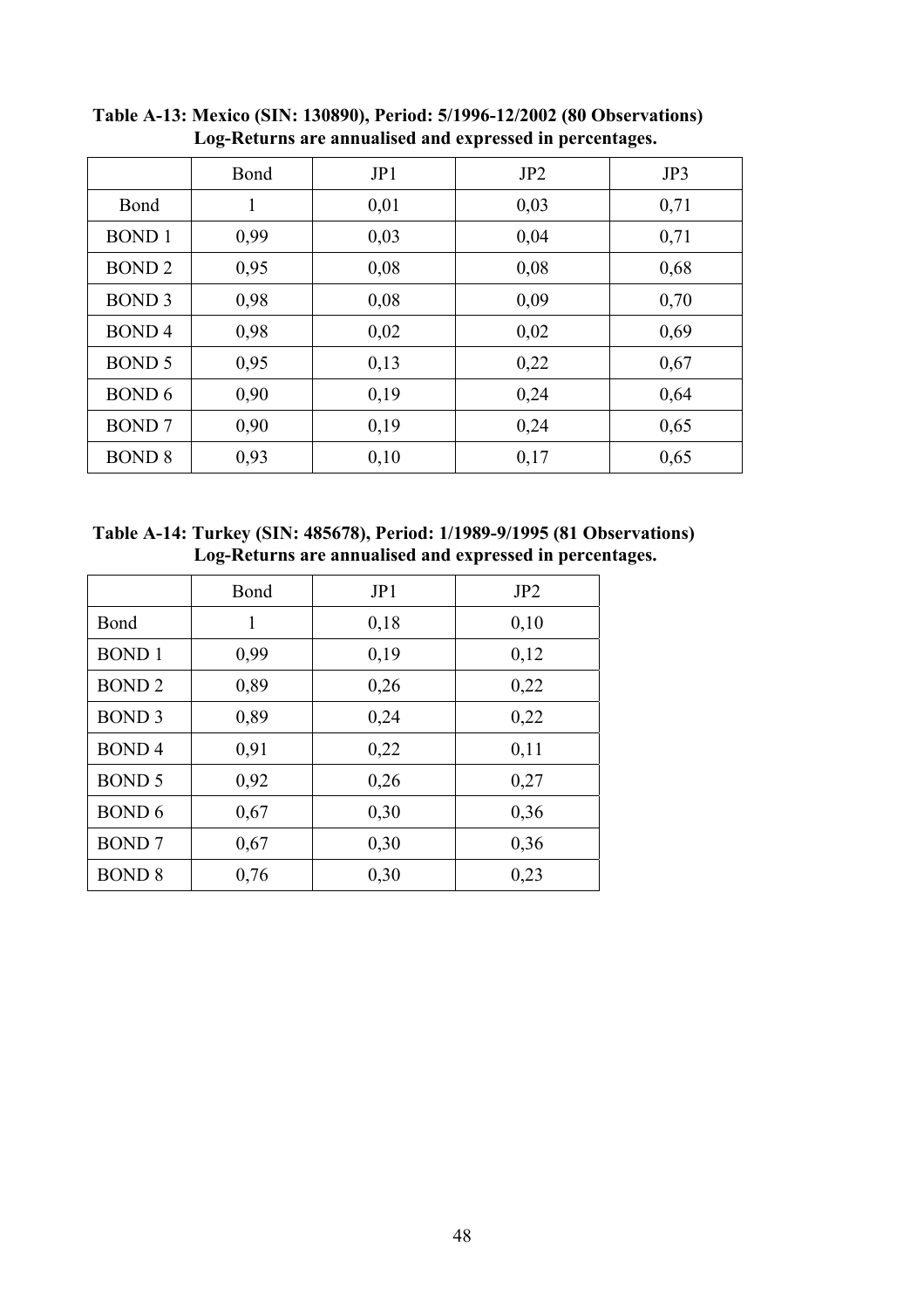|               | Bond | JP1  | JP2  | JP3  |
|---------------|------|------|------|------|
| Bond          | 1    | 0,42 | 0,45 | 0,56 |
| <b>BOND1</b>  | 0,96 | 0,35 | 0,37 | 0,55 |
| <b>BOND2</b>  | 0,45 | 0,36 | 0,38 | 0,58 |
| <b>BOND 3</b> | 0,90 | 0,33 | 0,38 | 0,51 |
| <b>BOND4</b>  | 0,86 | 0,16 | 0,16 | 0,37 |
| <b>BOND 5</b> | 0,76 | 0,45 | 0,53 | 0,64 |
| <b>BOND 6</b> | 0,67 | 0,34 | 0,44 | 0,52 |
| <b>BOND7</b>  | 0,68 | 0,34 | 0,73 | 0,52 |
| <b>BOND 8</b> | 0,67 | 0,15 | 0,20 | 0,39 |

**Table A-15: Turkey (SIN: 129180), Period: 1/1996-7/1998 (31 Observations) Log-Returns are annualised and expressed in percentages.** 

**Table A-16: Venezuela (SIN: 411810), Period: 2/1994-9/2000 (80 Observations) Log-Returns are annualised and expressed in percentages.** 

|               | Bond | JP1     | JP2     | JP3  |
|---------------|------|---------|---------|------|
| Bond          | 1    | $-0,07$ | $-0,03$ | 0,51 |
| <b>BOND1</b>  | 0.99 | $-0.07$ | $-0,03$ | 0,52 |
| <b>BOND2</b>  | 0,97 | $-0,04$ | $-0,01$ | 0,54 |
| <b>BOND 3</b> | 0,97 | $-0,05$ | $-0,01$ | 0,54 |
| <b>BOND4</b>  | 0,97 | $-0,05$ | $-0,03$ | 0,50 |
| <b>BOND 5</b> | 0,94 | 0,05    | 0,15    | 0,56 |
| <b>BOND 6</b> | 0,84 | 0,07    | 0,16    | 0,56 |
| <b>BOND7</b>  | 0,84 | 0,07    | 0,16    | 0,56 |
| <b>BOND 8</b> | 0,82 | 0,10    | 0,16    | 0,51 |

### **7.4 Performance Comparison between GDP-linked Bonds and Existing Bonds**

The performance comparison is based on the regression equation  $r_{Bond} = \alpha + \beta \cdot r_{StraighBond} + \varepsilon$ , where the log-returns of total return-index of a GDPlinked bond (=  $r_{\text{Bond}}$ ) are regressed on a constant as well as on the log-returns of the total return-index of respective government bonds  $(= r_{\text{StraightBond}})$ , which had been used in simulating the eight GDP-linked bonds.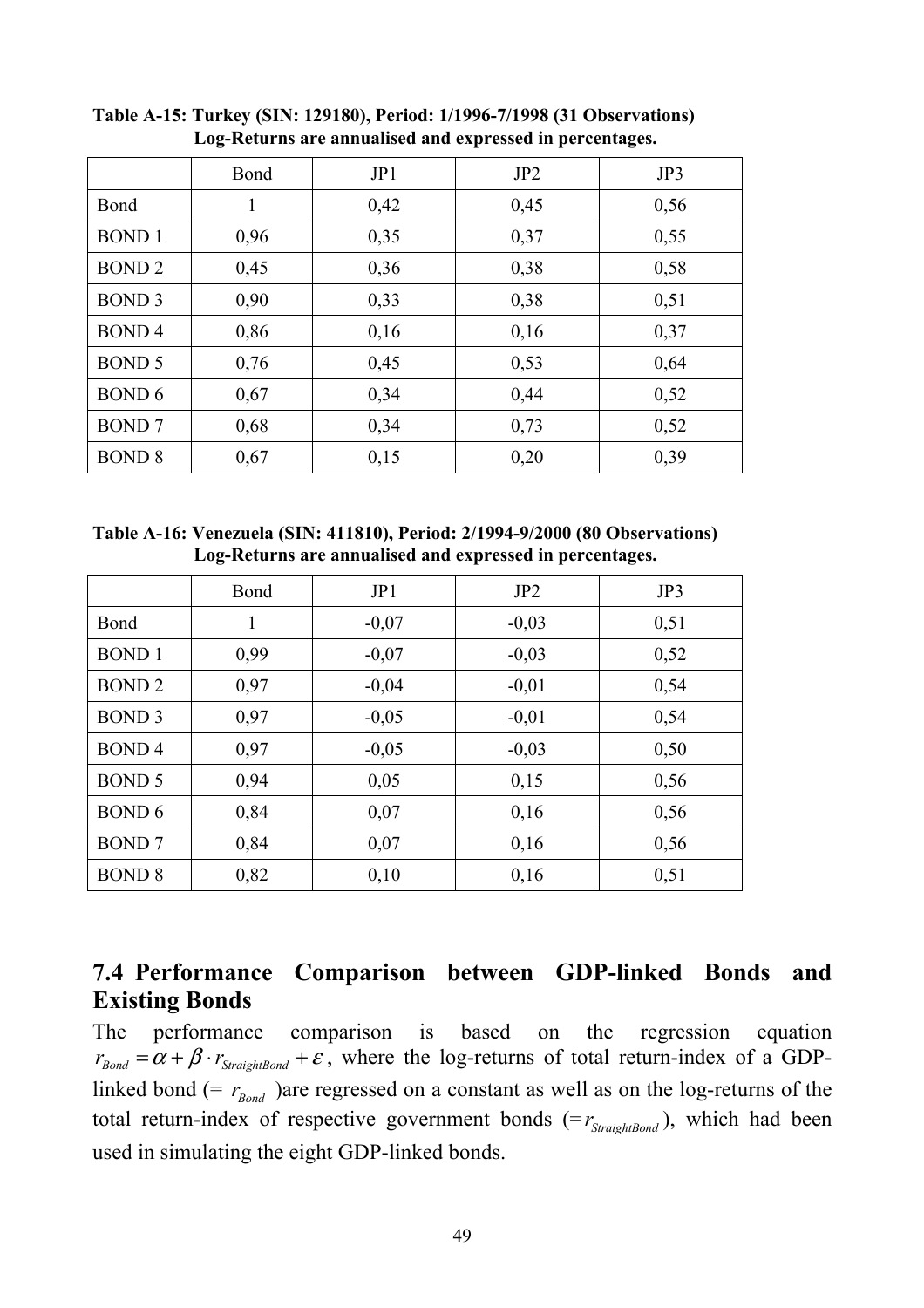In this model the significant constant  $\alpha$  measures how much the log-returns of the respective GDP-linked bonds deviate on average from the log-returns of the current government bonds. The determination of standard errors was adjusted using the method von Newey and West (1987) in order to deal with possible autocorrelation and heteroscedasticity.

For each of the estimated parameters the p-value (which can be found in brackets) is generated under the hypothesis that the parameter is equal to zero, meaning that is has no significant influence on the dependent variable. Since the p-values reveal implicitly the probability of wrongly rejecting the hypothesis they can be directly compared with the commonly used levels of significance (e.g. 10%, 5 %, 1%). A parameter is significant when the p-value is smaller than the selected probability of wrongly rejecting the hypothesis. Significant  $\alpha$  values are marked \*, \*\*, or \*\*\* if the parameters derived in the sample are significant at a 10%, 5% or resp. 1% level. The estimators for  $\beta$  are in all cases significant at a 1% level, but we chose not to mark them distinctively to preserve ease of reading.

| Bond              | $\alpha$      | $\beta$    | $R^2$ |
|-------------------|---------------|------------|-------|
| <b>BOND1</b>      | $-1,27(0,39)$ | 0,99(0,00) | 0,99  |
| BOND <sub>2</sub> | $-1,32(0,79)$ | 0,99(0,00) | 0,98  |
| <b>BOND 3</b>     | $-3,37(0,44)$ | 0,99(0,00) | 0,99  |
| BOND <sub>4</sub> | $-0,38(0,85)$ | 1,00(0,00) | 0,99  |
| <b>BOND 5</b>     | 1,82(0,56)    | 0,37(0,00) | 0,96  |
| BOND 6            | $-0,26(0,95)$ | 0,35(0,00) | 0,91  |
| <b>BOND</b> 7     | $-0,26(0,95)$ | 0,35(0,00) | 0,91  |
| <b>BOND 8</b>     | 2,12(0,40)    | 0,37(0,00) | 0,97  |

**Table A-17: Estimators and p-values: Brasil (SIN: 614414), Period: 2/2001-12/2002**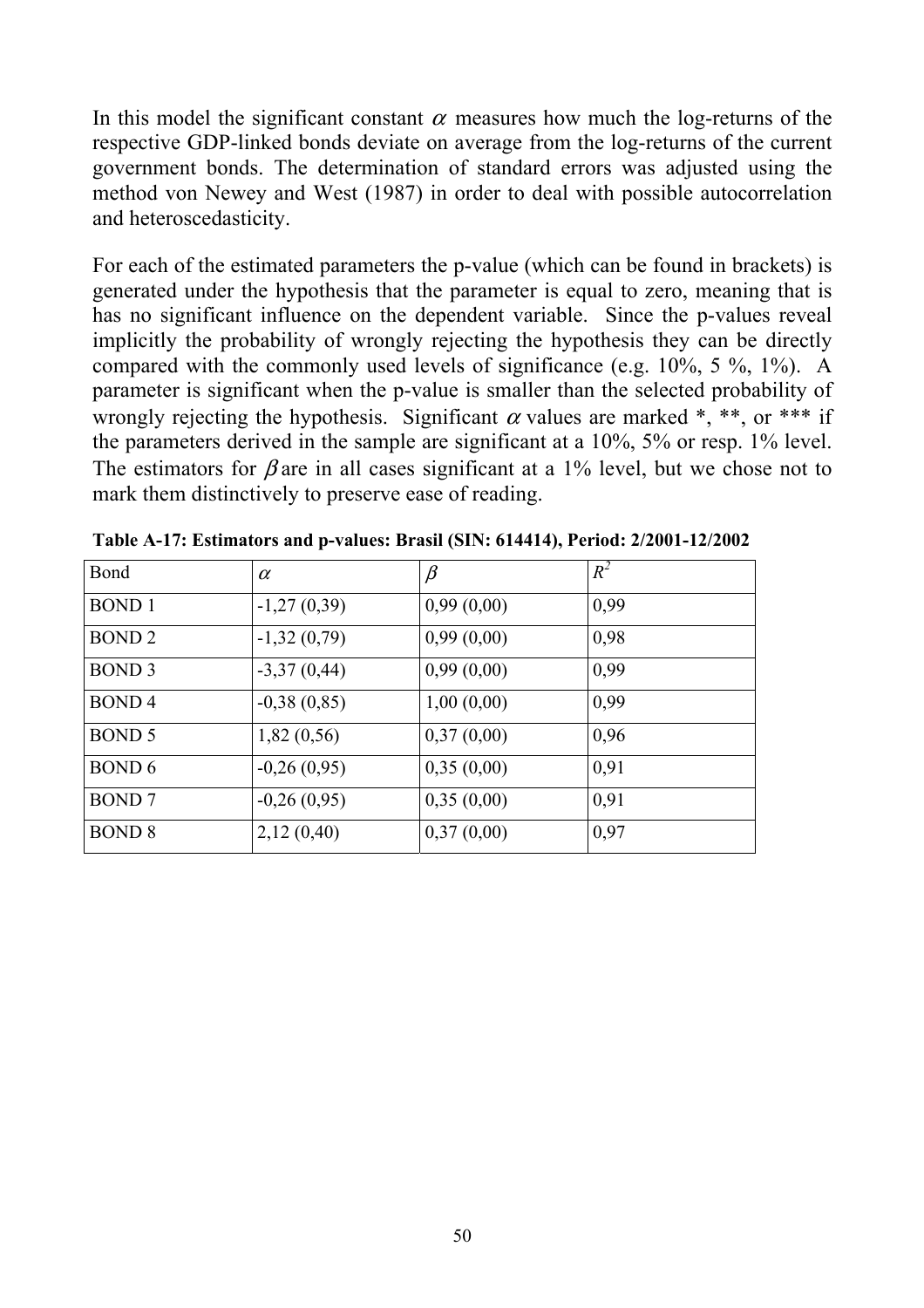|                   | $\boldsymbol{\mu}$ o observations |            |       |
|-------------------|-----------------------------------|------------|-------|
| Bond              | $\alpha$                          | $\beta$    | $R^2$ |
| <b>BOND</b> 1     | $-0,06(0,90)$                     | 0,99(0,00) | 0,99  |
| <b>BOND 2</b>     | $-2,48(0,15)$                     | 1,01(0,00) | 0,99  |
| BOND <sub>3</sub> | $-2,51(0,14)$                     | 1,01(0,00) | 0,99  |
| BOND <sub>4</sub> | 0,71(0,57)                        | 0,98(0,00) | 0,99  |
| BOND 5            | $4,87(0,02)$ **                   | 0,28(0,00) | 0,95  |
| BOND 6            | 2,91(0,19)                        | 0,29(0,00) | 0,94  |
| <b>BOND</b> 7     | 2,90(0,19)                        | 0,29(0,00) | 0,94  |
| <b>BOND 8</b>     | $4,72(0,04)$ **                   | 0,27(0,00) | 0,94  |

**Table A-18: Estimators and p-values: Brasil (SIN: 607749), Period: 9/2000-12/2002 (28 Observations)** 

| Table A-19: Estimators and p-values: Indonesia (SIN: 485500), Period: 1/1989-9/1993 |  |  |
|-------------------------------------------------------------------------------------|--|--|
| (57 observations)                                                                   |  |  |

| Bond              | $\alpha$         | $\beta$    | $R^2$ |
|-------------------|------------------|------------|-------|
| <b>BOND</b> 1     | $0,59(0,10)*$    | 1,02(0,00) | 0,97  |
| <b>BOND 2</b>     | 1,01(0,46)       | 1,13(0,00) | 0,72  |
| BOND <sub>3</sub> | 0,98(0,46)       | 1,13(0,00) | 0,72  |
| <b>BOND4</b>      | $1,37(0,06)$ *   | 0,96(0,00) | 0,86  |
| <b>BOND 5</b>     | $2,56(0,00)$ *** | 0,68(0,00) | 0,76  |
| BOND 6            | $2,67(0,09)$ *   | 0,85(0,00) | 0,52  |
| <b>BOND7</b>      | $2,67(0,09)$ *   | 0,85(0,00) | 0,52  |
| <b>BOND 8</b>     | $3,08(0,00)$ *** | 0,62(0,00) | 0,69  |

**Table A-20: Estimators and p-values: Mexico (SIN: 402280), Period: 10/1992-2/1996 (41 observations)** 

| Bond              | $\alpha$         | $\beta$    | $R^2$ |
|-------------------|------------------|------------|-------|
| <b>BOND</b> 1     | 0,61(0,37)       | 1,02(0,00) | 0,92  |
| BOND <sub>2</sub> | $-1,46(0,58)$    | 1,07(0,00) | 0,47  |
| BOND <sub>3</sub> | $-1,47(0,57)$    | 1,07(0,00) | 0,47  |
| <b>BOND4</b>      | 1,38(0,49)       | 1,09(0,00) | 0,61  |
| BOND 5            | $2,92(0,00)$ *** | 0,63(0,00) | 0,74  |
| <b>BOND 6</b>     | 0,76(0,78)       | 0,72(0,00) | 0,26  |
| <b>BOND7</b>      | 0,76(0,78)       | 0,71(0,00) | 0,26  |
| <b>BOND 8</b>     | $3,09(0,03)$ **  | 0,68(0,00) | 0,56  |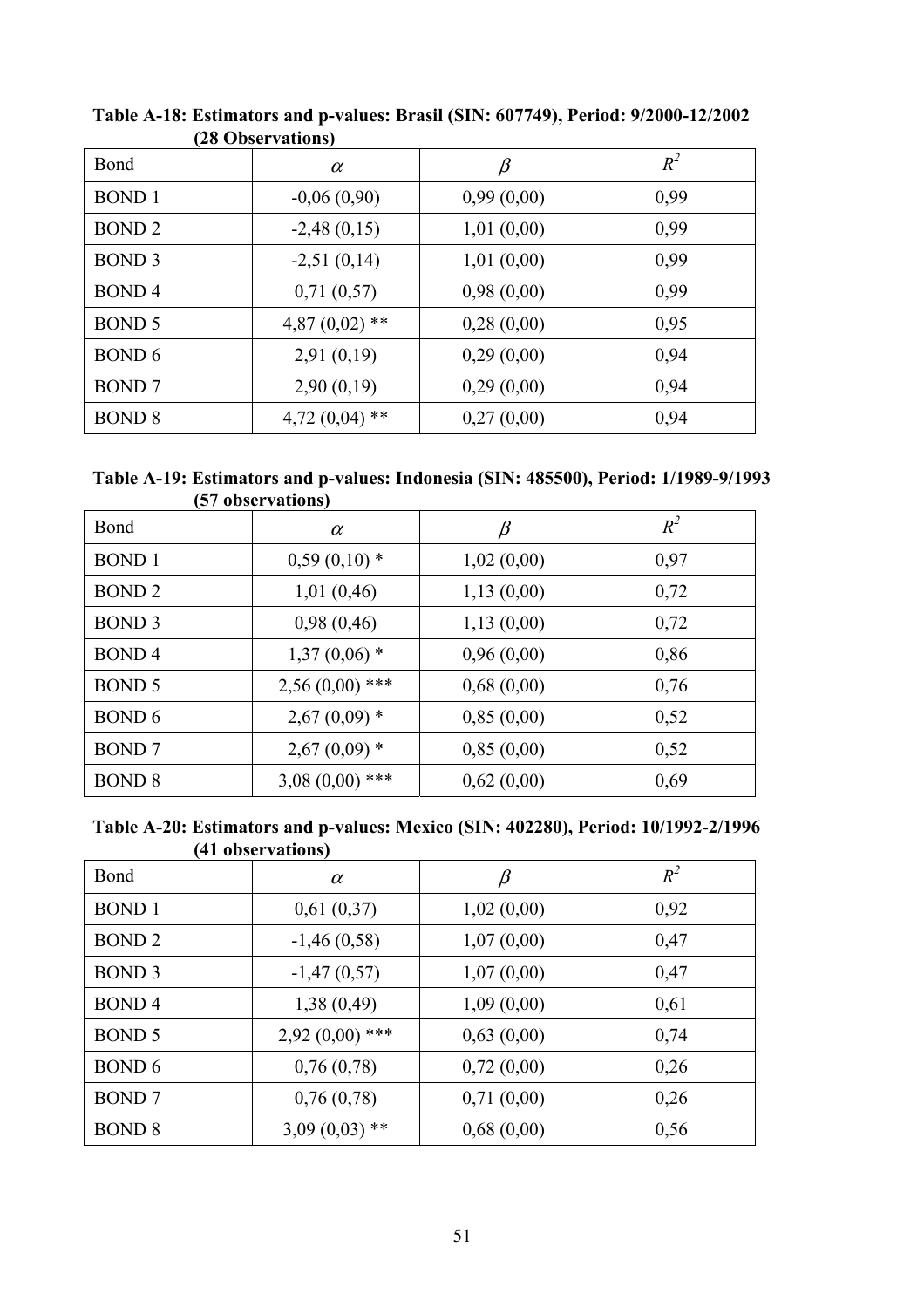|                   | TOO ODSCE TRUIDIIST |            |       |
|-------------------|---------------------|------------|-------|
| Bond              | $\alpha$            | $\beta$    | $R^2$ |
| <b>BOND</b> 1     | $1,53(0,00)$ ***    | 1,02(0,00) | 0,99  |
| <b>BOND 2</b>     | $3,41(0,014)$ **    | 1,03(0,00) | 0,91  |
| BOND <sub>3</sub> | $2,34(0,01)$ ***    | 1,03(0,00) | 0,96  |
| BOND <sub>4</sub> | $1,47(0,07)$ *      | 1,03(0,00) | 0,97  |
| BOND 5            | $4,16(0,00)$ ***    | 0,49(0,00) | 0,90  |
| BOND 6            | $5,01(0,00)$ ***    | 0,55(0,00) | 0,81  |
| <b>BOND7</b>      | $4,89(0,00)$ ***    | 0,55(0,00) | 0,82  |
| <b>BOND 8</b>     | $3,94(0,00)$ ***    | 0,48(0,00) | 0,87  |

**Table A-21: Estimators and p-values: Mexico (SIN: 130890), Period: 5/1996-12/2002 (80 observations)** 

**Table A-22: Estimators and p-values: Turkey (SIN: 485678), Period: 1/1989-9/1995 (81 observations)** 

| Bond              | $\alpha$         | $\beta$    | $R^2$ |
|-------------------|------------------|------------|-------|
| <b>BOND</b> 1     | 0,20(0,53)       | 1,00(0,00) | 0,99  |
| BOND <sub>2</sub> | 0,11(0,95)       | 0,94(0,00) | 0,78  |
| BOND <sub>3</sub> | $-0,32(0,85)$    | 0,94(0,00) | 0,78  |
| <b>BOND4</b>      | 0,42(0,78)       | 0,99(0,00) | 0,83  |
| <b>BOND 5</b>     | $3,09(0,00)$ *** | 0,54(0,00) | 0,85  |
| BOND 6            | 2,60(0,16)       | 0,50(0,00) | 0,45  |
| <b>BOND7</b>      | 2,60(0,16)       | 0,50(0,00) | 0,45  |
| <b>BOND 8</b>     | $3,14(0,04)$ **  | 0,52(0,00) | 0,57  |

**Table A-23: Estimators and p-values: Turkey (SIN: 129180), Period: 1/1996-7/1998 (31 observations)** 

| Bond              | $\alpha$         | $\beta$    | $R^2$ |
|-------------------|------------------|------------|-------|
| <b>BOND</b> 1     | $1,14(0,012)$ ** | 0,98(0,00) | 0,93  |
| <b>BOND 2</b>     | $6,66(0,03)$ **  | 0,91(0,01) | 0,20  |
| BOND <sub>3</sub> | $3,79(0,00)$ *** | 1,06(0,00) | 0,81  |
| BOND <sub>4</sub> | 0,87(0,36)       | 0,98(0,00) | 0,74  |
| BOND 5            | $2,72(0,00)$ *** | 0,46(0,00) | 0,58  |
| BOND 6            | $5,58(0,00)$ *** | 0,59(0,00) | 0,45  |
| <b>BOND</b> 7     | $5,44(0,00)$ *** | 0,58(0,00) | 0,46  |
| <b>BOND 8</b>     | $2,58(0,00)$ *** | 0,47(0,00) | 0,44  |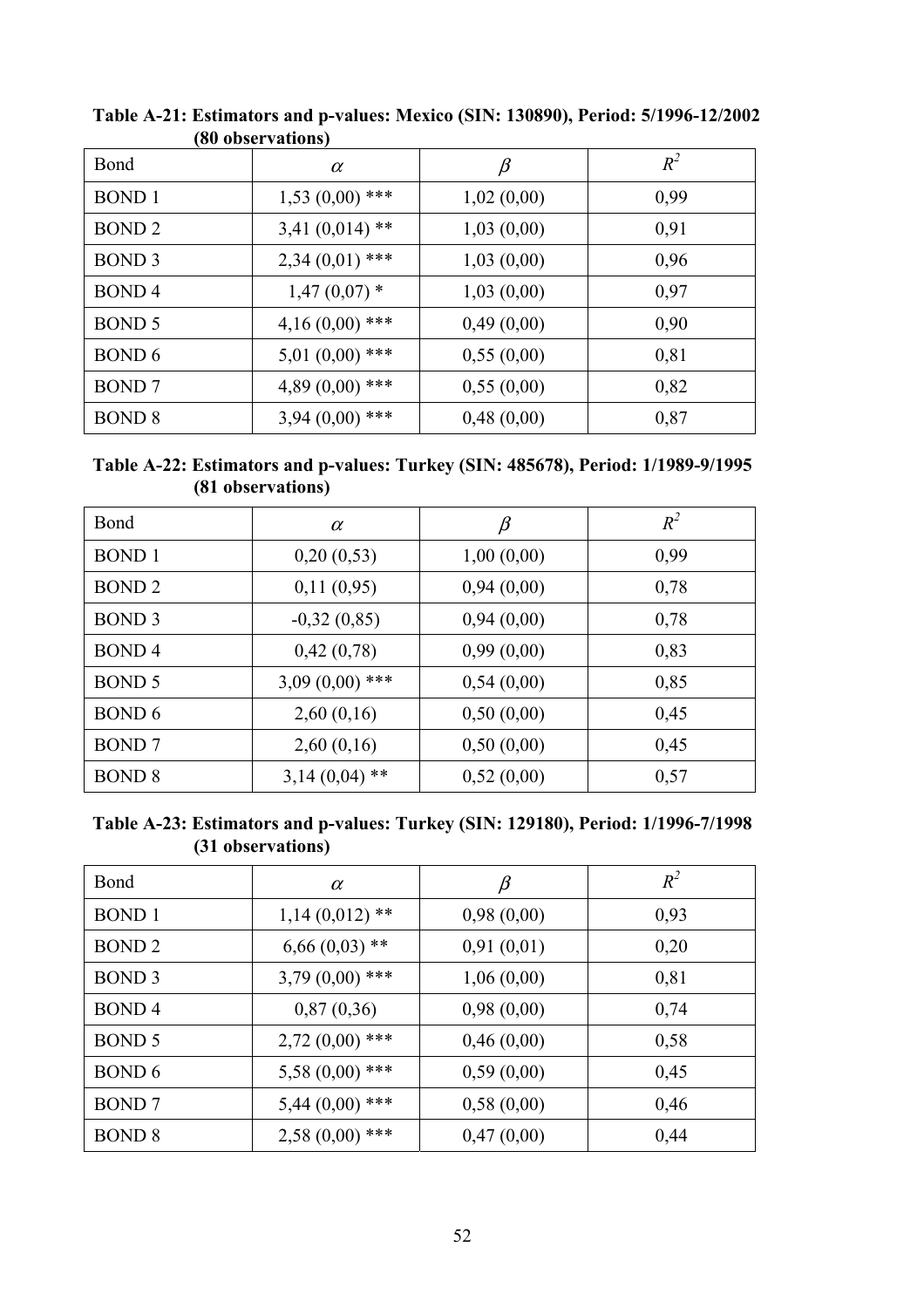| Bond              | $\alpha$         | β          | $R^2$ |
|-------------------|------------------|------------|-------|
| <b>BOND</b> 1     | $-0,25(0,53)$    | 1,01(0,00) | 0,99  |
| BOND <sub>2</sub> | $-2,36(0,08)$ *  | 0,99(0,00) | 0,94  |
| BOND <sub>3</sub> | $-2,37(0,07)$ *  | 0,99(0,00) | 0,95  |
| <b>BOND4</b>      | $-0,28(0,83)$    | 0,94(0,00) | 0,94  |
| BOND 5            | $3,17(0,00)$ *** | 0,39(0,00) | 0,88  |
| BOND 6            | 0,87(0,56)       | 0,42(0,00) | 0,70  |
| <b>BOND</b> 7     | 0,87(0,55)       | 0,42(0,00) | 0,71  |
| <b>BOND 8</b>     | $2,79(0,03)$ **  | 0,33(0,00) | 0,68  |

**Table A-24: Estimators and p-values: Venezuela (SIN: 411810), Period: 2/1994-9/2000 (80 observations)** 

### **7.5 Hurdle Rates on GDP-linked Bonds and Existing Bonds and Derived Risk Premiums**

The following tables give an overview of the minimum rates that government bonds and simulated GDP-linked bonds need to generate in order to be adopted into international bond portofolios. The bond portofolios are represented through Indices from JP Morgan; each respectively comprised of world-wide (JP1) investment, investment in the eurozone (JP2) as well as in the JP EMI+Brady Bond Index (JP3).

The difference between the minimum rate of return for present government bonds and a GDP-linked bond indicates the maximum risk premium for a GDP-linked bond in order for it to be preferred over government bonds when making a decision on which one of these two to integrate into the index. The values shown in column 5 refer to the JP Morgan Global Index. The maximal allowable risk premium is recorded in basis points.

Column 6 contains estimations pertaining to GDP-linked bonds risk premium from Borensztein and Mauro (2002). The derived risk premiums relate to potential diversification of GDP risk in GDP-linked bonds. In this case we use the CAPM formula where *risk premium* =  $\beta E(r_M-r)$ .  $E(r)$  is the expected value of the risk free rate and  $E(r_M)$  is the expected value of a similar portfolio. The parameter  $\beta$  gives the linear relation between GDP in the country emitting the bond and the portfolio used as a reference. The range presented in column 6 for estimating the required risk premium shows the lowest and highest possible value of the risk premium when using a  $\beta$  estimator as suggested in Borensztein and Mauro (2002, Table 1b, p. 13) for estimating World GDP and real equity prices.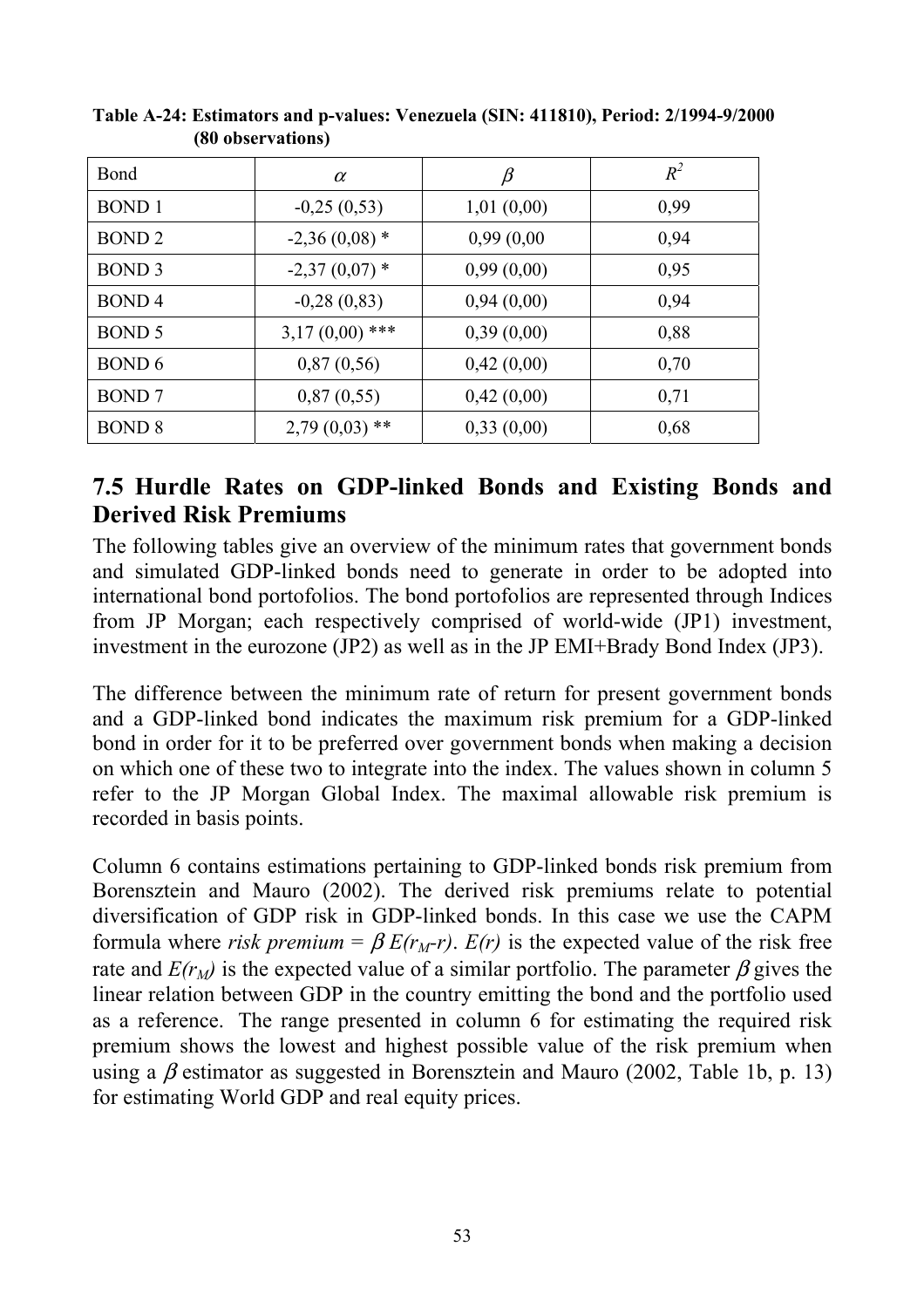These calculations are based on a risk-free interest rate of 3% as well as an expected return on the (nominal) world equity index and nominal world GDP of 8 %. Comparing the maximum risk premium in column 5 with the estimations in column 6 reveals whether the range of risk premiums suggested by Borensztein and Mauro is compatible with our derived upper boundaries of maximum risk premiums.

|               | JP1  | JP2      | JP3  | Maximum risk premium<br>using JP Global $(JP1)$ as<br>reference | <b>BM-risk</b><br>premium World |
|---------------|------|----------|------|-----------------------------------------------------------------|---------------------------------|
| Bond          | 4,15 | $-19,6$  | 7,94 |                                                                 |                                 |
| <b>BOND1</b>  | 4,22 | $-19,8$  | 7,91 | $-7$ Bp                                                         | $44 - 952$ Bp                   |
| <b>BOND2</b>  | 4,23 | $-20,0$  | 7,83 | $-8$ Bp                                                         |                                 |
| <b>BOND 3</b> | 4,39 | $-19,9$  | 7,83 | $-24$ Bp                                                        |                                 |
| <b>BOND4</b>  | 4,38 | $-21,44$ | 7,93 | $-23$ Bp                                                        |                                 |
| <b>BOND 5</b> | 3,59 | $-2,78$  | 5,23 | $+56$ Bp                                                        |                                 |
| <b>BOND 6</b> | 3,75 | $-2,52$  | 5,11 | $+40$ Bp                                                        |                                 |
| <b>BOND7</b>  | 3,75 | $-2,52$  | 5,11 | $+40 Bp$                                                        |                                 |
| <b>BOND 8</b> | 3,71 | $-3,95$  | 5,24 | $+44 Bp$                                                        |                                 |

**Table A-25: Hurdle rate to enter index and risk premium Brasil (SIN: 614414), Period: 2/2001-12/2002 (23 Observations)** 

**Table A-26: Hurdle rate to enter index and risk premium, Brasil (SIN: 607749), Periode: 9/2000-12/2002 (28 Observations)** 

|               | JP1  | JP <sub>2</sub> | JP3  | Maximum risk premium<br>using JP Global $(JP1)$ as<br>reference | <b>BM-risk</b><br>premium World |
|---------------|------|-----------------|------|-----------------------------------------------------------------|---------------------------------|
| Bond          | 3,42 | $-13,24$        | 5,80 |                                                                 |                                 |
| <b>BOND1</b>  | 3,43 | $-13,22$        | 5,79 | $-1$ Bp                                                         | $44 - 952$ Bp                   |
| <b>BOND2</b>  | 3,52 | $-13,71$        | 5,80 | $-10$ Bp                                                        |                                 |
| <b>BOND 3</b> | 3,52 | $-13,72$        | 5,80 | $-10$ Bp                                                        |                                 |
| <b>BOND4</b>  | 3,39 | $-13,30$        | 5,77 | $+3$ Bp                                                         |                                 |
| <b>BOND 5</b> | 3,65 | 0,35            | 4,40 | $-23$ Bp                                                        |                                 |
| <b>BOND 6</b> | 3,74 | $-0.06$         | 4,41 | $-32 Bp$                                                        |                                 |
| <b>BOND</b> 7 | 3,74 | $-0,07$         | 4,41 | $-32 Bp$                                                        |                                 |
| <b>BOND 8</b> | 3,62 | 0,17            | 4,40 | $-20$ Bp                                                        |                                 |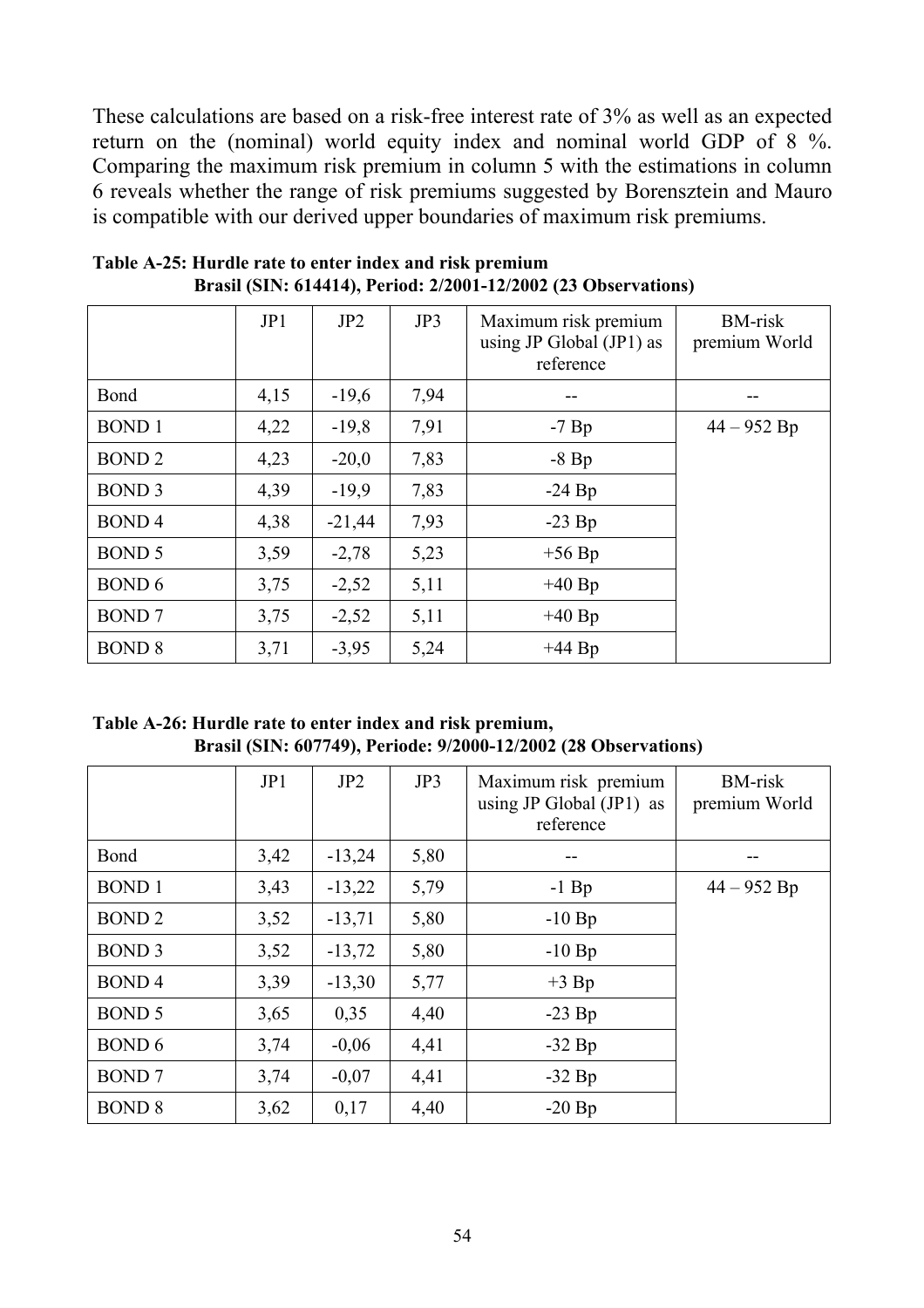|               | JP1  | JP <sub>2</sub> | Maximum risk premium using JP<br>Global $(JP1)$ as reference | <b>BM-risk</b><br>premium World |
|---------------|------|-----------------|--------------------------------------------------------------|---------------------------------|
| Bond          | 9,15 | 8,85            |                                                              |                                 |
| <b>BOND1</b>  | 9,14 | 8,23            | $+1$ Bp                                                      | $-60 - 506$ Bp                  |
| <b>BOND2</b>  | 9,11 | 8,74            | $+4$ Bp                                                      |                                 |
| <b>BOND 3</b> | 9,11 | 8,74            | $+4$ Bp                                                      |                                 |
| <b>BOND4</b>  | 9,15 | 8,88            | $\boldsymbol{0}$                                             |                                 |
| <b>BOND 5</b> | 9,19 | 8,84            | $-4$ Bp                                                      |                                 |
| <b>BOND 6</b> | 9,15 | 8,75            | $\theta$                                                     |                                 |
| <b>BOND</b> 7 | 9,15 | 8,75            | $\boldsymbol{0}$                                             |                                 |
| <b>BOND 8</b> | 9,20 | 8,91            | $-5$ Bp                                                      |                                 |

**Table A-27: Hurdle rate to enter index and risk premium Indonesia (SIN: 485500), Period: 1/1989-9/1993 (57 Observations)** 

**Table A-28: Hurdle rate to enter index and risk premium Mexico (SIN: 402280), Period: 10/1992-2/1996 (41 observations)** 

|               | JP1  | JP <sub>2</sub> | JP3  | Maximum risk premium<br>using JP Global $(JP1)$ as<br>reference | <b>BM-risk</b><br>premium World |
|---------------|------|-----------------|------|-----------------------------------------------------------------|---------------------------------|
| Bond          | 7,37 | 7,57            | 7,76 |                                                                 |                                 |
| <b>BOND1</b>  | 7,37 | 7,52            | 7,66 | $\boldsymbol{0}$                                                | $36 - 358$ Bp                   |
| <b>BOND2</b>  | 7,38 | 7,42            | 7,43 | $-1$ Bp                                                         |                                 |
| <b>BOND 3</b> | 7,38 | 7,42            | 7,43 | $-1$ Bp                                                         |                                 |
| <b>BOND4</b>  | 7,37 | 7,50            | 7,63 | $\theta$                                                        |                                 |
| <b>BOND 5</b> | 7,37 | 7,50            | 7,55 | $\theta$                                                        |                                 |
| <b>BOND 6</b> | 7,37 | 7,39            | 7,32 | $\theta$                                                        |                                 |
| <b>BOND</b> 7 | 7,38 | 7,39            | 7,33 | $\theta$                                                        |                                 |
| <b>BOND 8</b> | 7,37 | 7,51            | 7,60 | $\boldsymbol{0}$                                                |                                 |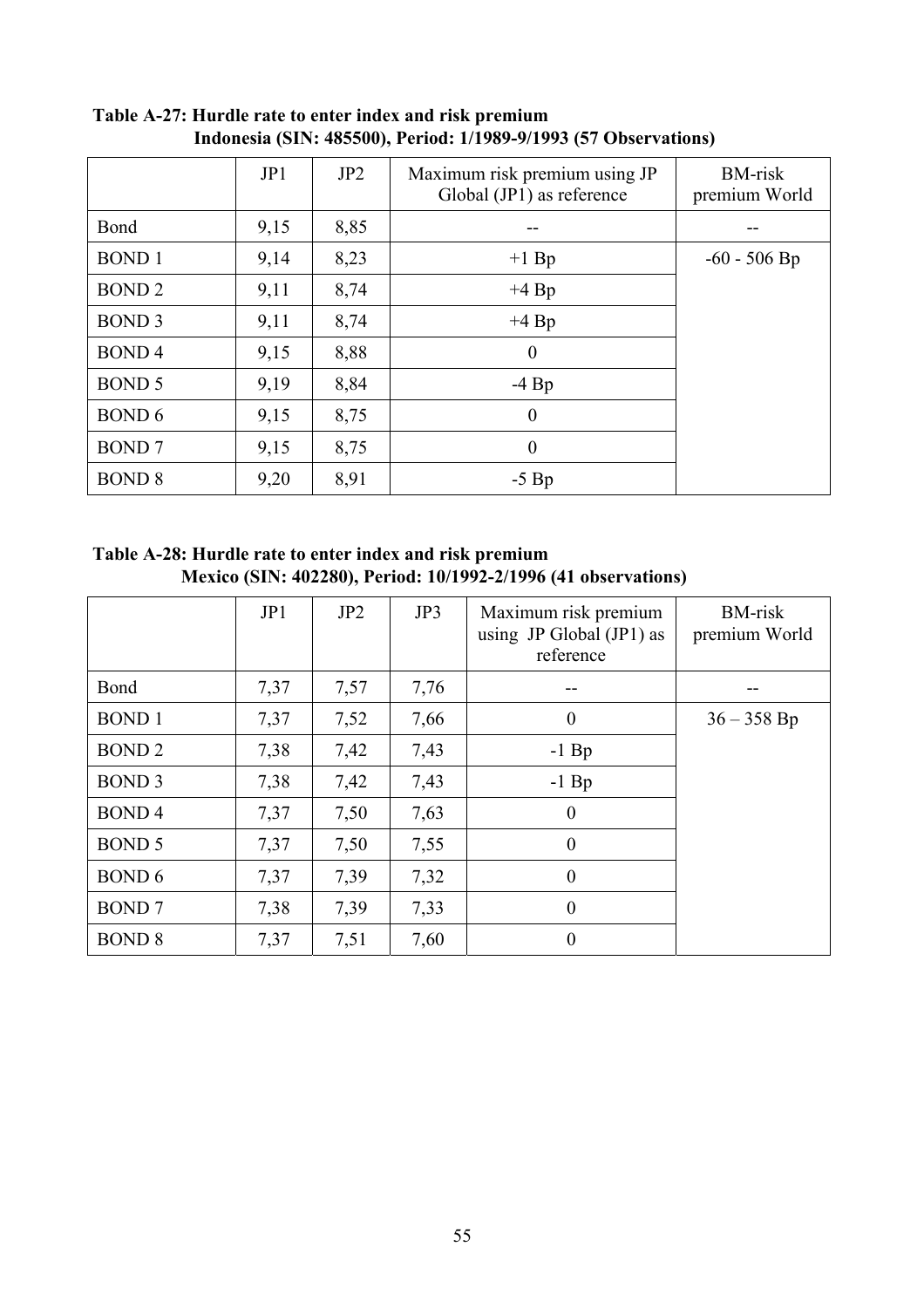|               | JP1  | JP2  | JP3  | Maximum risk premium<br>using JP Global $(JP1)$ as<br>reference | <b>BM-risk</b><br>premium World |
|---------------|------|------|------|-----------------------------------------------------------------|---------------------------------|
| Bond          | 4,05 | 4,28 | 8,06 |                                                                 |                                 |
| <b>BOND1</b>  | 4,21 | 4,46 | 8,13 | $-16$ Bp                                                        | $36 - 358$ Bp                   |
| <b>BOND2</b>  | 4,62 | 4,95 | 8,18 | $-57$ Bp                                                        |                                 |
| <b>BOND 3</b> | 4,61 | 4,97 | 8,17 | $-56$ Bp                                                        |                                 |
| <b>BOND4</b>  | 4,09 | 4,13 | 8,11 | $-4$ Bp                                                         |                                 |
| <b>BOND 5</b> | 4,46 | 5,22 | 5,95 | $-41$ Bp                                                        |                                 |
| <b>BOND 6</b> | 4,85 | 5,65 | 6,22 | $-80$ Bp                                                        |                                 |
| <b>BOND7</b>  | 4,84 | 5,62 | 6,21 | $-79$ Bp                                                        |                                 |
| <b>BOND 8</b> | 4,36 | 4,97 | 5,89 | $-31$ Bp                                                        |                                 |

**Table A-29: Hurdle rate to enter index and risk premium Mexico (SIN: 130890), Period: 5/1996-12/2002 (80 observations)** 

**Table A-30: Hurdle rate to enter index and risk premium Turkey (SIN: 485678), Period: 1/1989-9/1995 (81 observations)** 

|               | JP1  | JP2  | Maximum risk premium using JP<br>Global $(JP1)$ as reference | <b>BM-risk</b><br>premium World |
|---------------|------|------|--------------------------------------------------------------|---------------------------------|
| Bond          | 8,11 | 8,26 |                                                              |                                 |
| <b>BOND1</b>  | 8,08 | 8,21 | $+3$ Bp                                                      | $-6 - 295$ Bp                   |
| <b>BOND2</b>  | 7,87 | 7,91 | $+24$ Bp                                                     |                                 |
| <b>BOND 3</b> | 7,91 | 7,92 | $+20$ Bp                                                     |                                 |
| <b>BOND4</b>  | 7,95 | 8,05 | $+16$ Bp                                                     |                                 |
| <b>BOND 5</b> | 8,16 | 8,21 | $-5$ Bp                                                      |                                 |
| BOND 6        | 7,99 | 7,81 | $+12$ Bp                                                     |                                 |
| <b>BOND</b> 7 | 7,99 | 7,81 | $+12$ Bp                                                     |                                 |
| <b>BOND 8</b> | 8,05 | 8,11 | $+6$ Bp                                                      |                                 |